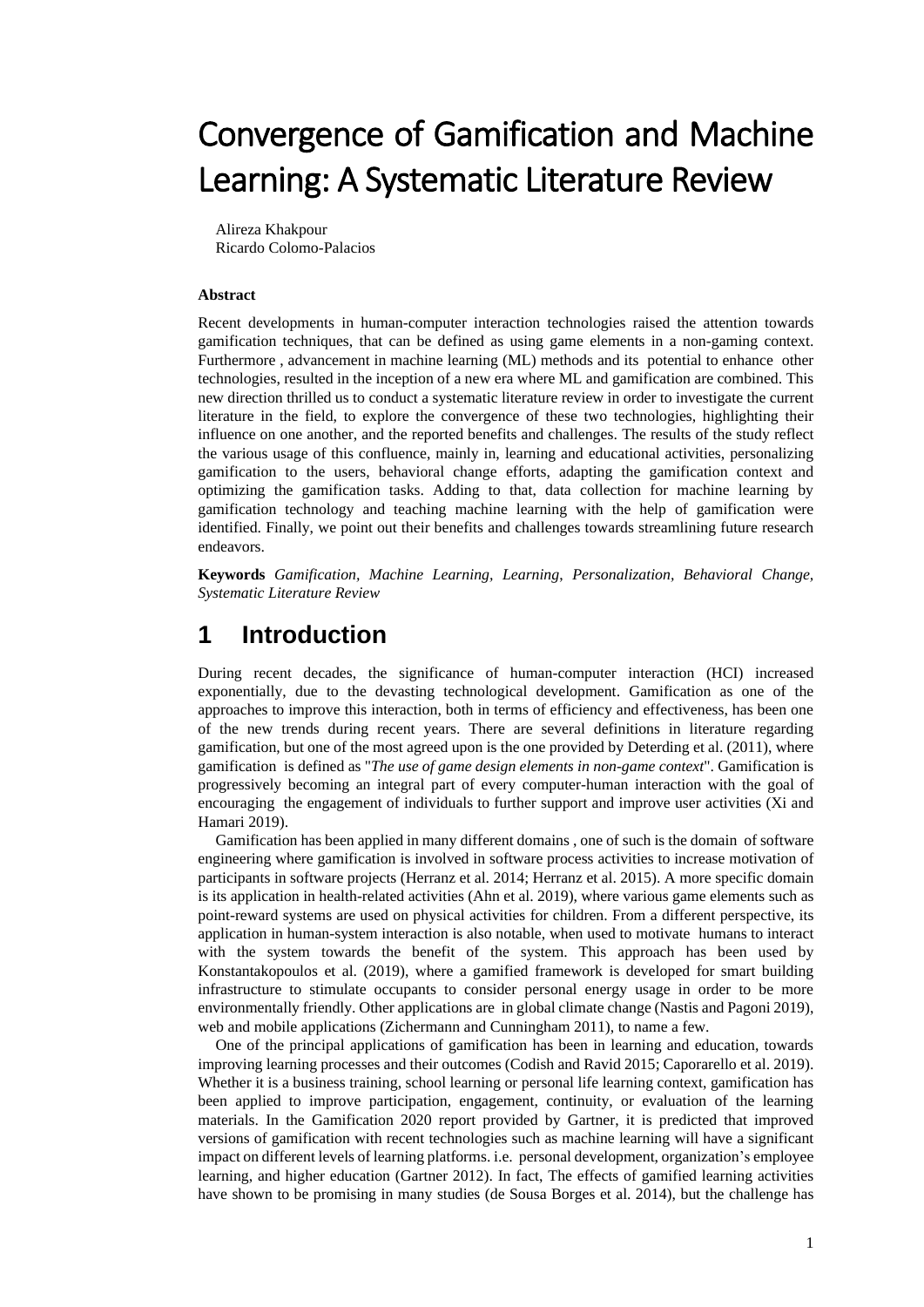always been about its level of effectiveness. As discussed by Caporarello et al. (2019) recently, the focus of effectiveness is mostly on changing the attitude, behavior and knowledge level of the audience. However, the extent to which these goals have been achieved is limited.

On the other hand, there is an increasing amount of data in learning and education systems collected through various channels and methods that need to be transformed into some type of information and analytics for future decision-making activities (Abu Saa et al. 2019; Sin and Muthu 2015). In this context, machine learning can be used as a set of techniques and practices that utilizes the power of data, in order to create machine programs that empower humans with valuable information for various decision-making and analysis tasks. Machine learning is defined in different ways by various authors. Brett Lantz in his book defined machine learning as the process of developing computer algorithms for transforming data into intelligence (Lantz 2015). Kuhn and Johnson believe that machine learning can be interchangeably called as predictive modeling which in turn can also be described as the process of developing a mathematical tool or model that generates an accurate prediction (Kuhn and Johnson 2013). As another definition, we can refer to an older definition given by Michalski et al. (1983), in which they stated that the study and computer modeling of learning processes in their multiple manifestations constitutes the subject matter of machine learning. It can be seen that, each of the definitions demonstrates a different viewpoint.

Machine learning, as a powerful analytical tool, has been investigated by many researchers to ameliorate various aspects of learning processes (Monterrat et al. 2015; Khoshkangini et al. 2017; Lopez and Tucker 2018), where it is also called as learning analytics (Seufert et al. 2019). In fact, it has been used extensively in various fields and approaches in the industry alike. As reported by Gartner, 37% of organizations have implemented artificial intelligence (AI) in some form, by 2019 (Gartner 2019). Nevertheless, the utilization of this potential was not of much attention to the HCI researchers, because of the high level of knowledge and skills it requires to develop a machine learning model that works efficiently and reliably (Holzinger 2013). However, an increasing interest has been noticed in using machine learning models to optimize gamified learning platforms in recent years. Despite this increasing interest, the developments have been very limited in terms of machine learning concepts and hence, a clear gap can be seen in this era.

Overall, machine learning methods have been used to improve the performance of gamified tasks. In this regard, the fact that personalized adaptive gamification has the potential to enhance individuals' motivation and performance, especially in learning platforms, raises the application of machine learning. Machine learning can tailor the gamified interactions and dynamically configure the interaction parameters. literature presents many instances of this application (Monterrat et al. 2014; Knutas et al. 2017; Lopez and Tucker 2018). Another utilization of machine learning and gamification in learning activities is developing some type of automatic tutoring of the learner through analyzing user interactions and providing proper guidance with the help of gamification (Dalmazzo and Ramirez 2017).

Furthermore, gamification and machine learning can also be used cooperatively to enhance the effect of one another towards a predefined task. For example, in the context of behavioral change, dynamically changing gamified interactions can encourage users to interact with the system in a sustainable manner (Di Lena et al. 2017). Additionally, gamification and machine learning intersect each other in different ways both in academia and industry. There have been several attempts to utilize game design elements to optimize machine learning processes. One of such attempts is gamifying the process of data labeling, where game elements are used to increase the affordances of users to participate in the process (L'Heureux et al. 2017), so-called crowdsourcing.

Screening through literature, it can be concluded that, to the best of our knowledge there are no systematic literature reviews available that investigate the intersection of gamification and machine learning. However, there are plenty of papers focused on reviewing gamification studies, specifically, reviews of the works carried out in various applications of gamification, where gamification of learning platforms has shown to be increasingly interesting because of its effectiveness. Other works in this context are the attempts toward incorporating these two approaches to achieve an improved result in a specific task, where machine learning methods and gamification have been used together in such a way that one benefits from the other. The direction towards which this incorporation took place differs per each work. Therefore, there are plenty of works that deployed machine learning methods to improve gamified tasks and in contrast, others utilized gamification elements to help machine learning practices.

Bearing in mind the aforementioned ideas, the focus of this study is to identify and analyze the convergence of gamification and machine learning, with a rigor focus of its application in learning environments, and to investigate the effect of this convergence over the two technologies. The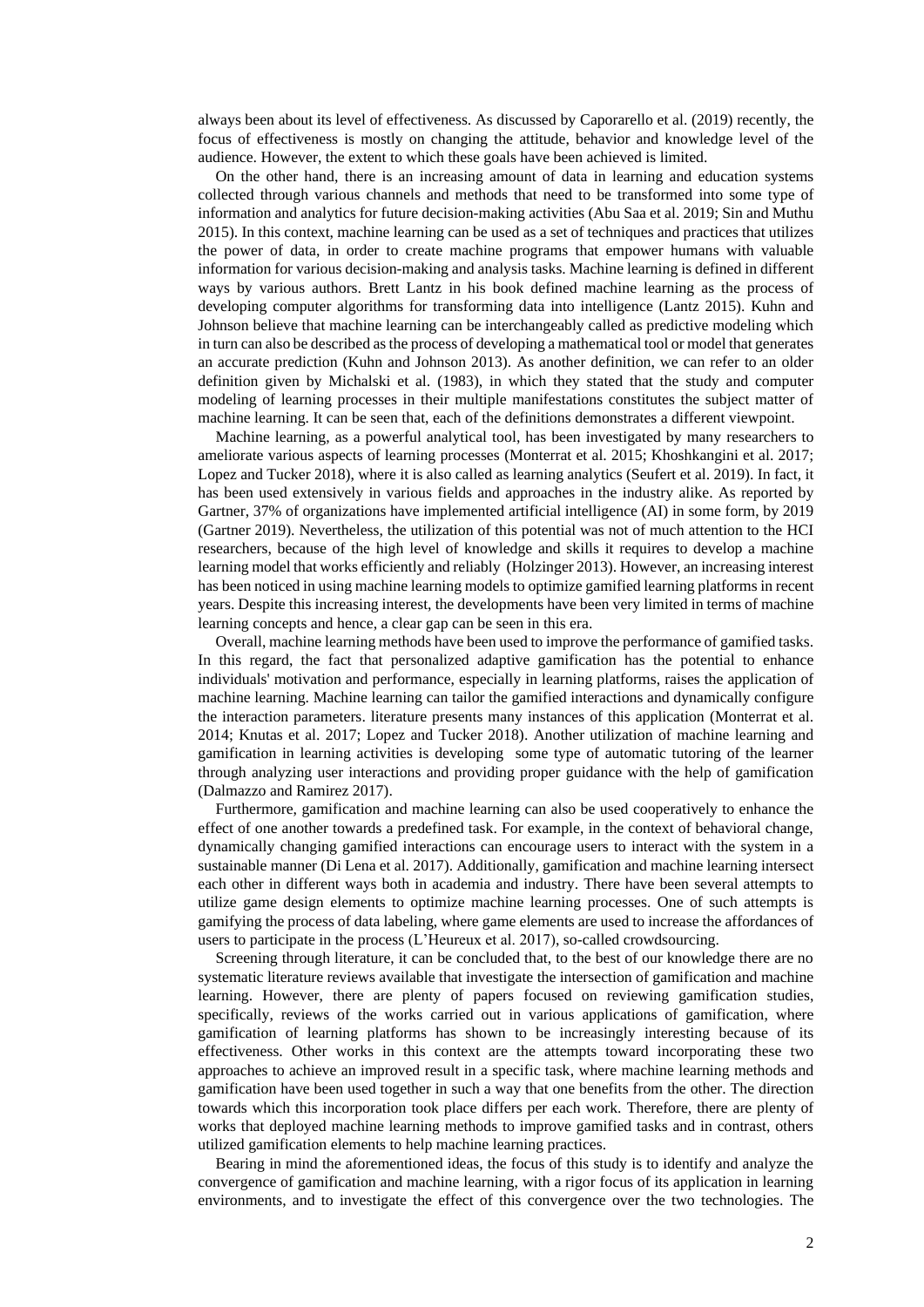Massachusetts Institute of Technology (MIT) defined the term convergence as the merging of distinct technologies, processing, or devices into a unified whole that creates a host of new pathway and opportunities. This is then elaborated as coming together of different fields of study, through collaboration among research groups and the integration of approaches that were originally viewed as distinct and potentially contradictory (Sharp et al. 2011). This is where, the convergence of machine learning and gamification as two distinct technologies related to two distinct research groups of Artificial Intelligence and Human-Computer Interaction is raised. MIT also referred to convergence as the blueprint for innovation, which leads to a new integrated approach for achieving advances. These advancements can emerge in both the technologies of machine learning and gamification, transforming them from two distinct practices into a unified whole. Although many researchers and practitioners are utilizing these two technologies together, it is required to outline their convergence in order to increase coordination, productivity, and innovation.

Hence, a systematic literature review is carried out in this context. This work aims to provide a comprehensive overview of works carried out towards incorporating gamification and machine learning to benefit from the advantages of both. The scope of this research is based on systematic literature review studies in software engineering, as given in the literature.

The rest of this paper is organized as follows: Section 2, presents the research methodology, where it is described how the systematic literature review was planned and conducted. In section 3, the threats of validity to this research activity are being presented, followed by the results and analysis of the study, answering the desired research questions in section 4. The conclusions of the study are presented in section 5, pointing out the potential future challenges and directions.

# **2 Research Methodology**

# **2.1 Motivation**

According to the literature, there are many studies incorporating gamification concepts with machine learning methods. Although, to the best of our knowledge there is no literature review available to investigate the path taken in this connection up to now and the prospective future works. Therefore, this study aims to develop a clear insight into the field, to facilitate the understanding of the current state-of-art and identify potentials for future research.

# **2.2 Research Methods**

The research methodology of this study is based on the general guideline of a Systematic Literature Review (SLR) in software engineering provided by Kitchenham and Charters (2004). They defined an SLR as "*A means of identifying, evaluating and interpreting all available research relevant to a particular research question, or topic area, or phenomenon of interest*". We carried out the steps proposed by Kitchenham and Charters guideline, being (1) Identifying the need for study, (2) Defining the review protocol, (3) Identifying and selecting the primary researches, (4) Assessing the quality of studies, and (5) Conducting the data extraction. Therefore, the goal of performing a systematic literature review is to achieve an overview of the state of the question by identifying, evaluating and interpreting relevant studies in the field of interest.

### **2.3 Planning**

Planning of the research comprises the identification of the need for the study and developing a review protocol.

#### *2.3.1 Need for the review*

The objective of this study is to conduct a comprehensive research investigation on the convergence of gamification and machine learning and hence a systematic literature review is performed. This goal can participate in summarizing the existing evidence of the topic in order to identify any gaps and expectantly providing a framework for future research in the field.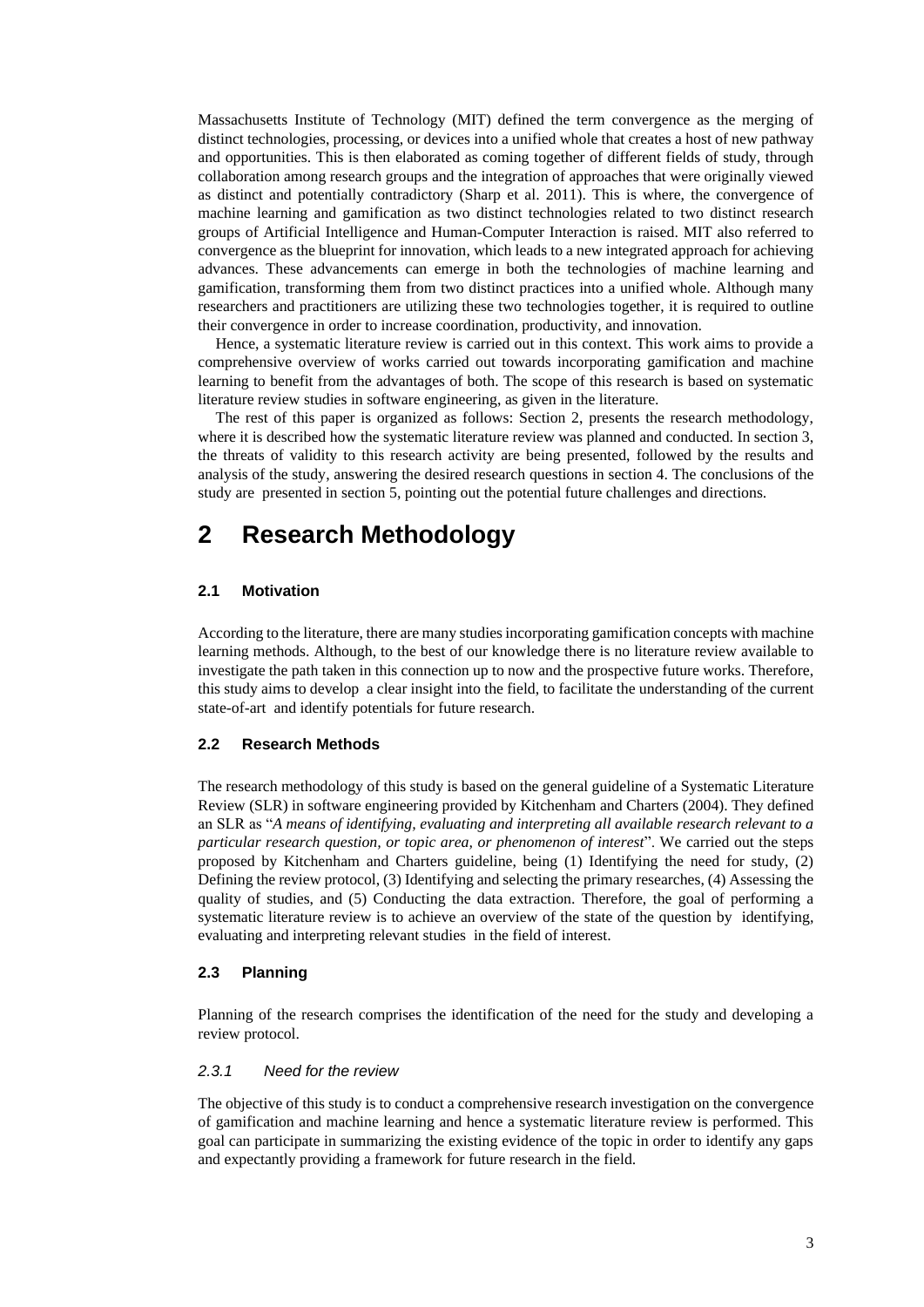# *2.3.2 Developing a protocol*

To achieve this goal, the study begins by defining an SLR protocol that includes the rationale behind the research, research questions, search strategy, study selection criteria, procedures, study quality assessment checklist and procedures, data extraction strategy and synthesis of the extracted data.

# **2.4 Research Questions**

We have established the research questions for the study based on the main goal of this systematic literature review, which is to determine insight into the research field and research categories, along with the respected outcomes that have been provided in the topic of gamification and machine learning confluences. Furthermore, the study tends to highlight the existing evidence, gaps and future path for the field. It is then possible to formulate the research questions in the following manner:

- 1. What is the reported usage of machine learning in gamification?
- 2. What is the reported usage of Gamification in Machine Learning?
- 3. What are the reported effects of using Gamification over Machine Learning?
- 4. Which aspects of Gamification are affected by machine learning?
- 5. What are the benefits and challenges in connection with the combination of machine learning and gamification?

# **2.5 Search strategy and resources**

### *2.5.1 Search String*

In this systematic review, we first developed a search string to extract the related primary studies to the topic under consideration. In order to create the search string, we first initiated the search with a broad search string aligned with the RQs using keyword derivation. After this, we ran several pilot searches and modified some of the terms in the string. As a result, a general search string is produced which is used in every publication channel.

In this regard, we decided on two broad search terms, namely, "Gamification" and "Machine Learning". We created the final search string to be as follows: ("Gamification" AND "Machine Learning").

The structure of the search term is formulated using the approach deployed by (Brereton et al. 2007), where a Boolean AND is deployed to link the major terms.

Regarding the search strategy to conduct this systematic review, the publication channels used in this research along with the inclusion and exclusion criteria under consideration during the screening of papers are as follows:

### *2.5.2 Search Resources*

In this study, we planned to identify and investigate all available literature about the use of gamification and machine learning along with each other. In this regard, after consulting with some of the domain experts and analysis of some of the publication channels, we identified a number of electronic databases related to this research field. We have identified 4 popular publication channels, namely, IEEE Xplore, ACM Digital Library, Springer Link, and Science Direct, that have a special focus on computer science. There has been a total number of 1302 search result which is summarized in Table 1. This study is conducted during the spring 2019 and the reflected search results are until the end of March 2019.

Every paper from the search result was reviewed carefully based on its title, abstract, keywords and conclusions to identify relevant papers. Papers then have been classified into three categories of (1) Matching papers, that exactly reflect our topic (2) Somehow related papers that are relevant to the topic to some extent and (3) Excluded completely irrelevant papers. The outcoming papers then have gone through a full-text retrieval and analysis based on our inclusion and exclusion criteria.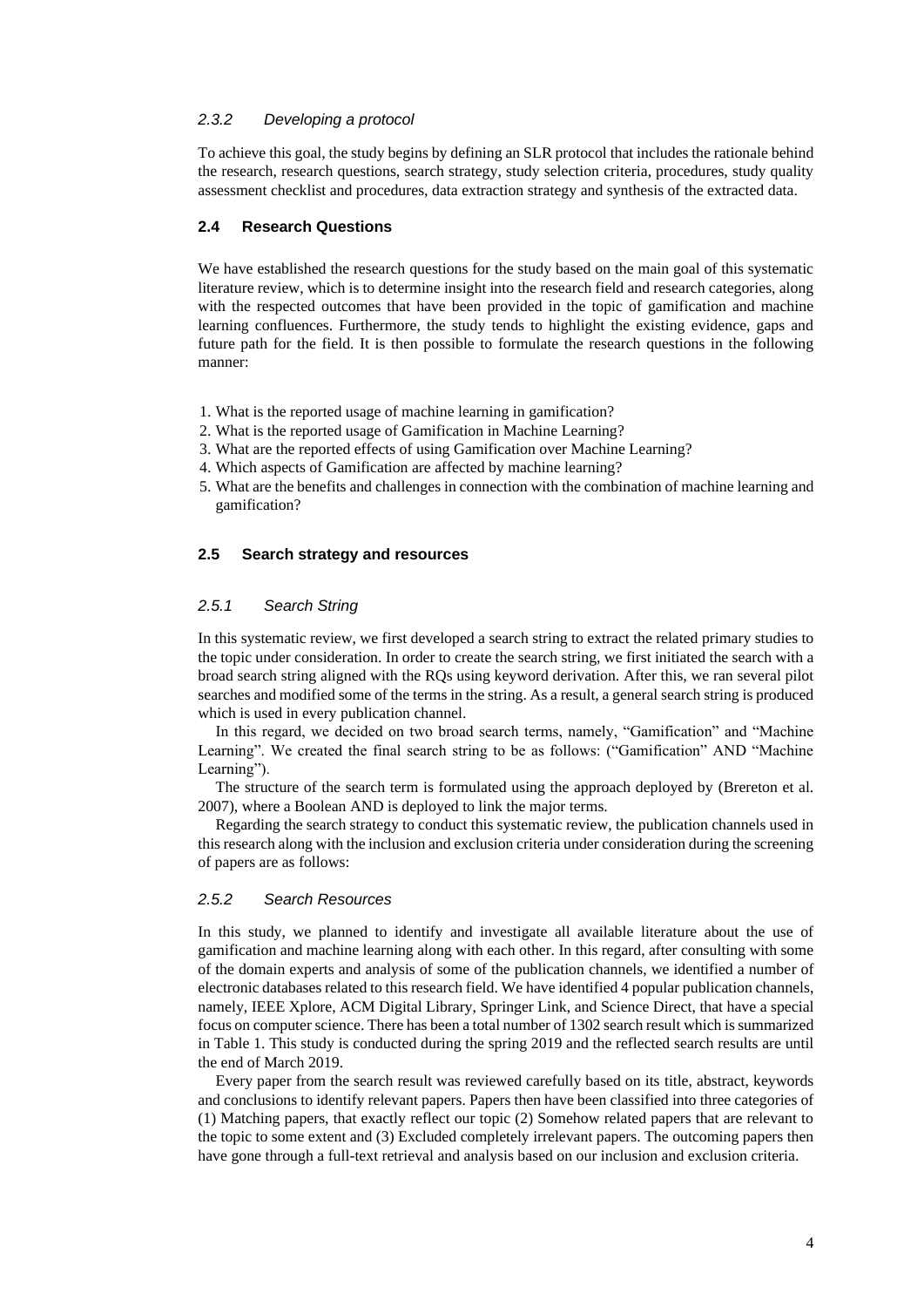*Table 1 Search Resources*

| Source                     | Number of Search Results |
|----------------------------|--------------------------|
| <b>IEEE</b> Xplore         | 351                      |
| <b>ACM</b> Digital Library | 294                      |
| Springer Link              | 479                      |
| Science Direct             | 178                      |
| Total                      | 1302                     |

# *2.5.3 Inclusion and exclusion criteria*

In this step, we develop a set of inclusion and exclusion criteria to be applied to every research paper that has been retrieved during the first round. These criteria have been used when the full text of final retrieved papers has been analyzed, either including a paper in the research or excluding it.

#### *Inclusion criteria:*

- Study related to the utilization of gamification and machine learning.
- Study should be published in a peer-reviewed publication channel.

# *Exclusion criteria:*

- Study related to gamification topic but not to machine learning methods.
- Study related to machine learning methods but not to gamification concepts.
- Study in a language other than English.
- Study that is not identified as peer-reviewed.
- Full text of the study is not available in the respected source.

# **2.6 Data Extraction**

Every paper retrieved from a resource was first documented and saved in a reference manager software. A piece of preliminary note is attached to each paper, containing the relevant part of the paper which made the study adhere to the inclusion criteria. Then, every paper was gone through a secondary analysis and a data extraction form have been created, in which all the findings and information of each paper was recorded. From every paper, 7 types of data were extracted and recorded in Excel, as given in Table 2.

The process of data extraction took place in three stages: Firstly, a primary analysis was carried out to collect the standard information and inclusion-exclusion criteria types of data, and secondly, a more careful examination over each of the papers were performed to collect the research question addressing level, answers to research questions and specific machine learning and gamification related data. Finally, in the third round of selection, the study quality assessment type of data was collected to identify papers that have contributed to the field positively. In the following section, we explain the quality assessment criteria.

| Type                                 | Data                                                       |
|--------------------------------------|------------------------------------------------------------|
| <b>Standard Information</b>          | Title, Authors, Publication year, Journal or Conference    |
|                                      | name, Publisher, Paper Type, Number of Citation, Average   |
|                                      | Citation per year, Date of Extraction                      |
| Inclusion and Exclusion Criteria     | Language, Peer-reviewed, Exclusion reason                  |
| <b>Research Questions</b>            | The extent to which each research question is addressed    |
|                                      | utilizing a scale from 0 to 1 (RQ1, RQ2, RQ3, RQ4, RQ5)    |
| <b>Answers to Research Ouestions</b> | Direction of the study, Usage of ML in gamification, Usage |
|                                      | of Gamification in ML, Effects of ML over Gamification,    |
|                                      | Effects of Gamification over ML, Benefits reported,        |
|                                      | Challenges reported                                        |
| Machine Learning Related             | ML Problem, ML Algorithm, Performance measurement,         |
|                                      | Accuracy                                                   |
| <b>Gamification Related</b>          | Gamification element, Improvement measurement, Index       |
|                                      | of Improvement                                             |

*Table 2 Types of the extracted data from studies*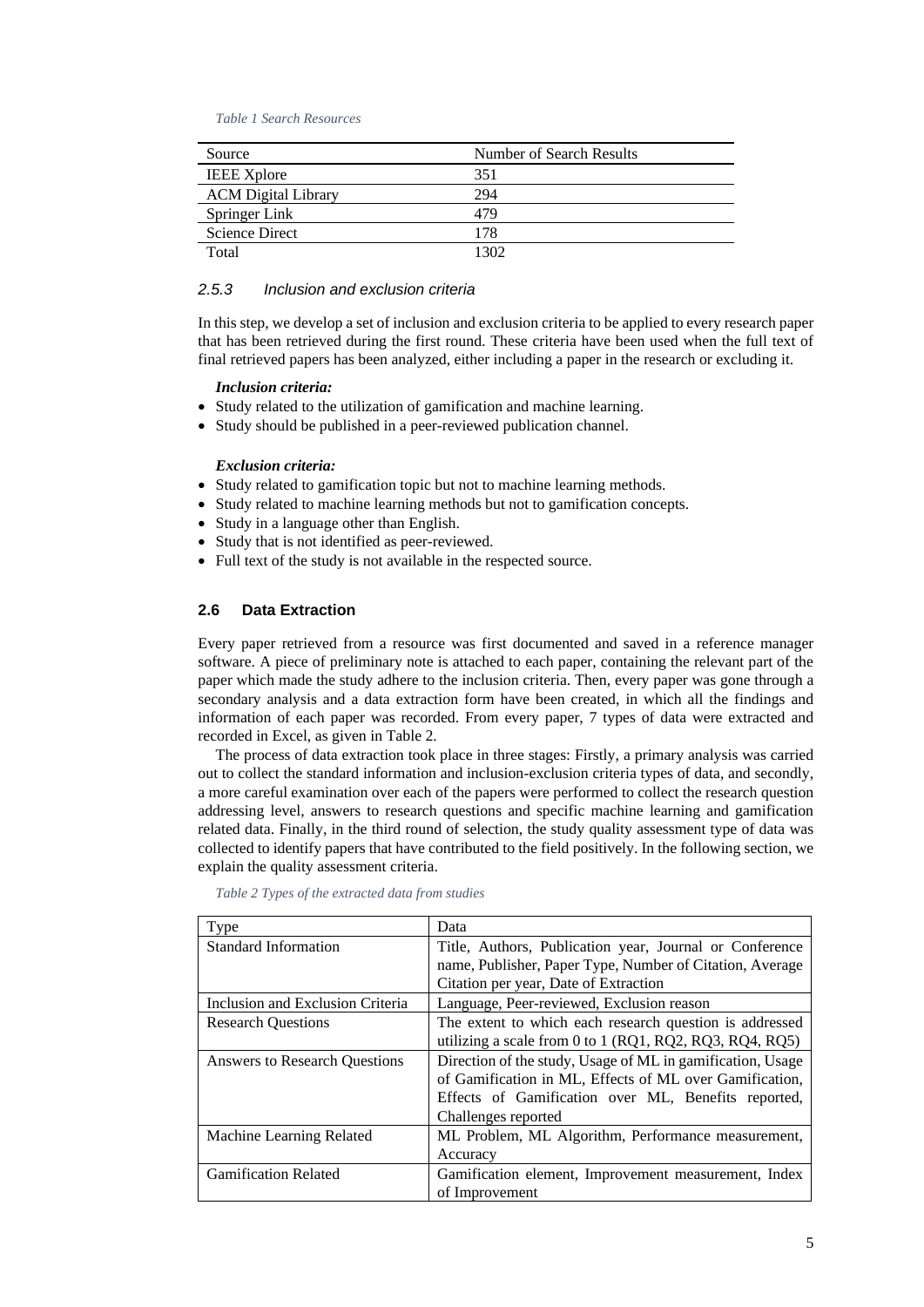| <b>Study Ouality Assessment</b> | Checklist (Study Type, Bias, Validity, Generalizability) |
|---------------------------------|----------------------------------------------------------|
|---------------------------------|----------------------------------------------------------|

# **2.7 Quality assessment of the literature**

After identifying the studies which are relevant to our review, we evaluate the superiority of each study by passing each of them through a specific checklist. This process is carried out in order to confirm the reliability of the studies. The checklist comprises a set of conditions and questions that verifies the effectiveness of each study for the field. As stated in Kitchenham guidelines (Kitchenham 2004) based on the Center for Reviews and Dissemination (CRD) Guidelines (Cochrane Handbook for Systematic Reviews of Interventions 2019), "*the quality relates to the extent to which the study minimizes bias and maximizes internal and external validity*". We first give every study a level of value based on the Kitchenham study design hierarchy to ensure a minimum level of quality. The Guideline suggests the Hierarchy of evidence, as presented in Table 3. These values indicate the level of the quality of the paper.

*Table 3 Study design hierarchy for Software Engineering as suggested by Kitchenham (Kitchenham 2004)*

| $\mathbf{1}$ | Evidence obtained from at least one properly designed randomized controlled trial                                                                                                              |
|--------------|------------------------------------------------------------------------------------------------------------------------------------------------------------------------------------------------|
| 2            | Evidence obtained from well-designed pseudo-randomized controlled trials (i.e. non-<br>random allocation to treatment)                                                                         |
| $3-1$        | Evidence obtained from comparative studies with concurrent controls and allocation not<br>randomized, cohort studies, case-control studies or interrupted time series with a control<br>group. |
| $3 - 2$      | Evidence obtained from comparative studies with historical control, two or more single<br>arm studies, or interrupted time series without a parallel control group                             |
| $4 - 1$      | Evidence obtained from a randomized experiment performed in an artificial setting                                                                                                              |
| $4 - 2$      | Evidence obtained from case series, either post-test or pre-test/post-test                                                                                                                     |
| $4 - 3$      | Evidence obtained from a quasi-random experiment performed in an artificial setting                                                                                                            |
| 5            | Evidence obtained from expert opinion based on theory or consensus                                                                                                                             |

The next step is answering the set of questions about the quality of each study. The answer to each question is calculated on a scale of 0 to 1. Each of these questions is related to either one of the quality criteria, namely, bias, validity, and generalizability. The set of questions is presented in Table 4. The result of this stage is documented in our final papers list to demonstrate the level of work in the field.

| Quality<br>Concept         | Question<br>Number | <b>Ouestion</b>                                                                 | Yes | N <sub>0</sub> |
|----------------------------|--------------------|---------------------------------------------------------------------------------|-----|----------------|
| Selection Bias<br>&        |                    | Does the study choose the subjects under study<br>randomly?                     |     |                |
| Measurement<br><b>Bias</b> | $\mathfrak{D}$     | Are the outcomes of the study interpreted based on<br>the subjects under study? |     |                |
| Validity                   | 3                  | scientific<br>carried out with a<br>Is the study<br>methodology?                |     |                |
|                            | 4                  | Are the methods used well-defined and verifiable?                               |     |                |
| Generalizability           | 5                  | Is there a proper use-case to test the results?                                 |     |                |
|                            | 6                  | Are the results general enough to be expandable to<br>other situations?         |     |                |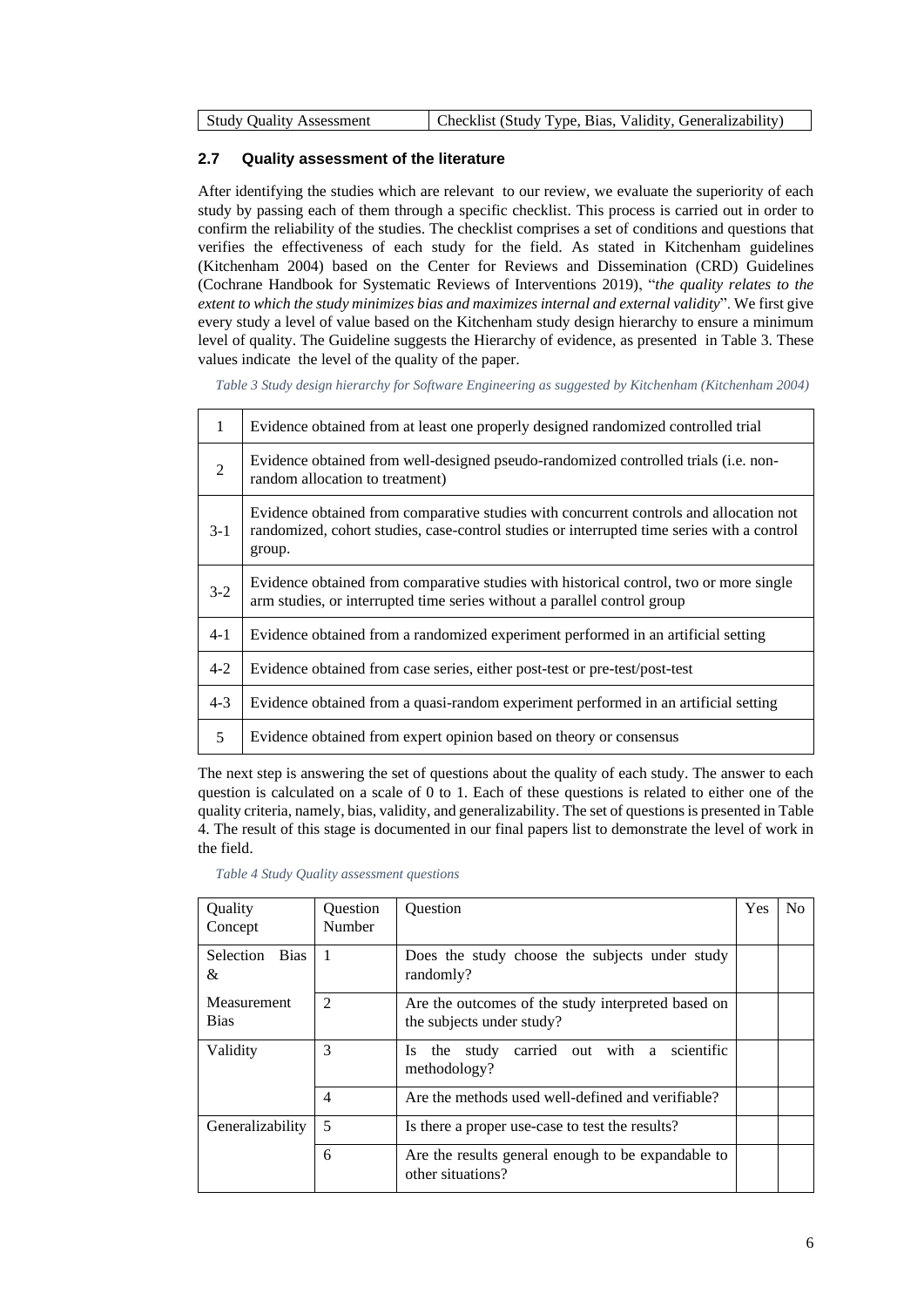The results of the quality assessment process are provided in appendix B. The provided results can be used to identify the quality and superiority of every paper.

# **3 Threats to Validity**

We found that since it is important to clearly present the limitations of our research and the approaches we have employed to reduce those limitations, in this section, we discuss the threats to validity based on the following validity threats provided by Petersen and Gencel (2013), (1) Descriptive Validity (2) Theoretical Validity (3) Generalizability (4) Interpretive Validity (5) Repeatability. Although the guideline presented by Petersen and Gencel is provided for software engineering research, we decided to report the threats to validity because we strongly believe that this guideline is most suitable and adaptable to our research, given that it provides clear understanding of the treats and practical way of addressing them. Each of these is described and discussed in the following sections.

# **3.1 Descriptive Validity**

Based on Petersen and Gencel (2013), descriptive threats are to make sure we can describe the objective/subjective truth accurately. That measures the extent to which the observations are described accurately and more precisely, in an objective manner.

Authors have minimized this threat using two techniques: Firstly, by using data extraction forms to analyze the studies in a systematic manner, without missing any significant information from any paper. Secondly, is the way that inclusion and exclusion criteria were examined for each study. To overcome this threat, authors used a checklist type of inclusion-exclusion criteria and if any of the criteria is not checked during the first round of reading the title, abstract and keyword, the paper is not excluded right away in order to lower the risk of missing a relevant study. Instead, an additional analysis carried out by screening the full text of the document and its references to find any relevant information.

### **3.2 Theoretical Validity**

In this section, researchers investigate the theoretical validity which is to identify the confounding factors and verifying whether we seize what we intend to seize (Petersen and Gencel 2013).

Authors may select only those studies that demonstrate a satisfactory result of combining gamification and machine learning and ignore those studies that indicate a negative outcome of the combination. However, those possible negative outcomes can be important for our final research question that addresses the challenges of converging these two concepts. Furthermore, another possible threat to this validity is the way the result of each paper is evaluated. We investigated two parameters: (1) The accuracy of the respective machine learning method used in each study and, (2) The index of measuring the effect of the deployed gamification. In fact, these two factors have been reported only, without being used for inclusion and exclusion of a study, in order to minimize the threat to the theoretical validity.

### **3.3 Generalizability**

The next validity threat is about generalizability, which deals with the degree to which the results of the study can be generalized either internally, that is within groups and communities, or externally, that is across groups and communities (Petersen and Gencel 2013).

Authors included every study that relates to the combination usage of gamification and machine learning and additionally those studies that are specific to one of the two, which is either gamification or machine learning but, the result can later be implemented in the other one. However, since the topic is to disperse in the sense of the direction towards which one is benefiting from another, there may be a risk of threat to this type of validity.

### **3.4 Interpretive Validity**

Interpretive validity is about confirmation that the conclusions or inferences of the study are drawn correctly and in an objective way (Petersen and Gencel 2013).

To ensure the interpretive validity, the data extraction parameters are formulated in detail such that, investigating the extent to which each paper is addressing a particular research question and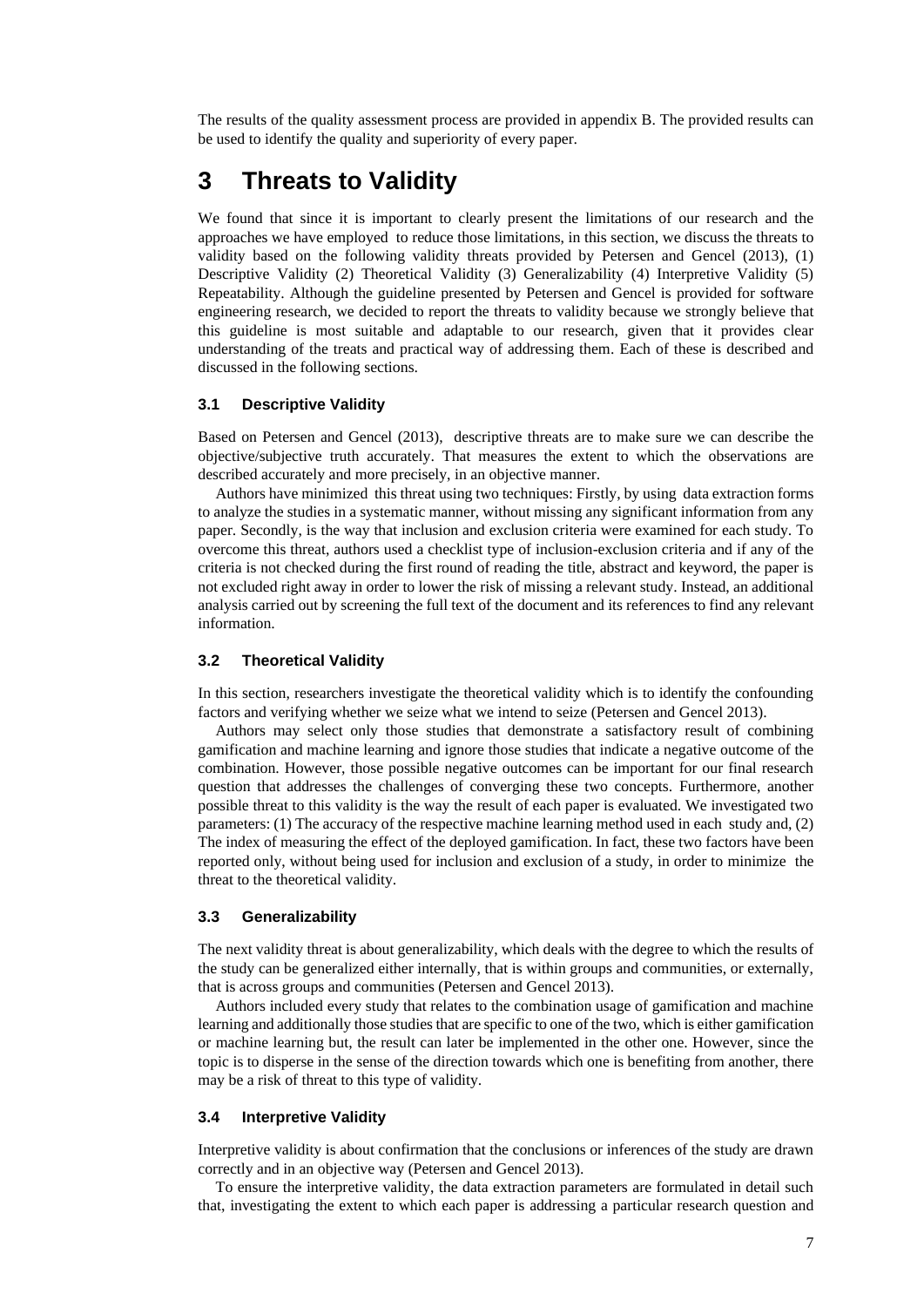interpreting the exact answers that each study presents for the respective research question. In this way, the use of a systematic extraction form reduces the chance of threat to this validity. Moreover, the assessment of the quality of each paper precisely with the predefined set of parameters may also contribute to lowering the risk of interpretive validity threat.

# **3.5 Repeatability**

Repeatability validity check verifies that the data collection and analysis approaches along with instruments used are defined neatly, in order to make repeatability and reproducibility possible (Petersen and Gencel 2013). However, Petersen and Gencel argued that repeatability or reproducibility is ensured by addressing the other four main threats to validity already mentioned above. Consequently, in this study, authors used data collection forms and reference managers to document every step of the procedure and followed the guideline for performing systematic reviews by Kitchenham (2004), which ensures the systematic walkthrough of the procedure, ensuring reproducibility of similar results to this project.

# **4 Results and analysis**

# **4.1 Number of Papers**

The initial result of the research indicated a total number of 1053 papers, out of which 89 were extracted by reading the title, abstract and keywords. The refining of the paper continued by reading the full text of the studies, and a total number of 32 studies were selected and used as the basis for this SLR. Table 5 shows the number of initial results along with a final number of extracted papers. After the data extraction phase, all of the studies have been given a unique identification number to enable easier referencing for further analysis. In the rest of this paper, the studies are referred to as in the form of their identity key from (S1) to (S32), presented in appendixes.

| Source                     | Results | Number of Search Number of paper after<br>reading abstracts | Number of papers after<br>reading full-text |
|----------------------------|---------|-------------------------------------------------------------|---------------------------------------------|
| <b>IEEE Xplore</b>         | 351     | 29                                                          | 18                                          |
| <b>ACM</b> Digital Library | 294     | 47                                                          | 15                                          |
| Springer Link              | 479     |                                                             |                                             |
| <b>Science Direct</b>      | 178     |                                                             |                                             |
| Total                      | 1302    |                                                             |                                             |

*Table 5 Number of studies selected*

# **4.2 Demographics**

In this section, we have present the number of papers based on the two following categories:

- 1. Number of papers per year
- 2. Number of papers per topic

The idea here is to understand the age of the research topic in general, and the trends of the subject, being the convergence of machine learning and gamification. This approach of analyzing the study topic trends based on literature is also presented and deployed in other studies, such as Kitchenham et al. (2009) and Sánchez-Gordón and Colomo-Palacios (2019).

# *4.2.1 Publishing Year*

In this part, we present the number of studies distributed by their publishing year. In this systematic literature review, we have retrieved the data for all the previous years. Interestingly, the first paper was published in 2014, which shows that our topic of interest emerged recently. In 2018, researches focused more on the topic by presenting 15 studies, followed by 4 papers published in 2019. The number of studies per year is demonstrated in Fig. 1.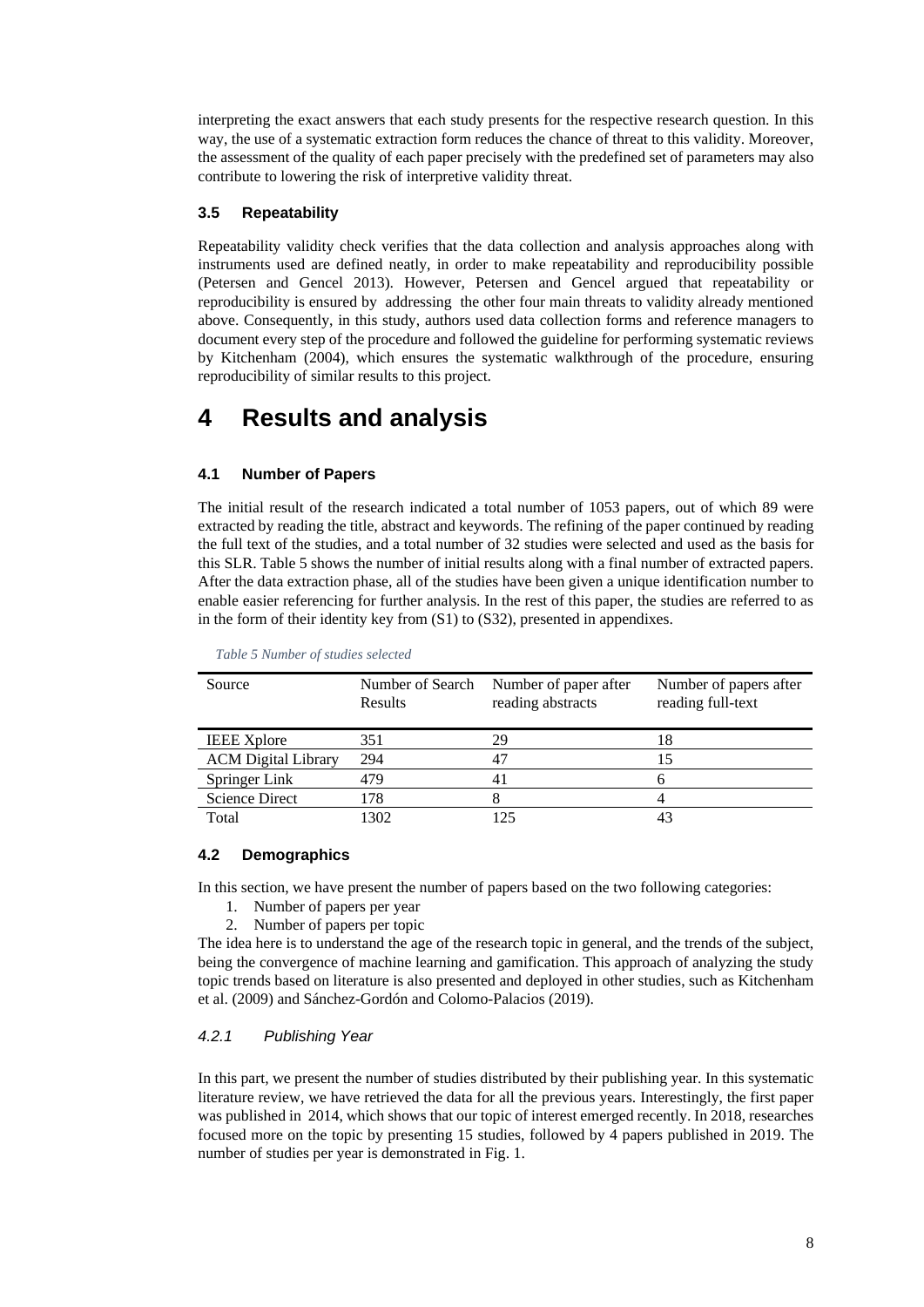

*Figure 1 Number of studies per year*

The above presentation demonstrated the emergence of the topic in last 6 years. After a slight attention in two years of 2014 and 2015, researches shed more light on the topic in 2016. There was a noticeable increase during this year, after which the hype was again disappeared. However in 2018 more number of studies worked around this topic that can be due to recent improvements in various technologies, such as machine learning, gamification, sensors, mobile devices, etc.

# **4.3 Dispersion of the topics in literature**

The next investigation carried out was on the dispersion of the topics. The results show that there is a considerable amount of studies focused on learning, with 16 papers comprising more than 40% of the literature.. This introduces the potential of the research topic in learning and education and the interest of corresponding researchers. Personalization is the next topic that has been the focus of the studies. One of the major goals of gamification tasks has been to support human behaviors. But the problem is normally the long-lasting effects of behavioral change stimulants. In this regard, machine learning has contributed to the customization of the user experience in order to encourage the continuation of user engagement. The following topic in the list includes studies that focus on behavioral change. The following interesting topic is crowdsourcing. Interestingly, in these studies the direction of the convergence was in reverse order, that is, from gamification towards the improvement of machine learning. These attempts were to improve the participation rate of the users in labeling the required data for the machine learning training step. Other efforts were summarized in affective computing, sentiment analysis, health and medical activities, and lowering energy consumption. Fig. 2 shows this dispersion.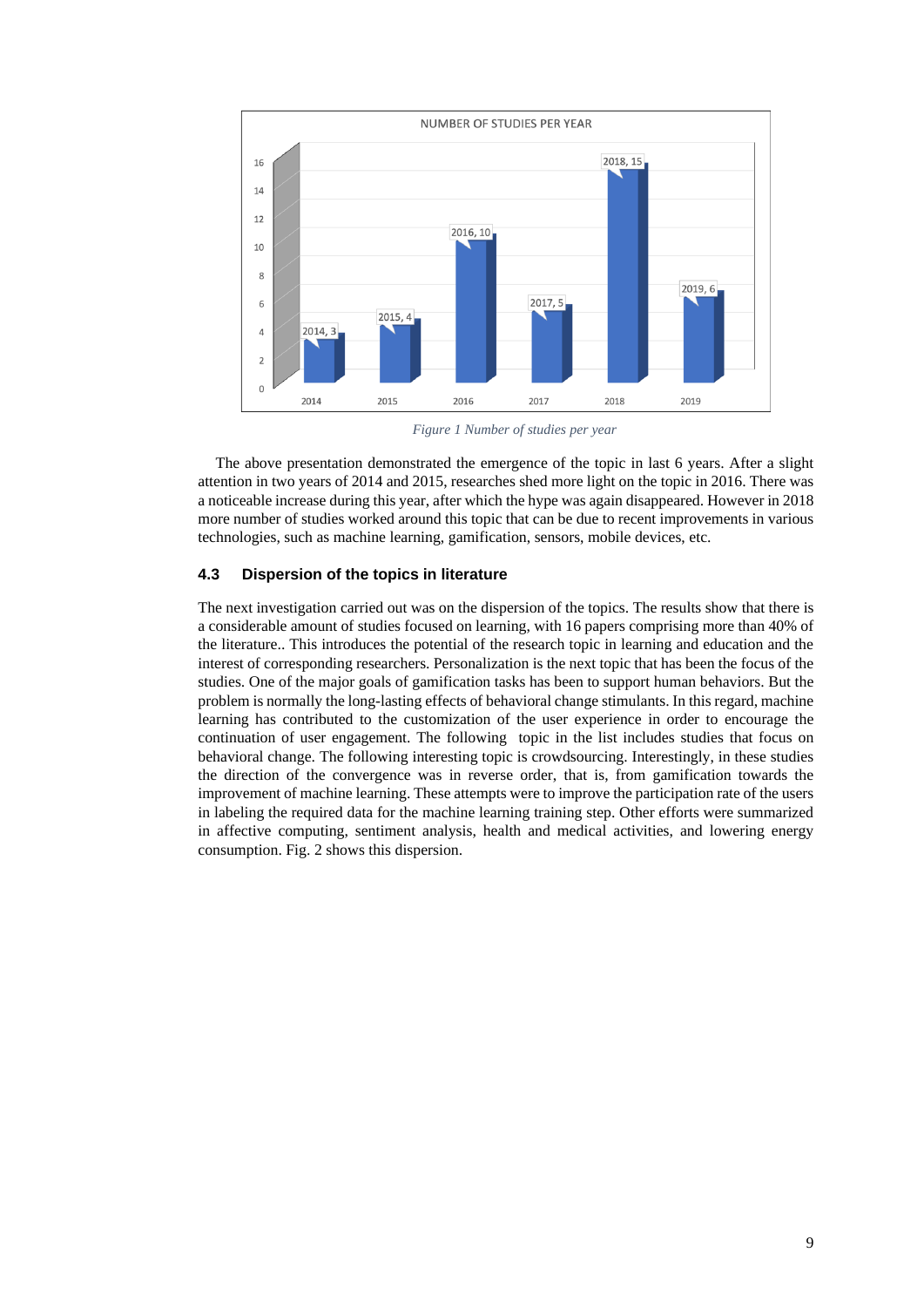

*Figure 2 Number of studies in each topic*

# **4.4 Answer to research questions**

In this section, we perform a detailed analysis of the studies based on the research questions. Section 4.4.1 investigates the papers to answer the "RQ1: What is the reported usage of machine learning in gamification?". Next section (4.4.2), scrutinizes the answers to "RQ2: What is the reported usage of Gamification in Machine Learning?". We then present the answer to "RQ3: What are the reported effects of using Gamification over Machine Learning?" in section (4.4.3). Followed by the response to "RQ4: Which aspects of Gamification are affected by machine learning?" in (4.4.4). Finally, "RQ5: Benefits and challenges in connection with machine learning and gamification?" is addressed in section (4.4.5).

### *4.4.1 RQ1. What is the reported usage of machine learning in gamification?*

To answer this research question, we identified the papers being in the direction of machine learning towards gamification. In this context, papers that attempted to use a machine learning technique or approach in order to enhance and support gamification tasks are identified. Following the identification of these studies, we further inspected each paper to find out the corresponding machine learning concept applied.

We have found 3 main areas of application based on which corresponding studies have been analyzed. These areas are presented as follows: 1. Learning, 2. Personalization, 3. Behavioral Change. Table 6 shows the goals of the reviewed papers in each category specific to the RQ1. However, there are papers in other applications that we address in the next research questions.

| Category | Goals                                                                                                                                                                                                               | No. of | References                                                                                                                                                                                                 |
|----------|---------------------------------------------------------------------------------------------------------------------------------------------------------------------------------------------------------------------|--------|------------------------------------------------------------------------------------------------------------------------------------------------------------------------------------------------------------|
|          |                                                                                                                                                                                                                     | papers |                                                                                                                                                                                                            |
| Learning | Personalized game,<br>context-specific game-based<br>application,<br>adding information to gamification,<br>Calibrate results from the gamified<br>task,<br>Emotion detection,<br>detection of the user's affective | 10     | (Ghaleb et al. 2018),<br>(Suresh et al. 2018),<br>(Lima et al. 2016),<br>(Psaltis et al. 2018),<br>(Knutas et al. 2018),<br>(Barata et al. 2015),<br>(Stefanidis et al. 2019),<br>(Palavalli et al. 2014), |
|          | engagement during gameplay scenarios<br>provides forecast to motivate gameplay<br>and give suggestions,                                                                                                             |        | (Anparasanesan et al.<br>2019)                                                                                                                                                                             |

*Table 6 Goals of the reviewed papers in each category*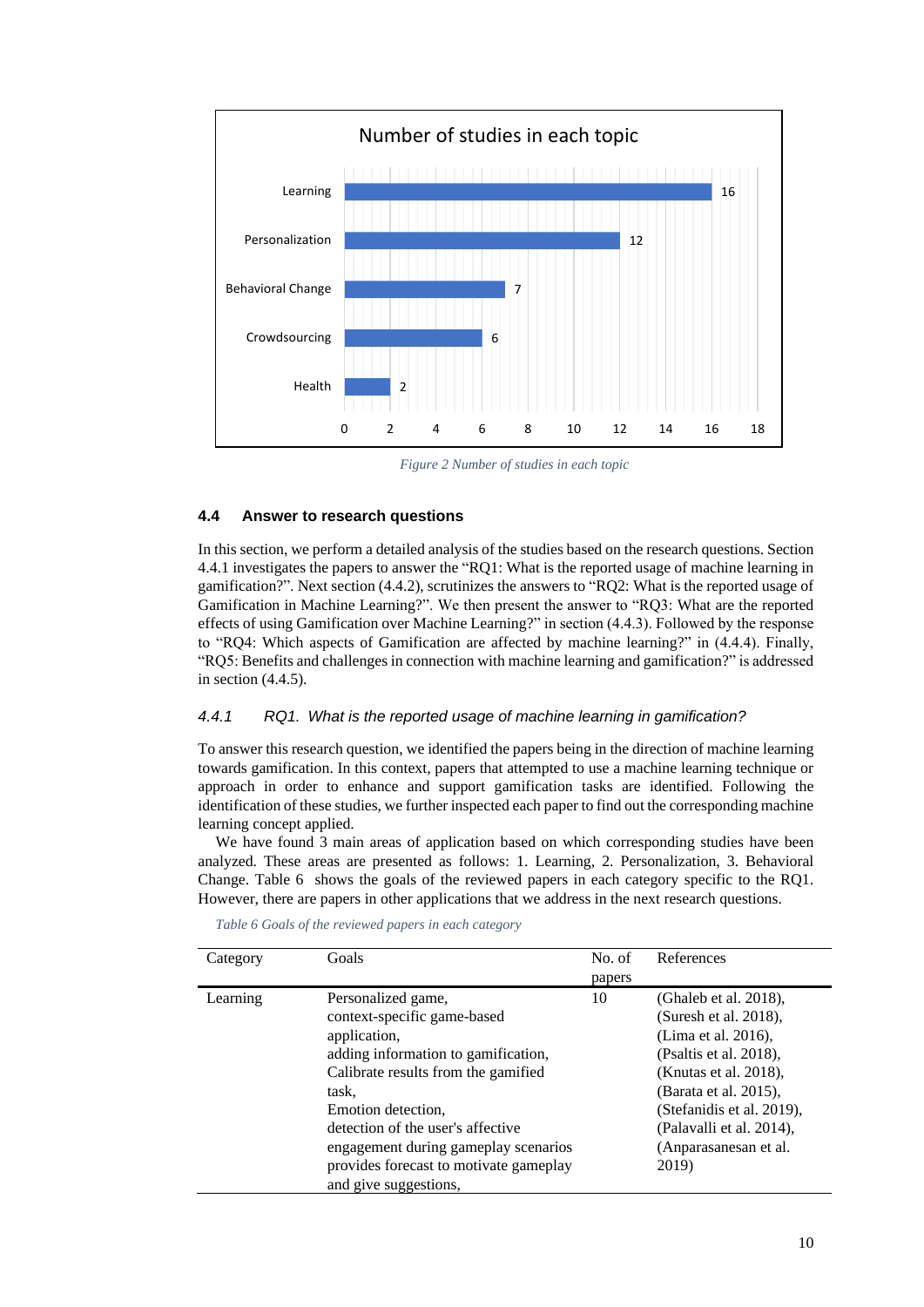|                 | Clustering student based on their                                                                                                                                                                                                                                                                                                                                                                                                                                                                                                                                                                                                                                                              |    |                                                                                                                                                                                                                  |
|-----------------|------------------------------------------------------------------------------------------------------------------------------------------------------------------------------------------------------------------------------------------------------------------------------------------------------------------------------------------------------------------------------------------------------------------------------------------------------------------------------------------------------------------------------------------------------------------------------------------------------------------------------------------------------------------------------------------------|----|------------------------------------------------------------------------------------------------------------------------------------------------------------------------------------------------------------------|
|                 | performance,                                                                                                                                                                                                                                                                                                                                                                                                                                                                                                                                                                                                                                                                                   |    |                                                                                                                                                                                                                  |
|                 | automatic recognition of player's                                                                                                                                                                                                                                                                                                                                                                                                                                                                                                                                                                                                                                                              |    |                                                                                                                                                                                                                  |
|                 | engagement, adjust game content in                                                                                                                                                                                                                                                                                                                                                                                                                                                                                                                                                                                                                                                             |    |                                                                                                                                                                                                                  |
|                 | order to increase the chances of players                                                                                                                                                                                                                                                                                                                                                                                                                                                                                                                                                                                                                                                       |    |                                                                                                                                                                                                                  |
|                 | attaining the game's specific learning                                                                                                                                                                                                                                                                                                                                                                                                                                                                                                                                                                                                                                                         |    |                                                                                                                                                                                                                  |
|                 |                                                                                                                                                                                                                                                                                                                                                                                                                                                                                                                                                                                                                                                                                                |    |                                                                                                                                                                                                                  |
|                 | objectives concerning prosocial skill,                                                                                                                                                                                                                                                                                                                                                                                                                                                                                                                                                                                                                                                         |    |                                                                                                                                                                                                                  |
|                 | detecting left-hand finger selection and                                                                                                                                                                                                                                                                                                                                                                                                                                                                                                                                                                                                                                                       |    |                                                                                                                                                                                                                  |
| Personalization | performance in real-time.<br>Predicting performance by facial key                                                                                                                                                                                                                                                                                                                                                                                                                                                                                                                                                                                                                              | 10 | (Lopez and Tucker 2018),                                                                                                                                                                                         |
|                 | point,<br>Personalized game,<br>context-specific game-based<br>application,<br>adding information to gamification,<br>Calibrate results from the gamified<br>task,<br>Emotion detection,<br>detection of the user's affective                                                                                                                                                                                                                                                                                                                                                                                                                                                                  |    | (Ghaleb et al. 2018),<br>(Knutas et al. 2018),<br>(Barata et al. 2015),<br>(Stefanidis et al. 2019),<br>(Di Lena et al. 2017),<br>(Khoshkangini et al. 2017)<br>(Karaliopoulos et al.<br>2016),<br>(Lungu 2016), |
|                 | engagement during gameplay<br>scenarios,<br>provides forecast to motivate gameplay<br>and give suggestions,<br>Clustering student based on their<br>performance,<br>automatic recognition of player's<br>engagement, adjust game content in<br>order to increase the chances of players<br>attaining the game's specific learning<br>objectives concerning prosocial skills,<br>predicting the future state of charge of<br>vehicle's battery at some fixed time-                                                                                                                                                                                                                              |    | (Schäfer et al. 2018)                                                                                                                                                                                            |
|                 | offset,<br>Optimizing the challenge selection                                                                                                                                                                                                                                                                                                                                                                                                                                                                                                                                                                                                                                                  |    |                                                                                                                                                                                                                  |
|                 | process and the evaluation results<br>within an on-the-field game promoting<br>sustainable mobility habits.                                                                                                                                                                                                                                                                                                                                                                                                                                                                                                                                                                                    |    |                                                                                                                                                                                                                  |
| Behavioral      | provides forecast to motivate gameplay                                                                                                                                                                                                                                                                                                                                                                                                                                                                                                                                                                                                                                                         | 7  | (Akasiadis et al. 2015),                                                                                                                                                                                         |
| Change          | and give suggestions,<br>Personalized gamification,<br>Clustering student based on their<br>performance<br>automatic recognition of player's<br>engagement, adjust game content in<br>order to increase the chances of players<br>attaining the game's specific learning<br>objectives concerning prosocial skills,<br>Uses machine learning to recognize<br>and count stairsteps and targets to<br>persuade people to use stairs instead of<br>elevators.<br>Sounds above 60 dB were extracted<br>from recordings for snore classification<br>with machine learning support vector<br>machine classifiers,<br>To improve forecasting performance,<br>predicting the future state of charge of |    | (Ciman et al. 2016),<br>(Goswami et al. 2019),<br>(Ortiz-Catalan et al.<br>2016),<br>(Raptis et al. 2018),<br>(Konstantakopoulos et al.<br>2019),<br>(Di Lena et al. 2017)                                       |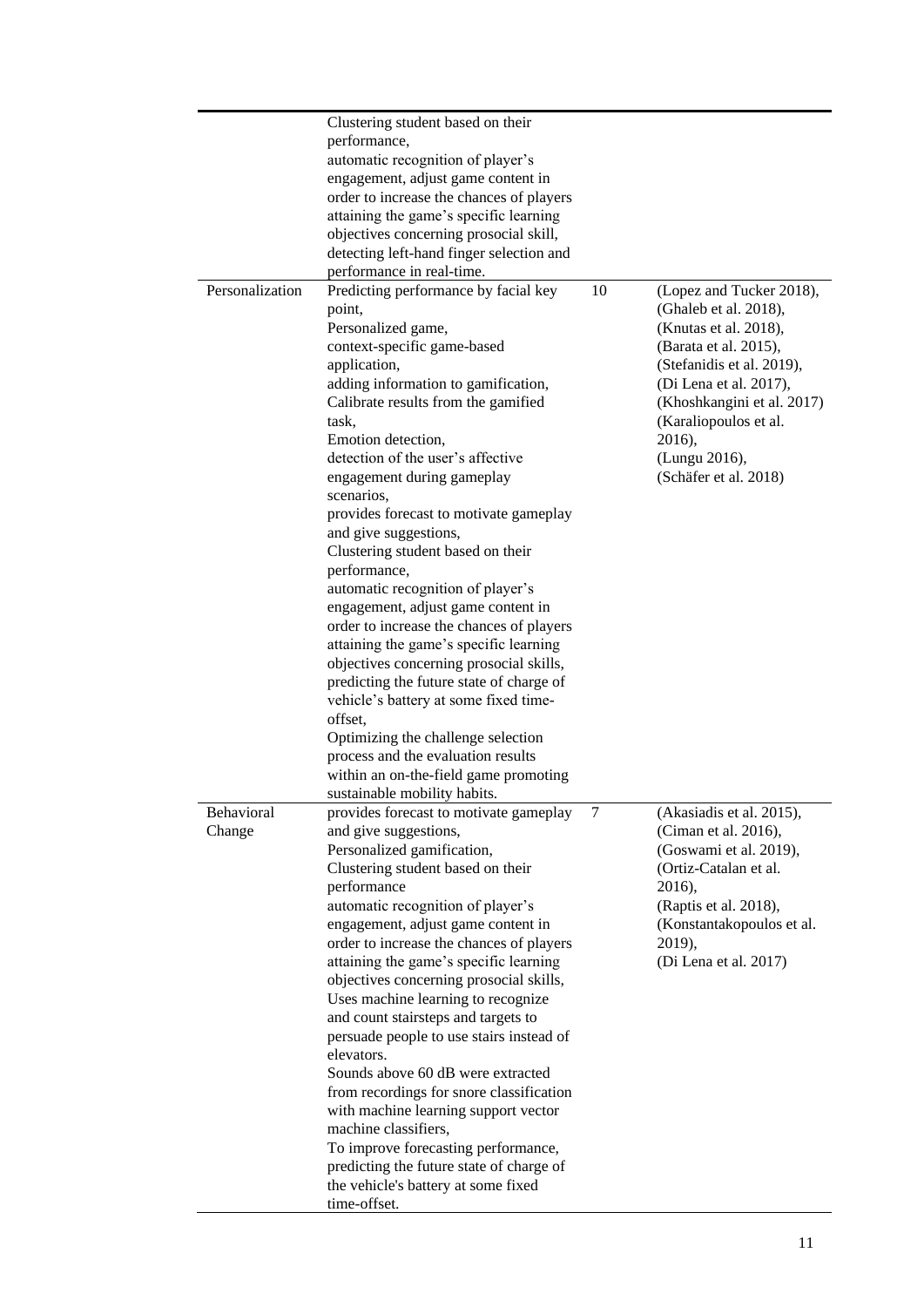### **Learning**

Affective state recognition is claimed to have an influence over optimization of the learning process and its outcomes by providing learning interaction, for example in a gamified learning that can be personalized. In this regard, authors in (S10) presented a method towards retrieving the affective state of a student while interacting with a serious game learning platform by applying machine learning (Ghaleb et al. 2018). In this work, the so-called model Theory of Flow is utilized to link the affective state of the student to the user-platform interaction. This model presents three states of boredom, engagement, and frustration. A Support Vector Machine algorithm is used to train a classifier to distinguish between different affective states. Authors have reported precision of 67%. Hence, the machine learning technique can be applied to predict the affective state of students when interacting with a gamified learning platform.

In a different scenario, machine learning and gamification can work together to facilitate learning. For instance, authors in (S11) developed an application in which deep learning and gamification are used to assist 3-4 years old children to learn generalizing objects (Suresh et al. 2018). They have used an approach called joint-embedding visual question answering, leveraging on a convolutional neural network (CNN) and a stacked recurrent neural network (RNN) called long short-term memory (LSTM). The application of machine learning in this gamified learning platform helped to extend the learning context by making the game elements dynamic and intelligent, hence optimizing the learning process.

In a similar effort towards the advancement of learning processes, authors in (S12) designed a serious game in order to assess the medical student's knowledge level (Lima et al. 2016). Various diagnostics were simulated through a gamified virtual reality assisted platform. Gamification features were used to motivate users to work with the system for a longer duration. On the other hand, a machine learning algorithm was employed to develop a disease classification model in order to assist the working of the platform. The researchers of this study used the freely available machine learning API, so-called Weka, which offers a set of machine learning algorithms.

One of the techniques to improve gamified applications is the personalization of the game elements that will be discussed in detail in the next section. With regards to the learning platforms along with the adaptation technique, personalization is claimed to be an effective solution as well. As an instance, authors in (S19) proposed an approach towards systemizing the selection of personalization strategy with the help of machine learning (Knutas et al. 2018). In their demonstration phase, they used a CN2 rule induction algorithm to model a classifier to distinguish between various situations that take place in a computer-supported collaborative learning context (CSCL), followed by the recommendation of a personalized gamification activity.

Furthermore, assessing student performance while interacting with a gamified learning environment can assist professors in dynamically changing the learning environment to adapt the condition concerning student's performance. (S20) proposed a method to achieve this task with the help of machine learning methods (Gabriel Barata et al. 2015). The authors in this study used the data from a gamified learning task to perform a clustering technique grouping students' performance into different categories, namely, Achievers, Disheartened, Underachievers, and Late Awakeners. They have used an algorithm called Expectation-Maximization (EM) and claimed that by using this student clustering technique, it is possible to predict student behaviors in the early stages of their interaction and hence, an adaptive and smart learning environment can be developed.

The above-mentioned work was focused on the performance assessment of the students while interacting with the platform to proactively improve the performance of the students, whereas, a more constructive manner of improving gamified learning platforms is to improve the performance using an adaptation mechanism. (S21) presented an approach where machine learning methods and algorithms are applied in order to adapt the game content to specific characteristics of every user, assisting with the learning process (Stefanidis et al. 2019). They have used a variation of a machine learning algorithm  $\epsilon$ -greedy called,  $\epsilon$ -decreasing algorithm to obtain the engagement profile of the user.

Last but not least, are some of the specific subject learning platforms that require some type of machine learning methods to implement a required application. For instance, the work presented in (S31) is an attempt towards assisting in music education, Air-Violin self-learning specifically, (Dalmazzo and Ramirez 2017). Authors in this work deployed two machine learning models created using Decision Trees and Hidden Markovian and developed a fingering recognition model in a gamified virtual violin platform. The study presented in (S38) used gamification and machine learning to track child's brain development and to participate its improvement (Anparasanesan et al.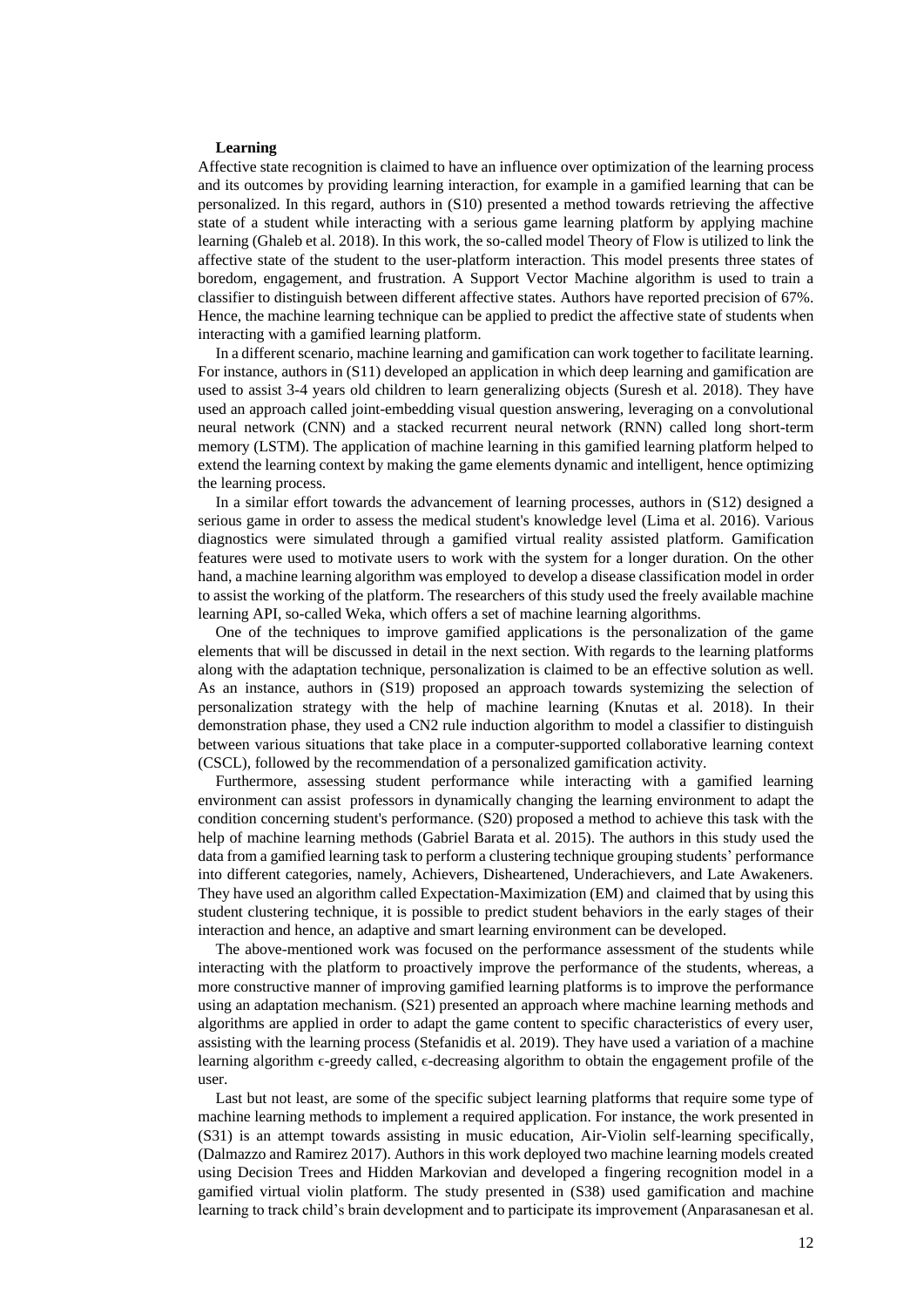2019). Authors of this study provided an approach in which the K-Means Clustering algorithm of machine learning is used to identify the initial child's brain status and suggesting a proportional brain game. The proposed solution starts with an initial evaluation of the child's brain status and assess if the current brain development is proportional to the child's age. Then, a data set is created from the initial evaluation which is then undergone the unsupervised learning algorithm of K-means clustering to identify suitable gamified tasks. Various tasks have been designed as memory games, attention games, games for concentration, and games for response time. The study demonstrates that ML can be used to provide suitable gamified tasks to particular target group based on their cognitive abilities.

# **Personalization**

One of the areas in which machine learning was used to optimize the results of gamification was personalizing the gamified tasks for each user to adapt the gamification aspects. In this regards, the study in (Teasley 2017) presented that the one-size-fit-all feedback system does not always perform satisfactory and can have mixed results, and hence a personalized feedback may moderate the negative effects. Related to gamification, the authors in (S4) used machine learning to predict the performance of each user and to adapt the complexity of the gamification task to the respective user (Lopez and Tucker 2018), they used the facial key point data in conjunction with a Support Vector Machine algorithm and predicted the performance of each user by 76.8% accuracy.

 Adding to that, another way of personalizing the game contents using the performance of the users is by understanding the performance profile of each user and customizing the game contents, accordingly. Authors in (S20) proposed a technique towards identifying the performance profile of each user by utilizing a machine learning-based clustering method to personalize the game contents based on the potential of each user (Gabriel Barata et al. 2015). This approach is also an attempt towards the adaptation of the gamified platforms that can improve the engagement of the users with the gamified task.

 Therefore, the adaptation of the gamified platform is another mechanism that tailors the game content with respect to the context's specific situations. As stated in (Knutas et al. 2018), adaptive gamification differs from personalized gamification. In fact, adaptation refers to the gamified system react to different situations, whereas personalized gamification is modifying the game contents based on users' specific characteristics. Although, the work presented in (S21), developed a system called an adaptation manager that is capable of identifying the player characteristics and adjusts the game contents accordingly with the help of machine learning algorithms (Stefanidis et al. 2019). However, they have also created some kind of adaptable game scenarios and elements that can be selected at some specific points of interaction with the game and are offered by the adaptation manager framework of the system. The adaptation mechanism has two parts, online and offline adaptation mechanisms. The offline mechanism is used to assist the users' in-game performance, whereas the online mechanism is concerned with the level of engagement of the user.

In a different perspective, authors in (S33) considered the problem of personalizing the mobile crowdsensing processes (Karaliopoulos et al. 2016). They believe that the main concern with the crowdsourcing activities is to increase the level of contribution of the users. This contribution is subject to various types of parameters such as incentives provided to users and it's proportionality to the practicality of the task. To overcome the challenge of optimizing the task proportionality to the incentives offered to the users and maximizing the chance of user contributions, authors proposed a novel approach of using the machine learning technique of logistic regression. They provided an approach of modeling the past user behaviors in previous crowdsensing applications, trying to predict the optimal pair of (task, incentive) for the current target. The proposed solution was evaluated against the real data of an online questionnaire approach to collect user preferences and the results have shown to be promising in terms of level of contributions. In another effort, (S36) proposed a machine learning based technique to automatically analyze serious games by capturing players behaviors (Palavalli et al. 2014). Authors believe that by identifying and analysis of players activities through a video based technique, it is possible to determine some of the parameters influencing the learning potentials of serious games.

(S42) carried out a study on encouraging children to do more physical activity using a personalized gamified feedback system (Schäfer et al. 2018). The machine learning techniques of SVM and Random Forest are utilized to classify the initial activity level of a child prior to the usage of the system. The classification models are created by learning over a pre-labeled mobile sensor data comprising children normal activities. Then, based on the users specific activity class, a personalized gamified feedback is provided to the users. The feedback system is based on visualizing the activity level of the user by means of showing an Avatar and a motivating message to the user.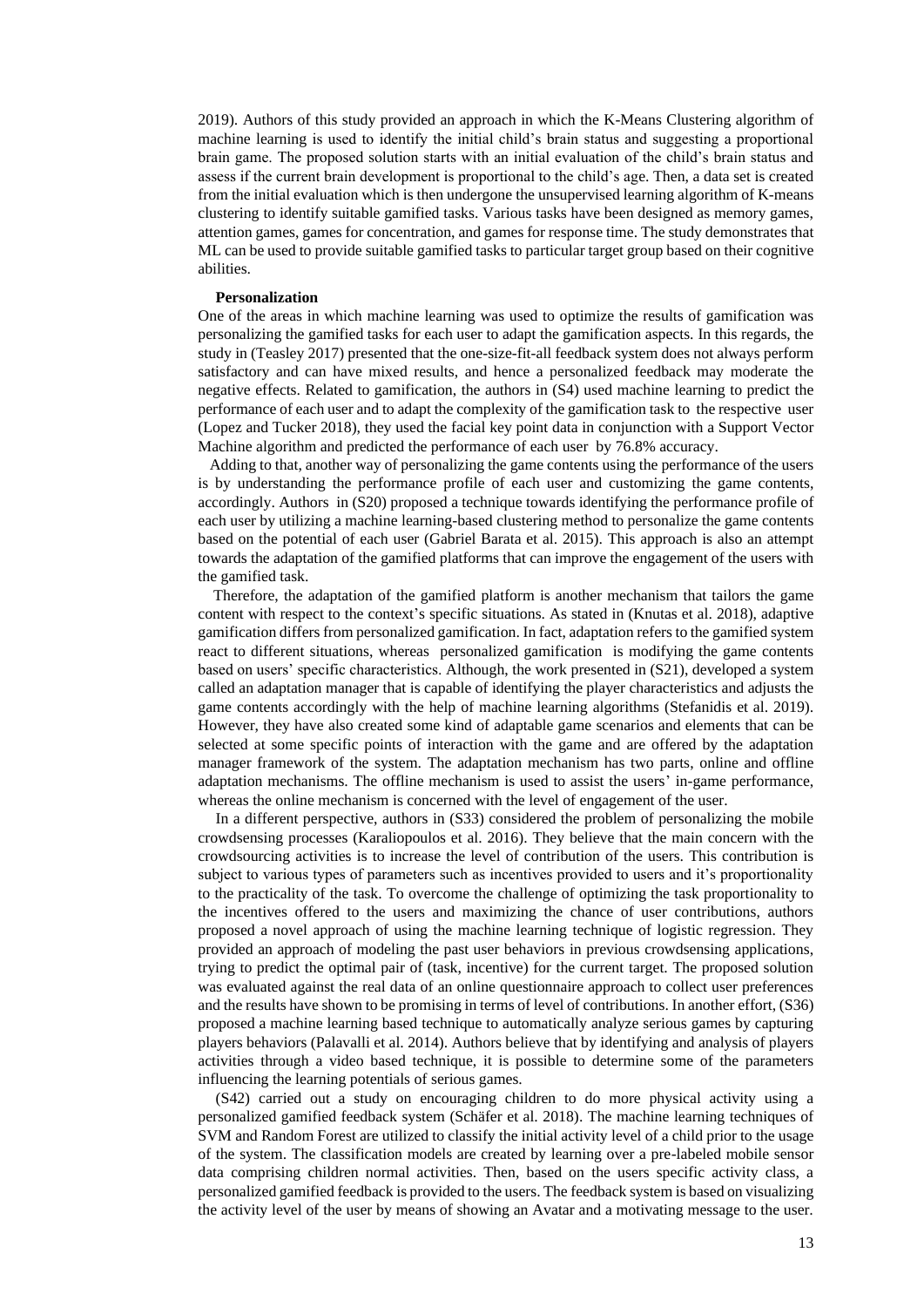At the end of each day a bar chart showing the progress of the user is also provided to increase the awareness. In the experiment conducted in this study, Random Forest outperformed SVM with higher accuracy and made the personalized gamification task more engaging.

Another effort towards optimizing the engagement of the users in a gamified platform is to statically configure the game difficulty. Adjusting the difficulty of the game statically is defined as configuring the game difficulty prior to the start of the game based on previous game play data of various players. This is against the dynamic adjustment of the game difficulty during the game based on the user performance. This approach is carried out in the study presented in (S37) by Khajah et al. (2016). The authors of this study proposed the application of a machine learning technique known as Bayesian optimization to manipulate the game difficulties. They have distinguished between two types of manipulations, namely, overt and covert. Overt manipulations are those that players can feel during the game play, in contrast, covert manipulations are those that are less visible and includes some aspects of the game that the player cannot distinguish. Authors argued that, the overt manipulation does not have any effect on user engagement compared to the covert manipulation that shown improvements in engagement in the experiments they conducted.

 Rather than predicting the performance of the users in order to personalize the game content, one can understand the affect of the person interacting with the gamified platform in different stages of the game to learn the reactions of the user in different scenarios. This task is called affective computing and is discussed in a later section. But what is important here is that this approach leads to personalization, as well. In the work presented in (S10), authors performed a subject-based analysis to evaluate the adaptive nature of the learning process and highlighting the employment of interaction features towards creating a customized and personalized learning environment (Ghaleb et al. 2018). They have presented an accuracy of 74% using a support vector machine algorithm in recognition of the corresponding affective states.

(S43) is another effort to presented a framework for developing a language learning platform (Lungu 2016). The study is focusing on learning vocabulary of a new language by combining the free reading exercises and optimal repetition of learned concepts. The system comprises various modules. First, a machine learning agent that evaluates the present knowledge of the learner based on previous interactions of the user with the system. Second, a motivator agent that utilizes gamification elements to provide suitable feedbacks to the learner in order to keep the learner engaging with the system. Therefore, setting the feedback dynamically based on users performances personalizes the user experience and improves the over system efficiency.

 Above all of the advantages of personalization, tailoring gamified designs and contents to each of the corresponding users is not an easy task to achieve. Hence, there have been attempts to simplify and structure the process of developing personalized gamification. For instance, (S19) proposed a technique in which personalization is carried out with the help of a machine learning algorithmbased content selection (Knutas et al. 2018). Author suggested that to overcome the difficulties of selecting personalized contents, gamified platforms can benefit from the machine learning-based algorithms to automate personalization. Furthermore, this approach may convert the process of personalized content selection into systematic and repeatable means.

 Despite the difficulties of deploying personalization for gamification tasks, it has been one of the most prominent reasons for applying machine learning methods in human-computer interaction systems. Authors in (S29), proposed a system in which machine learning is used to personalize a gamified In-vehicle human-machine interface (Di Lena et al. 2017). In this system, a prototype is developed that is equipped with a dashboard offering personalized challenges to the drivers based on their estimated energy consumption that has been found with the help of machine learning methods.

 Nevertheless, verifying a behavioral change success is impractical in the short-term and requires the long-term engagement of users to be able to judge on the behavioral change attainment. To achieve this goal, there have been several attempts to personalize the game content in order to motivate users to continue using the system for a longer duration. One of which used machine learning methods is (S30) that developed a framework known as Procedural Content Generation (PCG), which is a solution to sustain the interest of players by tailoring the game contents based on the specific users' profile and characteristics (Khoshkangini et al. 2017). The framework uses machine learning methods to improve the challenge selection based on the users' historical interactions with the system, eventually recommending new challenges that can be suitable, according to the players' profile and characteristics.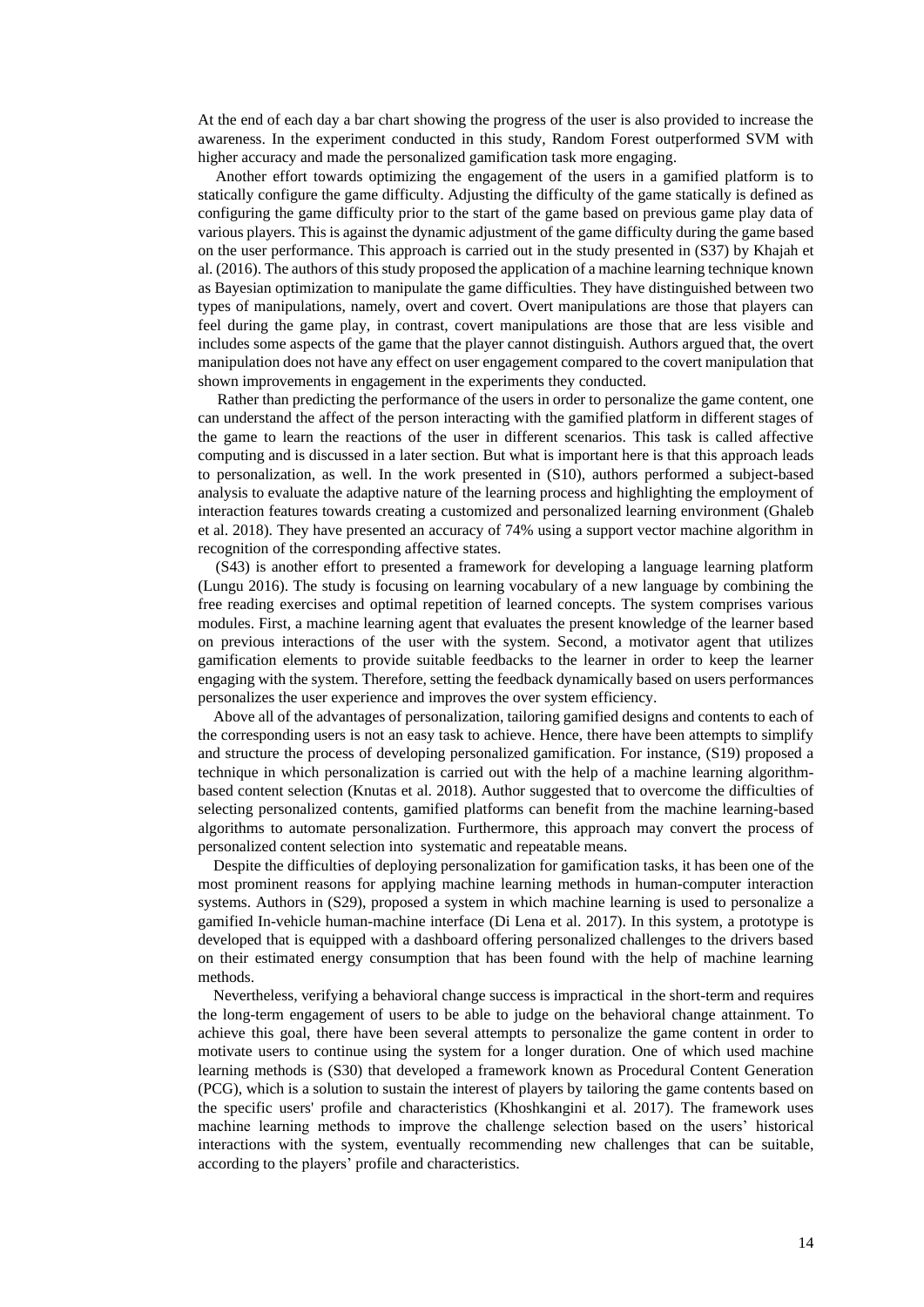#### **Behavioral Change**

Applying gamification for persuasive technologies to foster behavioral change activities have gained a lot of attention in recent years (Kappen and Orji 2017). Furthermore, promoting environmental sustainability practices taking from energy saving to pollution control has been the focus of many studies and researches as well (Akasiadis et al. 2015; Tserstou et al. 2017; Konstantakopoulos et al. 2019). As an instance, (S17) provided a gamified interface to promote renewable energy usage by residential buildings (Akasiadis et al. 2015). They used machine learning methods to provide a forecast possible electricity consumption rescheduling, hence motivating residents to take appropriate action towards the goal of the gamified task. They have trained various regression algorithms and compared them to choose the best one. They have concluded that Support Vector Regression is the best for their application, since it trains fast and is scalable compared to other regression algorithms and neural networks.

 Another attempt towards achieving behavioral change is presented in (S22), where authors used machine learning methods in a serious game mobile application that identifies stairsteps and encourages people to use stairs instead of elevators (Ciman et al. 2016). This work aims to increase peoples' daily physical activity with the help of a smart serious game. Authors in this work developed a mobile application that holds a game that records and analyzes the data from smartphone sensors. The application also counts the stairsteps taken by the user to provide persuasive game elements. The task of recognizing stairsteps is a classification problem that is implemented using three machine learning algorithms, namely, Decision Trees, K-Nearest Neighbors (KNN), and Kernel Optimization of the Margin Distribution (KOMID). KOMD combined with smoothing the data, demonstrates a better result comparing to other algorithms. The algorithm shows a precision of 91%.

 Machine learning-based classification of a phenomenon from the data retrieved from a gamified user interaction has been simultaneously used as a method in various studies. Serious games normally are used to provoke users to provide some specific type of data that can later be used for the desired application. This approach is also used for the intention of some behavioral changes. As an instance, (S24) used a mobile game application to deliver oropharyngeal exercises to treat snoring (Goswami et al. 2019). A machine learning support vector machine classifier is used to classify the extracted recordings of snore from the participants. The authors in this study conducted a randomized controlled trial over 16 participants with habitual snoring to play the game daily. Results are shown to be successful after 8 weeks of trial, as reported by the bed partners of all the participants.

 One of the main contributions of behavioral change studies has been towards provoking buildings' human occupants to use energy more efficiently and effectively. In this regard, gamification approaches have been used by many researchers to create an interface for occupants to interact with the energy usage of buildings, hence incentivizing the energy-efficient behavior (Konstantakopoulos et al. 2019).

 Another area, in which being a behavioral change influencer was the study`s focus, is encouraging Eco-Driving behaviors. As an instance, (S29) fosters Eco-Driving behaviors by proposing an In-vehicle dashboard, functioning based on machine learning and gamification techniques (Di Lena et al. 2017). Researchers in this work provided various gamified challenges based on the driver´s braking style. In other words, the system identifies the user's driving behavior and predicts future battery usage and offers some choices of battery saving behavioral change activities. Although the results of this work are still under investigation, it demonstrates to have noticeable outcomes. Staying in driving behavioral change, the study presented in (S39) developed a solution for recognizing drivers way of holding the steering wheel and providing them suitable feedback to provide an awareness that leads to behavioral changes (Raptis et al. 2018). They have used a Support Vector Machine to identify drivers attentiveness by classifying them to be either as attentive or inattentive. Finally a gamified feedback system is provided at the end of the driving session to make the users aware of their steering wheel holding habits. Interviews with the users demonstrated that drivers are practicing dangerous behaviors during driving that they are not aware of. This work presented the application of ML to provide suitable gamified feedback to users towards possible behavioral change activities.

# *4.4.2 RQ2. What is the reported usage of Gamification in Machine Learning?*

 To answer RQ2, we first identified those papers with the direction from gamification towards machine learning. Studies that comprised of using gamification aspects and mechanics in the machine learning process were taken under inspection in this section.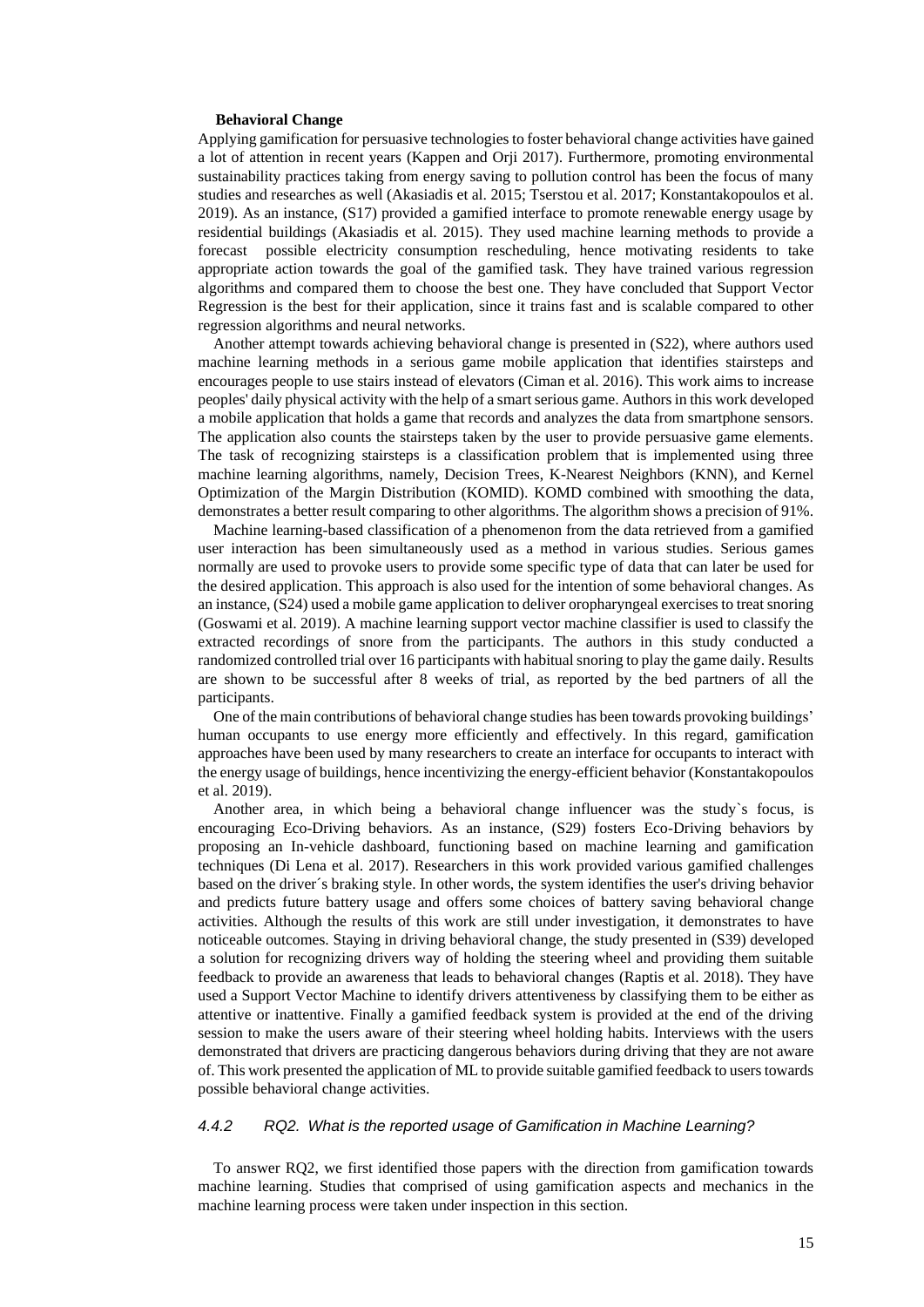Machine learning methods are well known for their power in learning from the data and predict future values for some desired target variable. However, this process requires a vast amount of labeled data, and in this regard, gamification aspects were used in combination with a crowdsourcing approach, extensively by many researchers, to produce labeled data. One of such is (S2), where a gamification framework for sensor data analytics was proposed (L'Heureux et al. 2017). They used gamification to motivate users to perform targeted action through the use of gaming mechanics. The action is in fact, labeling the sensor data which later was gone under a supervised classification problem by the K-Nearest neighbor algorithm. The authors reported improved sensor data analytics with 88.6% of accuracy.

In another data collection task, authors in (S8) used a serious game for retrieving data regarding cognitive neuroscience (Murphy et al. 2018). Their goal was to quantify cognitive aging and performance in a home situation, where they utilized a game with the purpose to make data analysis possible by collecting desired data at home. Then, they used Random Forest and Linear Regression algorithms to analyze the collected data. Other data collection tasks were (S15), where authors utilized gamification aspects by providing a web game, supporting it with a deep learning algorithm to create a facial emotion dataset (Li et al. 2016). They reported a classification accuracy of 80% by deploying the CNN algorithm over the dataset collected through the proposed game with a purpose.

The study presented by (S34) used gamification element of providing users statistics to encourage users to engage with a mobile application (Urh and Pejović 2016). This application collects and labels user's data that is later utilized by machine learning techniques. Hence, the gamification power of motivating users have been utilized to higher the quality of data collection for the purpose of machine learning. However, the authors of this study did not measured the increased level of engagement properly.

On the other hand, gamification and machine learning were used considerably in the learning and education context. (S3) utilized the power of gamification to improve the engagement of students in the learning process in teaching them machine learning. Gamifying the learning process to translate the complexity and technical knowledge of machine learning was achieved in this study (Sakulkueakulsuk et al. 2018). They reported that students had more fun, engagement and handson interactivity while learning ML. In the same criteria, (S5) and (S7) proposed a game with purpose with badge and leaderboards of gamification elements to teach machine learning to students through a gameplay activity. All of these studies gamified the learning process to minimize the hassle in learning technical contents, especially for non-technical students (Anderson et al. 2014; Rattadilok et al. 2018).

From a different viewpoint, authors in (S40) believe that gamification and machine learning can be used together to access users private data (Acharya et al. 2019). They have anticipated that it is possible to put users into situation of providing their private data unintentionally. To support their argument they have developed a mobile application that motivates users to play a game which is getting them into performing particular patterns to collect and create training data tailored to the user. At the same time, the authentication pattern of the mobile phone is recorded every time user log in to his phone in background. A possibility that is available in Android devices. Later, ML algorithms, namely Support Vector Machine and Logistic Regression is used to predict the users lock pattern. Therefore, once again gamification has been used for data collection required for machine learning activities. However, this time a malicious target have been followed.

Until now, most of the efforts regarding the usage of gamification to assist with machine learning tasks have been around the data collection and labeling tasks which are considered to be based on the supervised machine learning problem. However, other types of machine learning problems, being unsupervised and reinforcement learning can also benefit from the advantages of gamification. Holzinger (2016) presented the concepts of Interactive Machine Learning (iML), where the human agents or human-in-the loop can interact with the algorithm and optimize its learning process through this interaction. Adding to that, he considered the unsupervised learning as an Automated ML (aML) approach, since there is no human interaction with the learning process, although he mentioned that, in an unsupervised learning task, the human expert can verify the results of the algorithms at the end of the ML-pipeline. This is exactly where gamification can participate in verifying the results and assisting the optimization of the algorithm, however, to the best of our knowledge, there have not been any studies in the literature deploying this potential. Another situation is where the gamification is used to help human intervention to label parts of the data which turns an unsupervised learning problem into another type of ML problem called semi-supervised learning. However, this is also a topic that is not addressed by the research community as well.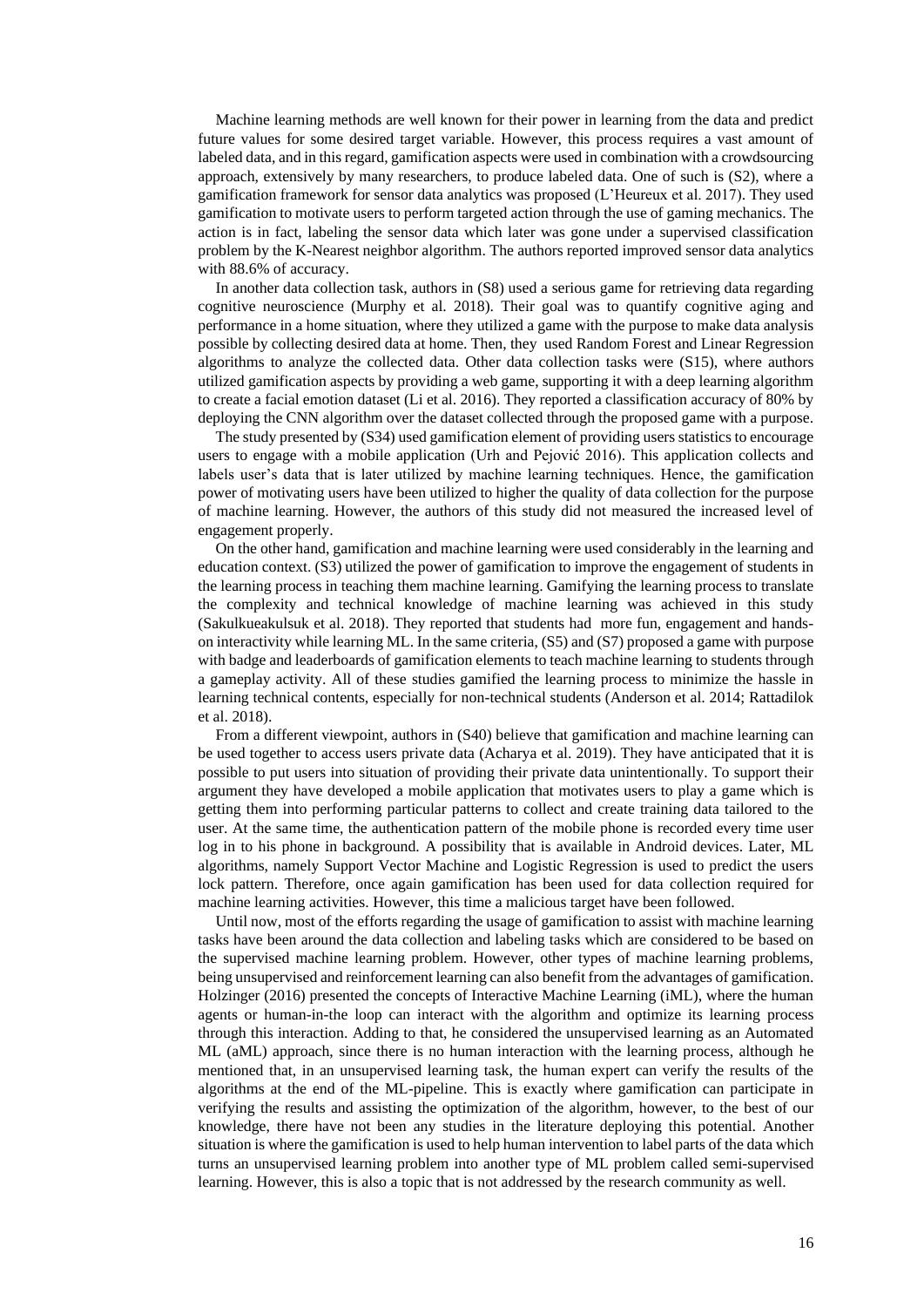# *4.4.3 RQ3. What are the reported effects of using Gamification over Machine Learning?*

To answer this research question, we investigated the studies which attempted to use gamification in order to enhance a machine learning process. There have been several studies in this regard, that are discussed in this section.

(S7) is an attempt to create a video recommender system in which authors used sentiment analysis of the user comments about every video (Mulholland et al. 2015). Comments have been under a machine learning method using Google API to carry out a sentiment classification for video recommendation. In this context, gamification aspects, namely, badges and leaderboards have been used to encourage user interaction with the system. Authors reported that using gamification, facilitated the encouragement of user interaction, facilitating in turn the Machine learning sentiment analysis task. In the same context, (S10) reported an optimized level of engagement in an attempt to develop an affect recognition system (Ghaleb et al. 2018). They used machine learning SVM algorithm in combination with a serious game to identify and classify users' affections. Another study reporting the same effect of gamification over machine learning is (S16), where a higher engagement rate through gamification resulted in a higher detection rate of student engagement recognition in prosocial games (Psaltis et al. 2018).

Moreover, the effect of gamification in improving the prediction accuracy of the machine learning method is reported by some of the studies. For example, (S9) reported such an improvement in the application of predicting student profiles (G. Barata et al. 2016). They used gamification aspects such as points and leaderboards to make early student profile detection possible, which improves the accuracy of machine learning algorithms. In a different scenario, (S41) introduced a solution for people with deaf blindness that have combined issues with vision and hearing senses (Korn et al. 2018). They have developed a system that uses machine learning for object and face recognition and environmental sensing, which are then provided to the users by means of haptic communication through smart textiles. At the same time, the proposed solution is empowered by gamification techniques to be more engaging and joyful for people with these sever conditions. Here, gamification and machine learning are applied as two separate technologies to provide a beneficial solution to some specific target users.

To conclude, it can be seen in the literature that the usage of gamification provides the required data for later analysis with the help of machine learning. In fact, it is the process of gamification that made machine learning analysis possible. The same is reported by Murphy et al. (2018).

### *4.4.4 RQ4. Which aspects of Gamification are affected by machine learning?*

This research question is in fact, contrary to the previous one and investigates the contribution of machine learning in enhancing gamification processes. There have been few studies reporting and considering the effect of machine learning in gamification that are discussed in this section.

In general, the common issue with gamification processes is the fact that one game does not fit all. This is where various users have different capabilities, preferences, potentials, and characteristics, and they require the gamification design to be configured for them accordingly. This is the case when gamification is to be used in learning and education applications. Different students have different capabilities and characteristics, making it difficult to have a gamified task that serves all of them equally. Therefore, providing a one-time configured gamified application may result in inefficient interactions with the users, making it a false effort. In this regard, the main approach that can be taken into consideration is to personalize and adapt the gamified application with respect to the user's characteristics which requires the application to understand and learn the characteristics of its users.

One of the significant influences of applying machine learning in the gamification context is to personalize the gamified tasks for the users, as well as adapting gamification with regards to the user capabilities and domain context that enhances gamification performance to a great extent. (S4) reported an improvement in the adaptation of the gamification task with the help of machine learning (Lopez and Tucker 2018). Authors used machine learning SVM algorithm to help adapting game features and task difficulties based on user performances. They argue that since previous methods of adapting gamification tasks have not been able to obtain the user's behavior before the end of the interaction, the level of personalization is limited. Therefore, they analyze the interactions of the user dynamically and try to predict future performance with the help of machine learning. As a result, authors also mentioned that this approach can help to understand the relationship between the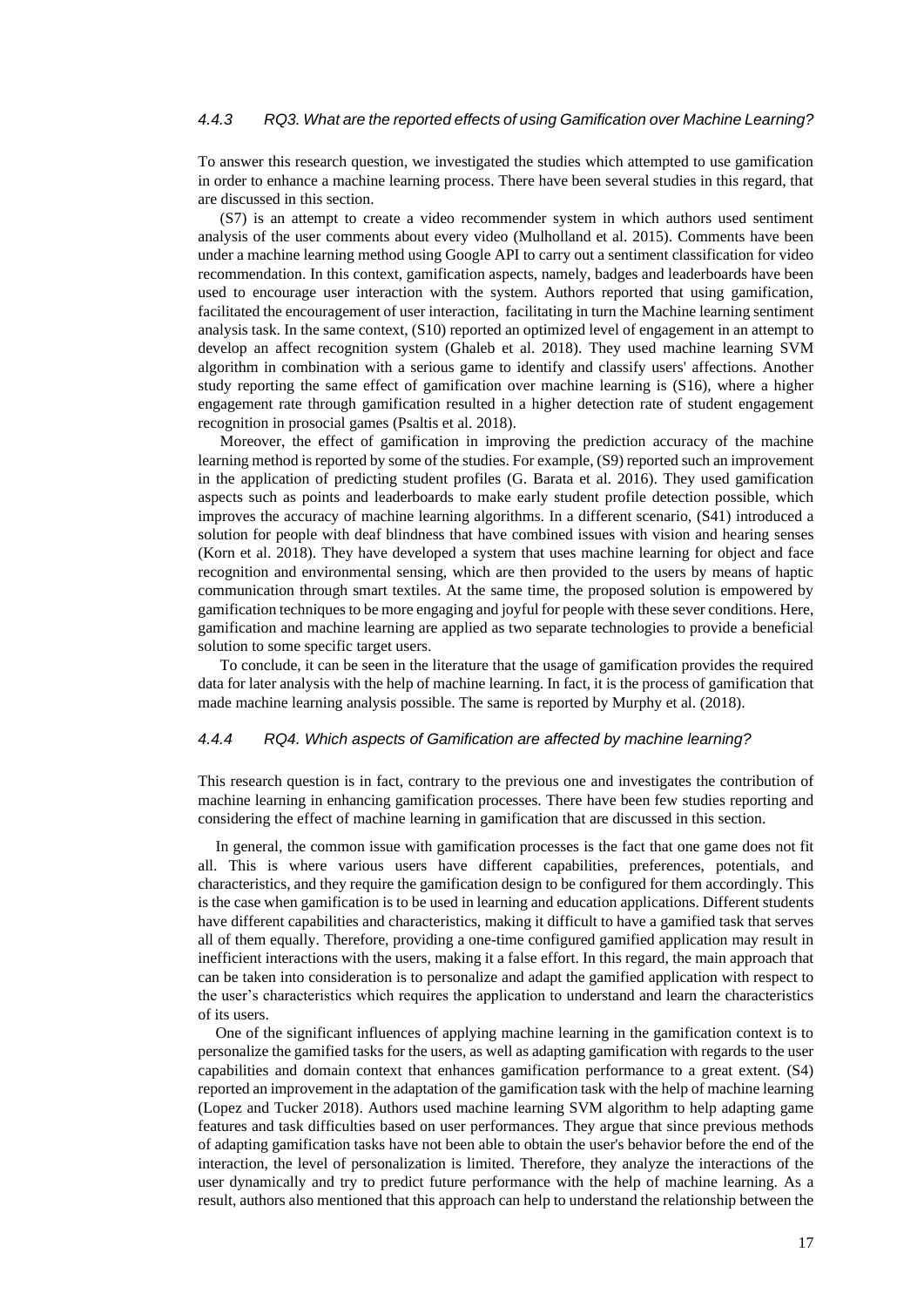factors affecting user performance and gamified tasks. The authors of the mentioned study, collected the data of the users' facial expression to analyze their affective state and to predict their performances, based on which the game elements should be modified. However, the sole usage of the facial expression data may be insufficient for predicting user affective state and given the limitation of users data, it is unverifiable that into what extent the proposed technique is effective. The distinctive feature of their work is that they used the affective state indirectly to modify the game design based on user performance prediction, compared to studies that altered the game elements based on the user affective state directly. Anyhow, machine learning is shown to be useful for personalizing the game design.

Therefore, the same goal can also be achieved with the help of other techniques such as identifying the student type or their affective states. Studies reporting the same personalizing effect with these techniques are presented in (S20) and (S10) by Gabriel Barata et al. (2015) and Ghaleb et al. (2018). Authors in (S10) developed a gamified engineering course to create a smarter learning environment. Moreover, they utilized the machine learning clustering task to personalize gamification by clustering students based on their specific performances. They reported that the usage of gamification proved rich responses fitted to the characteristics of every student. The study of (S10) is a well reported example for how machine learning can be used to classify students based on their performances in early stages of their interaction with a gamified learning platform and consequently adapting the game features based on that classification. The study shows that how the grouping of students based on their first year performances leaded to making the game components more rewarding for those who were showing less engagement in the first year, and hence the percentage of those dropped in the second year. Hence increasing the engagement of the students with the gamified platform can be achieved with the help of the machine learning.

(S20) on the other hand, used affect recognition with the help of machine learning to improve the adaptiveness parameter of a gamified task in a learning environment. In general, the goal of personalizing the game elements in a gamification strategy for learning and education purposes can be achieved with the help of machine learning. (S20) presented the application of a serious game in delivering learning contents to students. Serious games or games with purpose that employ game design elements for interacting with students are shown to be an effective solution in previous studies. Given that the user reaction to a serious game can be fluctuating based on user attributes, it is constructive to identify the user's feedback in different stages of the interaction and personalize it accordingly. The effort of this study toward identifying the three user's affective states of frustration, boredom, and engagement with the help of machine learning helps the task of personalization to be achieved effectively.

Other studies reported some specific improvements in gamified tasks with the help of machine learning as a result of their work. (S12) believes that machine learning can facilitate game content insertion during the gamification process, which can be seen as an adaption context too (Lima et al. 2016). Authors in this study used machine learning to insert real data into the gamified platform, hence, optimizing the gamified learning experience. They proposed a method called intelligent agents to interfere in the gamified learning activity in order to get the virtual learning environment closer to reality. (S22) presented a serious game where users are motivated to use stairs instead of elevators to increase users' physical activity (Ciman et al. 2016). They used machine learning to recognize whether users are taking stairs or not. They believe machine learning makes the process of gamification to work interactively in real-time. Therefore, one of the applications of machine learning in improvement of gamified platforms is to provide an advantageous functionality to the system. For example, the study of (S12) used gamification to classify diseases based on their symptoms in a medical application. Generally, machine learning has the ability of making the gamified platform to be intelligent and updated by feeding new data to the system continuously. This data can be inserted into the system either by a human agent or by the gamified platform itself. This is the same approach that is also used in (S22) to make the gamified platform changing its behavior dynamically and in real-time.

### *4.4.5 RQ5. Benefits and challenges in connection with machine learning and gamification?*

To answer the final research question, we investigated the benefits presented by the papers in connection with converging machine learning and gamification to achieve a particular task. In what follows we first provide the benefits of using machine learning for the gamification community, followed by the benefits of gamification for the machine learning community. Finally we outline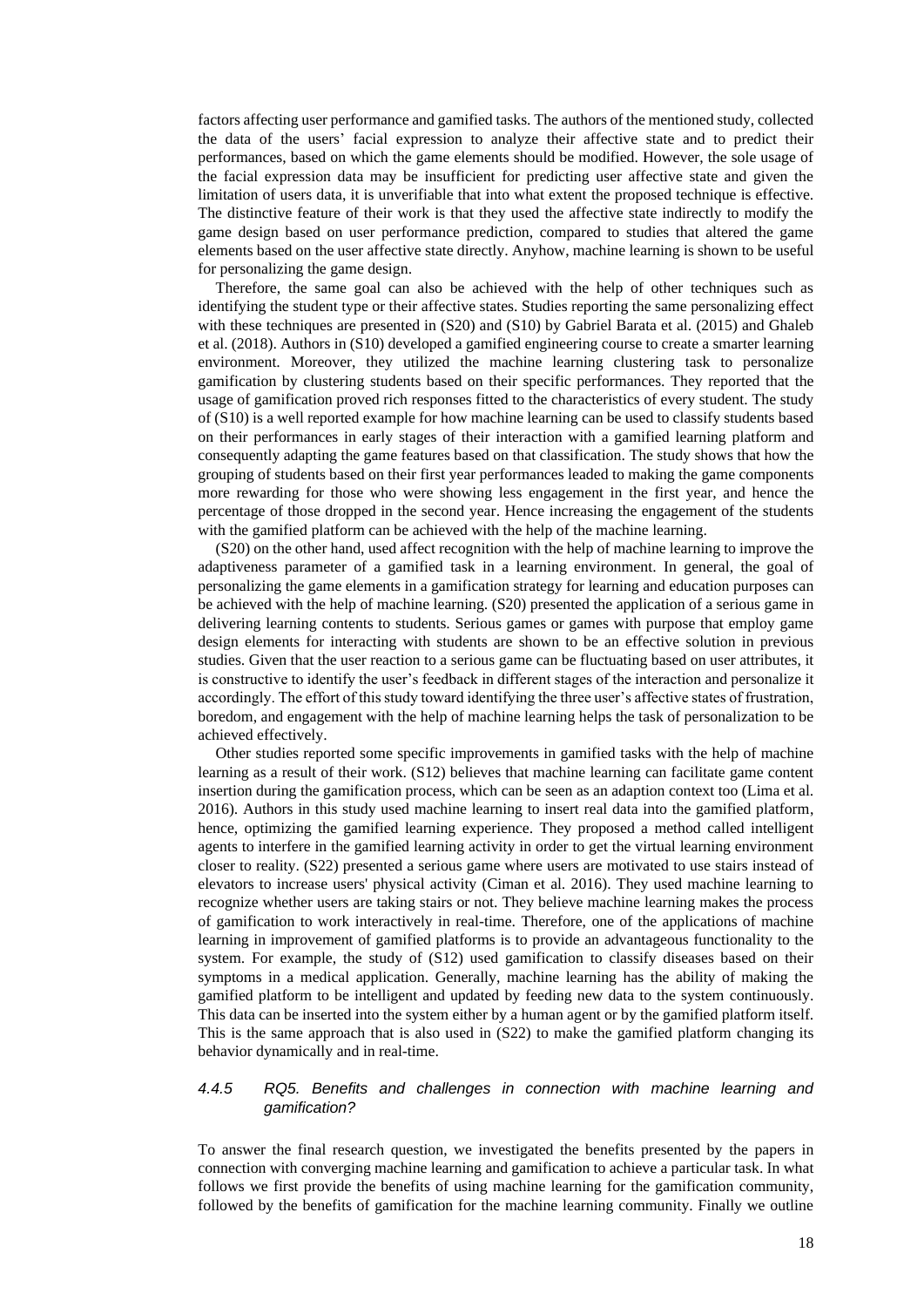some of the identified challenges regarding the combining of machine learning and gamification as a whole.

In particular, machine learning is said to help adapt game features and task difficulties as in (S4), as well as, providing early student profile detection to enhance gamification tasks as in (S9) by G. Barata et al. (2016) and Lopez and Tucker (2018). Adapting game features based on interaction progress and system goals helps to improve the gamified tasks which are only made possible with the help of machine learning. In other words, this helps the continuation of the user interaction with the platform that is called engagement, as well as updating interaction contents to be more realistic and beneficial. Consequently, the predicting power of machine learning can be used to analyze both the environment and the user data to predict some future events in a gamified platform and adapt the game context accordingly.

Gamification elements, such as points and badges can be used to increase the engagement level of users in a particular application. However, other attributes such as users' specific situations and their behaviors can also be positively correlated to the level of engagement. Authors in (S35) proposed a machine learning approach to collectively consider both user attributes and gaming measures to evaluate the level of engagement in an application of online emotional support system (Doran et al. 2015). They trained a random forest algorithm to predict the level of engagement over time, both for old and new members. In this study, gamification and machine learning worked cooperatively to measure the level of engagement of users in a crowdsourcing application. In general, early detection of user's future engagement level can be helpful to prevent users from leaving the gamified application. This can be achieved with the help of machine learning, by which user's activity level in the future is predicted as a supervised learning problem. The study in (S35) have deployed this application in an emotional support platform and reported positive results. They also found that gamification elements are positively correlated to the user engagement level. But, it is also required to verify how generalizable is this approach to other applications, such as a gamified learning platform that its users require a different level of motivation for continuing their engagement with the system.

Another benefit of using machine learning in gamification tasks is to automate the process of personalization, without additional overwhelming effort by operators. The same is reported in (S19), (Knutas et al. 2018). The personalization of game features based on user capabilities and preferences has always been significant to improve user experience. This is because game features are normally designed and developed once and before the exposure of the system to the real environment when much of the specific user potentials, limits, and behaviors are unknown. Therefore, it is difficult to design a system that is responsive enough to the needs of all the users.

On the other hand, there are benefits of using gamification over machine learning practices, such as improved user interaction, facilitating the machine learning-based learning materials, and higher quality data collection are reported as in (S7), (S11) and (S15), respectively (Mulholland et al. 2015; Suresh et al. 2018; Li et al. 2016). (S7) used leaderboards and badges to motivate individuals to interact with the system in order to collect their sentiments. Collected sentiments are later used for analysis in making an online recommender system. Here, the fact that gamification can add to the engagement of users is to be used in the context of machine learning-based systems that require user interactions. This is the case with every human-in-the-loop application, where human cooperatively work with the machine to either optimize the data collection task for a supervised learning problem or to verify the results of an unsupervised or reinforcement learning problem. In general, given that gamification technology basically deals with optimizing the human interaction with the machine, there is a potential to use it in any machine learning application that requires human intervention to achieve some tasks. This is where the concepts of interactive machine learning (iML) is introduced (Holzinger 2016).

Moreover, sometimes the quality of the data collected through user interaction with the system becomes important. In other words, gamification can enhance the focus of the user while interacting with the system and higher quality data can be collected especially when the data is to be collected from the user itself, such as affect recognition, as provided in (S15). In this scenario, the gamification is used to make the participating users in the data collection task to be more careful about their progress, hence enhancing the quality of the collected data. This data collection can be both a labeling task for a supervised problem and feature data collection for an unsupervised learning problem. This is a great benefit for machine learning community, given that the amount of available data is limited in many applications, such as in the case of medical applications.

In a different perspective, (S11) provides a learning platform that uses machine learning to provide dynamic content to users. The authors of this study have combined their platform with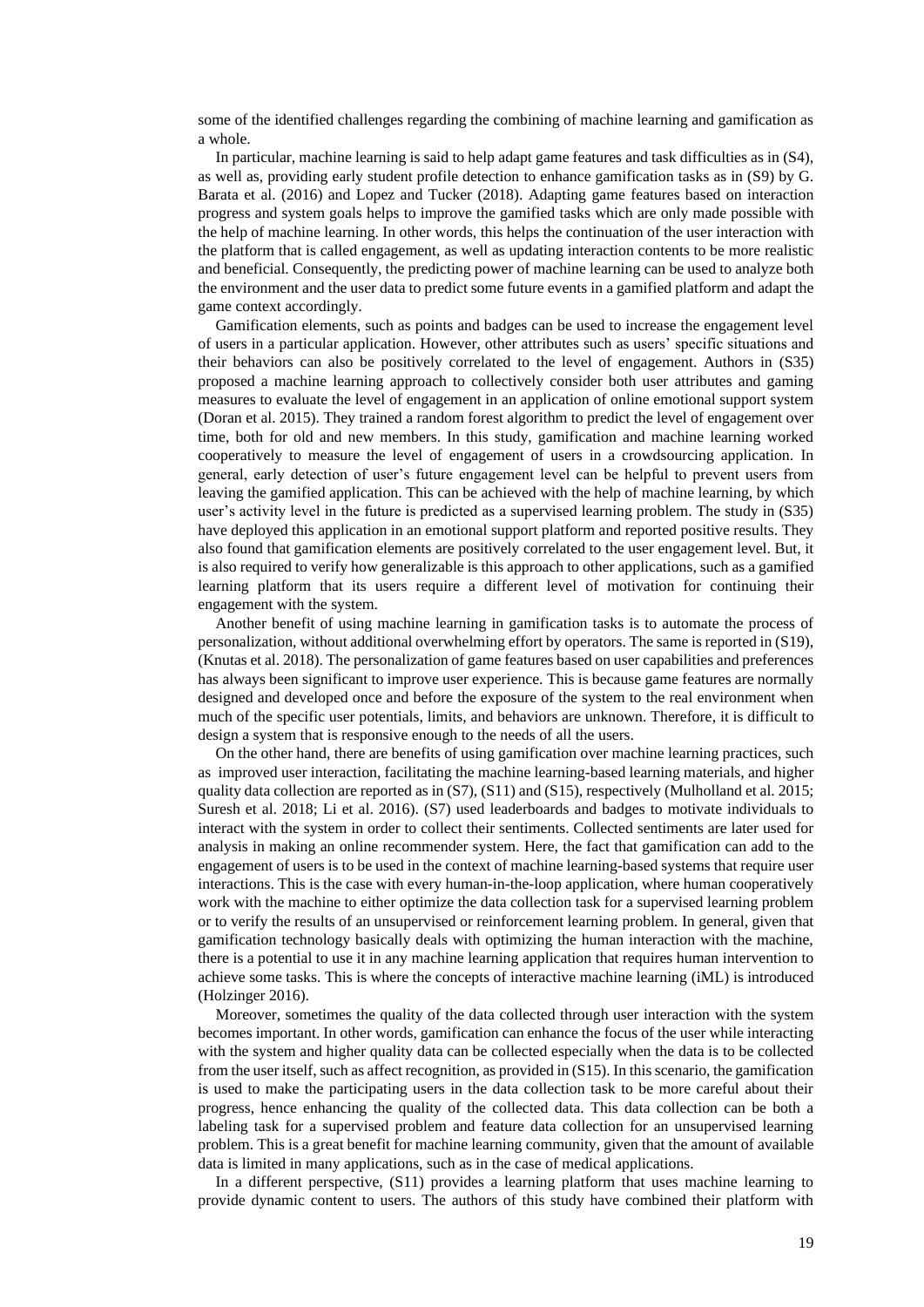gamification to improve the overall features of the system. Gamification has been deployed to assess the performance of the user that can be used for the evaluation of the machine learning-based contents. Content dynamicity is an important feature for any learning platforms. Different students have different learning capabilities. Providing the right content to each individual student based on their interaction with a gamified learning platform improves their level of engagement, hence, improving the learning process as well.

Regarding the challenges, the papers were inspected for possible limitations of combining these technologies. There is a very limited number of challenges reported by the researchers, as they are normally focusing on the strengths of their work in the reports. (S9) argued that the constraints imposed by the limited datasets are a significant challenge since big datasets are a crucial requirement for machine learning-based gamified platforms (G. Barata et al. 2016). In general, most of the applications of machine learning techniques in gamified platforms, were attempts toward formulating the problem as a supervised learning, which requires a labeled target variable. Although, considering them as other types of ML problems such as semi-supervised learning can be beneficial by utilizing the available limited amount of data. For example, in the case of clustering the users based on their performances, presented in (S10).

On the other hand, the data may be biased as mentioned in (S16), which can result in unreliable outcomes (Psaltis et al. 2018). Thus, this is important to make sure of the quality of the data. A biased dataset can result in misleading inferences and the quality of the collected data should be taken into consideration prior to any decisions. However, it is a challenging task to ensure the quality of data that is collected through a gamified human interaction.

Last but not least, (S19) reflects that the process of deploying machine learning to personalize gamification tasks requires ML experts (Knutas et al. 2018), which is a known challenge regarding ML developments in every field. Although, in recent years development of cloud based machine learning tools and services, provided the ability to deploy ML methods and techniques much easier and faster.

# **5 Conclusion**

In recent years, gamification technology has been used to widely optimize human-computer interactions. On the other hand, the advancement of machine learning approaches results in the expansion of the studies around the prospective potential of combining these two technologies. In this study, we investigated the convergence of gamification and machine learning using a systematic literature review, to inspect every aspect of this phenomenon under scrutiny.

In this line, we formulated 5 different research questions to explore the usage of machine learning in a gamified application and vice versa, their effects on each other and the benefits and challenges regarding the combination of these two technologies. As a result, various applications of machine learning to enhance the performance of gamification have been identified. We have classified our findings in this regard into 3 different categories, being, learning and educational related works, personalization of the gamification tasks, and behavioral change efforts.

Within these categories, learning and education related application is the most used area of focus. One of the main applications of gamification has always been in the learning and education field, however, the problem with gamified tasks is that they normally do not stay in the interests of users in long-term. In this regard, there have been many attempts by the research community to overcome this issue with the help of machine learning and several solutions have been found. One of the common techniques is to personalize gamified learning platforms. This personalization is carried in different ways. One of which is to capture users' interaction with the system to understand their capabilities and preferences and then adapting the gamified tasks based on that. This is also possible to detect the affect state of the learners during the gameplay scenarios and modify the game experience respectively.

Moreover, there is the possibility of predicting future user behavior and using this prediction to provide suggestions to users as a type of motivating element. Machine learning can also help a learning system to cluster students based on the capabilities and performances so that the gamified task specific to their needs can be provided to them. At the same time, it is required to assess and evaluate the level of user engagements with the system, which is also possible with the help of machine learning and has been proved by various studies. Another important aspect of gamified learning platforms is to provide context-specific gamified contents to the users. Studies in the literature have shown that it is achievable to make the gamified applications intelligently choosing context-specific content with the help of machine learning. Last but not least, is where gamification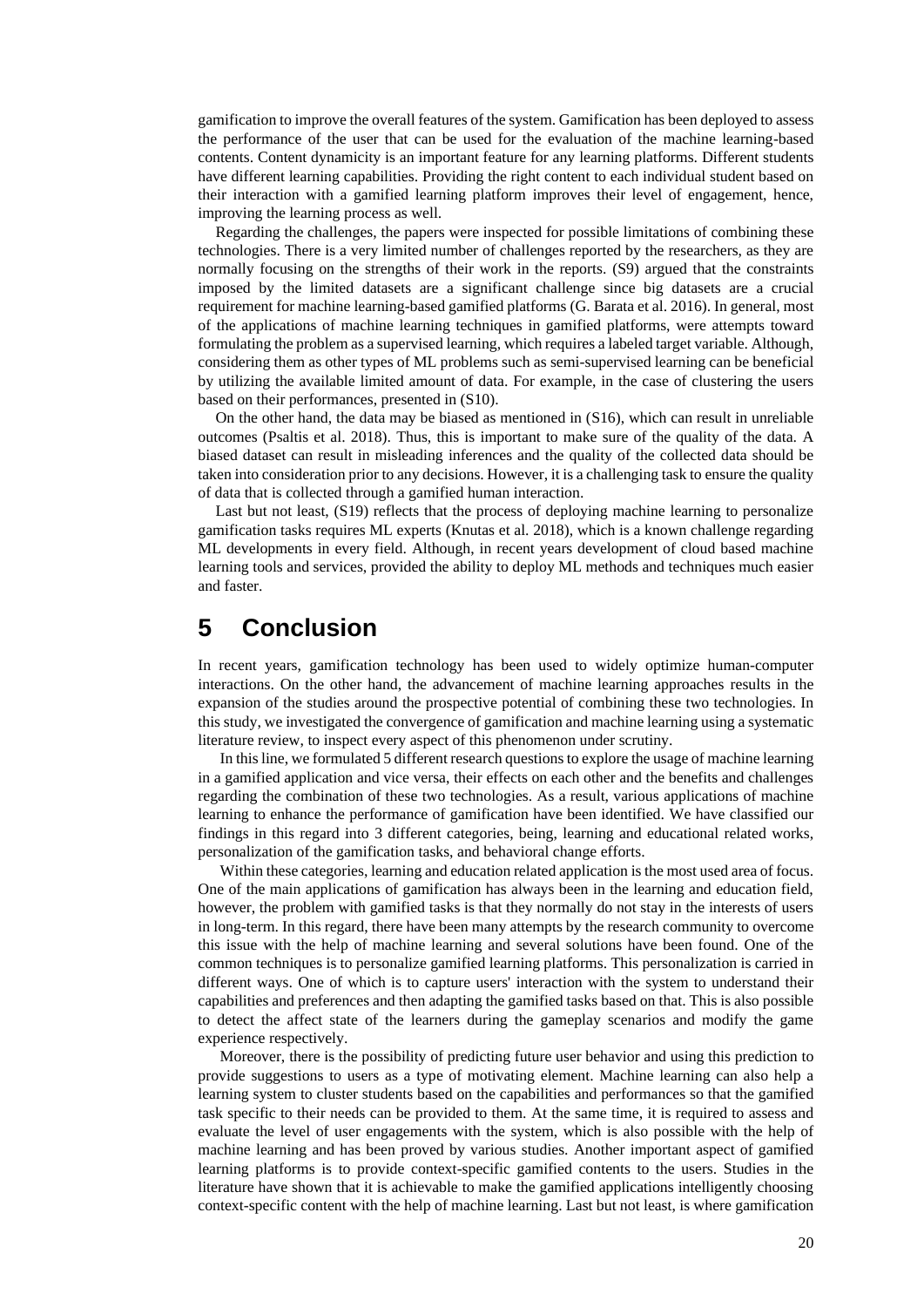and machine learning advantages are combined to achieve some specific goals such as adjusting the game content. For example, increasing the chances of players attaining the game's specific learning objectives regarding their prosocial skills or detecting left-hand finger selection and performance in real-time.

On the other hand, the use of gamification to enhance machine learning workflows has been recognized in some of the studies, for instance, data collection for machine learning by gamification technology and teaching machine learning with the help of gamification.

Regarding the benefits of the convergence of machine learning and gamification, it has been revealed that machine learning can improve the dynamicity and intelligence of the gamification tasks by adding the adaptability and personalization features to the gamified elements. However, the limited availability of the required data for machine learning methods, and the complexity of developing reliable machine learning methods remain important challenges of this process.

Although previous studies related to the usage of machine learning and gamification technologies investigated many possibilities of cooperatively using these two technologies, there are many cases that are not yet explored. In this regards, many of the efforts have been recognized to be in the task of gamified data collection for the purpose of a supervised machine learning problem, however, gamification has the potential to assist with other types of ML problems, namely, unsupervised and reinforcement learning. Both of which, can benefit from a directed human intervention to verify the working of the respective algorithm. To be specific, the task of clustering is mostly an unsupervised learning problem where the results of a clustering algorithm, such as K-Nearest-Neighbor (KNN), can be coupled with the human agent to verify the results of clustering. Here, a gamified task can be used to control the human interaction with the machine learning algorithm to be in the right direction. In a different scenario, reinforcement learning, is the task of learning by try and error correction. Again, a gamified application can be used for utilizing the human knowledge to correct the errors and optimizing the generated ML model. This is very much useful in the case of medical image analysis, where human expertise is required to identify symptoms and diseases from medical images.

In this study, we have identified the widely used application of these two technologies in different scenarios, however, the increasing employment of these technologies for learning and educational purposes opens a new era to investigate closely as future work. Moreover, we found that in order to quantify the extent to which gamified learning platforms can benefit from machine learning based techniques, it is required to identify some reliable measures based on which the convergence of machine learning and gamification can be evaluated. This would be another prospective future work that should be investigated.

# **References**

- Abu Saa, Amjed, Mostafa Al-Emran, and Khaled Shaalan. 2019. Factors Affecting Students' Performance in Higher Education: A Systematic Review of Predictive Data Mining Techniques. *Technology, Knowledge and Learning* 24: 567–598. https://doi.org/10.1007/s10758-019-09408-7.
- Acharya, Sraddhanjali, Richard Matovu, Abdul Serwadda, and Isaac Griswold-Steiner. 2019. Gamification of Wearable Data Collection: A Tool for both Friend and Foe. In *Proceedings of the 2019 3rd International Conference on Compute and Data Analysis*, 68–77. ICCDA 2019. Kahului, HI, USA: Association for Computing Machinery. https://doi.org/10.1145/3314545.3314572.
- Ahn, Sun Joo (Grace), Kyle Johnsen, and Catherine Ball. 2019. Points-Based Reward Systems in Gamification Impact Children's Physical Activity Strategies and Psychological Needs. *Health Education & Behavior*: 1090198118818241. https://doi.org/10.1177/1090198118818241.
- Akasiadis, C., K. Panagidi, N. Panagiotou, P. Sernani, A. Morton, I. A. Vetsikas, L. Mavrouli, and K. Goutsias. 2015. Incentives for rescheduling residential electricity consumption to promote renewable energy usage. In *2015 SAI Intelligent Systems Conference (IntelliSys)*, 328–337. https://doi.org/10.1109/IntelliSys.2015.7361163.
- Anderson, P. E., C. Turner, J. Dierksheide, and R. McCauley. 2014. An extensible online environment for teaching data science concepts through gamification. In *2014 IEEE Frontiers in Education Conference (FIE) Proceedings*, 1–8. https://doi.org/10.1109/FIE.2014.7044205.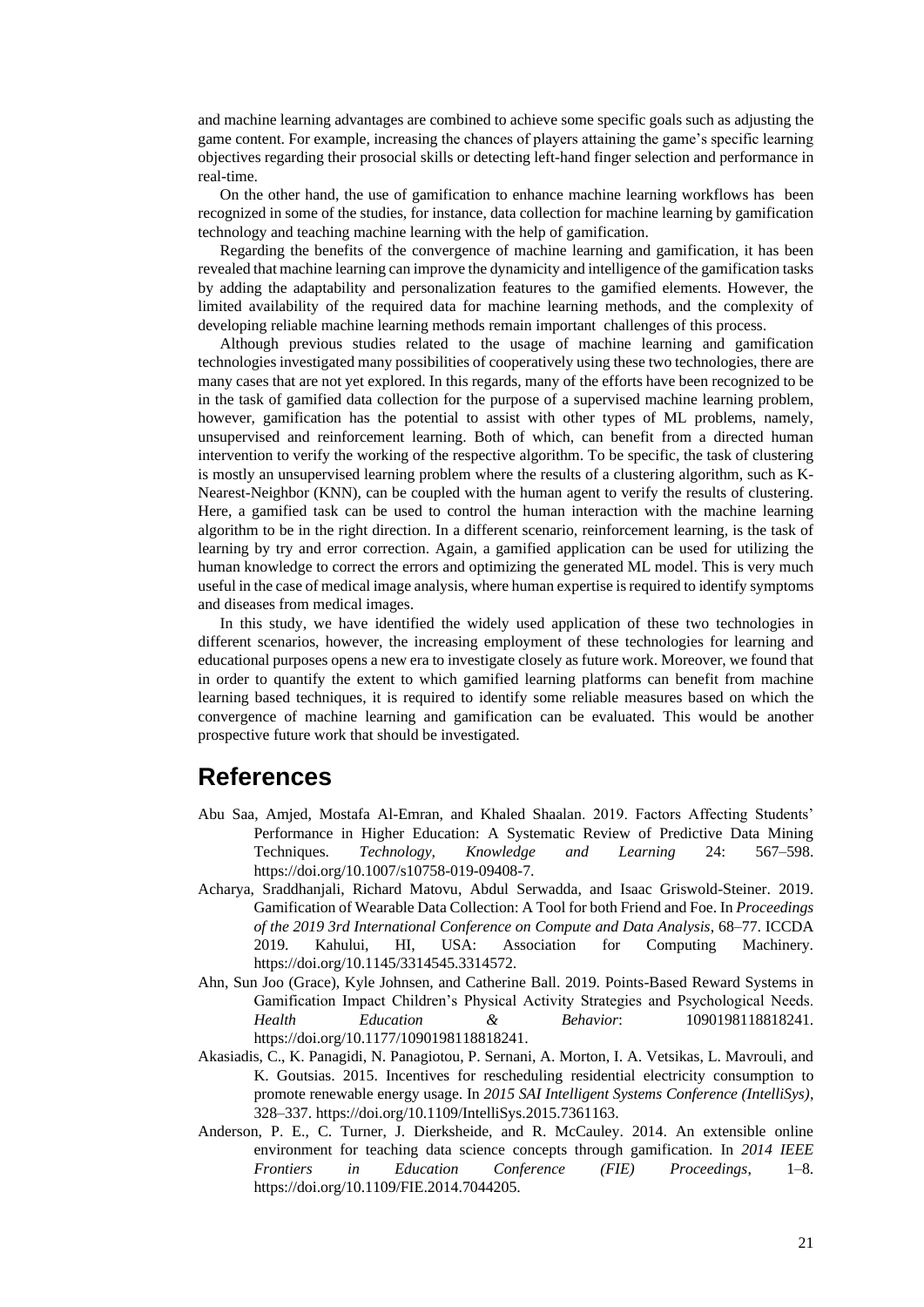- Anparasanesan, T., K. Mathangi, S. Kobikanth, S. Seyon, and M. P. A. W. Anjalie Gamage. 2019. Smart Monitor for Tracking Child's Brain Development. In *Proceedings of the 2019 8th International Conference on Educational and Information Technology*, 68–72. ICEIT 2019. Cambridge, United Kingdom: Association for Computing Machinery. https://doi.org/10.1145/3318396.3318401.
- Barata, G., S. Gama, J. Jorge, and D. Gonçalves. 2016. Early Prediction of Student Profiles Based on Performance and Gaming Preferences. *IEEE Transactions on Learning Technologies* 9: 272–284. https://doi.org/10.1109/TLT.2016.2541664.
- Barata, Gabriel, Sandra Gama, Joaquim Jorge, and Daniel Gonçalves. 2015. Gamification for smarter learning: tales from the trenches. *Smart Learning Environments* 2: 10. https://doi.org/10.1186/s40561-015-0017-8.
- Baughman, A. K., W. Chuang, K. R. Dixon, Z. Benz, and J. Basilico. 2014. Deepqa Jeopardy! Gamification: A Machine-Learning Perspective. *IEEE Transactions on Computational Intelligence and AI in Games* 6: 55–66. https://doi.org/10.1109/TCIAIG.2013.2285651.
- Brereton, Pearl, Barbara A. Kitchenham, David Budgen, Mark Turner, and Mohamed Khalil. 2007. Lessons from applying the systematic literature review process within the software engineering domain. *Journal of Systems and Software* 80. Software Performance: 571–583. https://doi.org/10.1016/j.jss.2006.07.009.
- Caporarello, Leonardo, Massimo Magni, and Ferdinando Pennarola. 2019. One Game Does not Fit All. Gamification and Learning: Overview and Future Directions. In *Organizing for Digital Innovation*, ed. Alessandra Lazazzara, Raoul C. D. Nacamulli, Cecilia Rossignoli, and Stefano Za, 179–188. Lecture Notes in Information Systems and Organisation. Springer International Publishing.
- Ciman, Matteo, Michele Donini, Ombretta Gaggi, and Fabio Aiolli. 2016. Stairstep recognition and counting in a serious Game for increasing users' physical activity. *Personal and Ubiquitous Computing* 20: 1015–1033. https://doi.org/10.1007/s00779-016-0968-y.
- Cochrane Handbook for Systematic Reviews of Interventions. 2019. http://handbook-5- 1.cochrane.org/. Accessed March 6.
- Codish, D., and G. Ravid. 2015. Detecting playfulness in educational gamification through behavior patterns. *IBM Journal of Research and Development* 59: 6:1-6:14. https://doi.org/10.1147/JRD.2015.2459651.
- Dalmazzo, David, and Rafael Ramirez. 2017. Air Violin: A Machine Learning Approach to Fingering Gesture Recognition. In *Proceedings of the 1st ACM SIGCHI International Workshop on Multimodal Interaction for Education*, 63–66. MIE 2017. New York, NY, USA: ACM. https://doi.org/10.1145/3139513.3139526.
- Deterding, Sebastian, Miguel Sicart, Lennart Nacke, Kenton O'Hara, and Dan Dixon. 2011. Gamification. Using Game-design Elements in Non-gaming Contexts. In *CHI '11 Extended Abstracts on Human Factors in Computing Systems*, 2425–2428. CHI EA '11. New York, NY, USA: ACM. https://doi.org/10.1145/1979742.1979575.
- Di Lena, Pietro, Silvia Mirri, Catia Prandi, Paola Salomoni, and Giovanni Delnevo. 2017. In-vehicle Human Machine Interface: An Approach to Enhance Eco-Driving Behaviors. In *Proceedings of the 2017 ACM Workshop on Interacting with Smart Objects*, 7–12. SmartObject '17. New York, NY, USA: ACM. https://doi.org/10.1145/3038450.3038455.
- Di Nunzio, Giorgio Maria, Maria Maistro, and Federica Vezzani. 2018. A Gamified Approach to NaïVe Bayes Classification: A Case Study for Newswires and Systematic Medical Reviews. In *Companion Proceedings of the The Web Conference 2018*, 1139–1146. WWW '18. Republic and Canton of Geneva, Switzerland: International World Wide Web Conferences Steering Committee. https://doi.org/10.1145/3184558.3191547.
- Doran, Derek, Samir Yelne, Luisa Massari, Maria-Carla Calzarossa, LaTrelle Jackson, and Glen Moriarty. 2015. Stay Awhile and Listen: User Interactions in a Crowdsourced Platform Offering Emotional Support. In *Proceedings of the 2015 IEEE/ACM International Conference on Advances in Social Networks Analysis and Mining 2015*, 667–674. ASONAM '15. Paris, France: Association for Computing Machinery. https://doi.org/10.1145/2808797.2809311.
- Falah, A., L. Pan, and F. Chen. 2018. A Quantitative Approach to Design Special Purpose Systems to Measure Hacking Skills. In *2018 IEEE International Conference on Teaching, Assessment, and Learning for Engineering (TALE)*, 54–61. https://doi.org/10.1109/TALE.2018.8615431.
- Gartner. 2012. Gamification 2020: What Is the Future of Gamification? *Gartner*.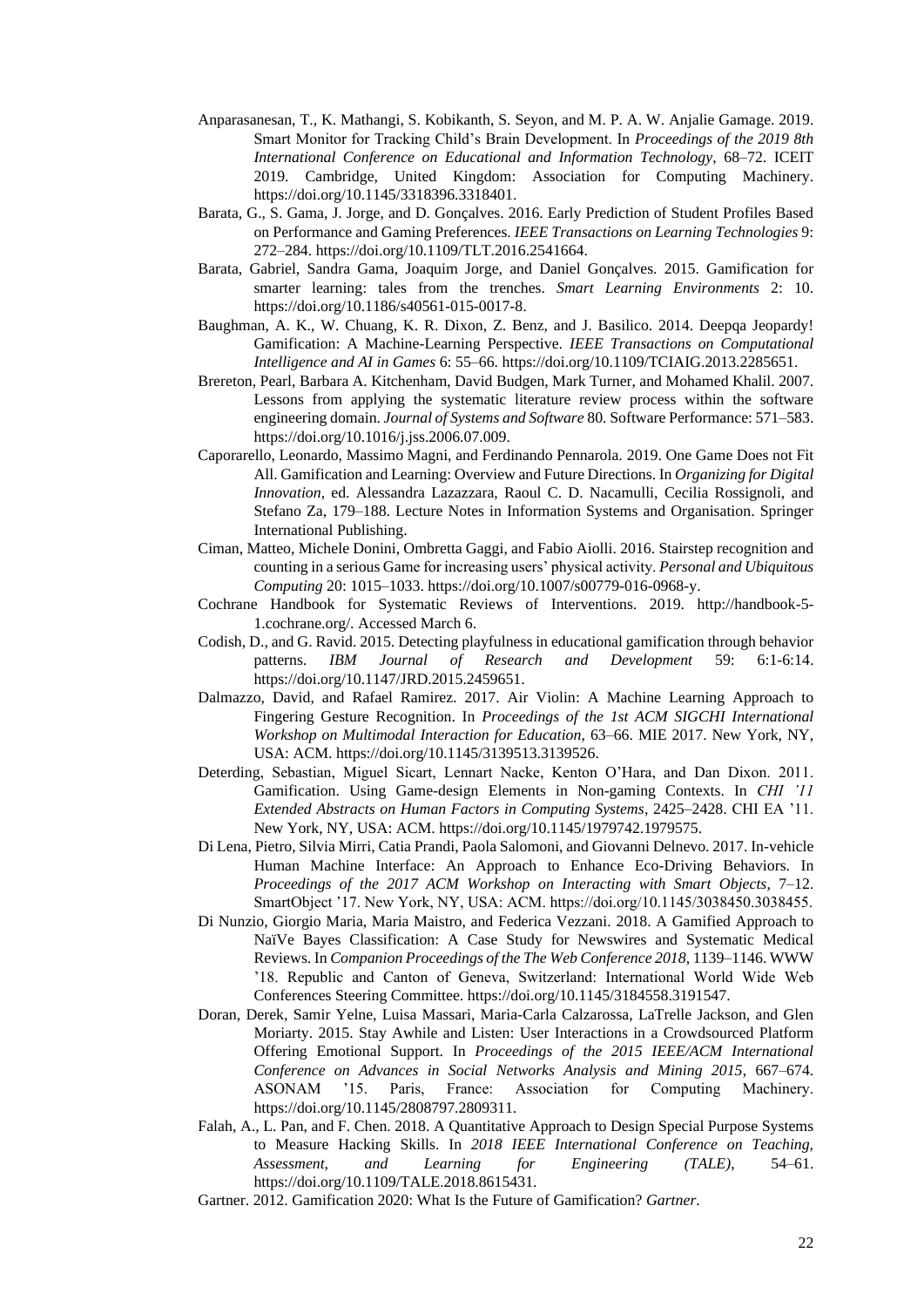- Gartner. 2019. Gartner Survey Shows 37 Percent of Organizations Have Implemented AI in Some Form. *Gartner*.
- Ghaleb, E., M. Popa, E. Hortal, S. Asteriadis, and G. Weiss. 2018. Towards Affect Recognition through Interactions with Learning Materials. In *2018 17th IEEE International Conference on Machine Learning and Applications (ICMLA)*, 372–379. https://doi.org/10.1109/ICMLA.2018.00062.
- Goswami, Umesh, Adam Black, Brian Krohn, Wendy Meyers, and Conrad Iber. 2019. Smartphonebased delivery of oropharyngeal exercises for treatment of snoring: a randomized controlled trial. *Sleep and Breathing* 23: 243–250. https://doi.org/10.1007/s11325-018- 1690-y.
- Herranz, Eduardo, Ricardo Colomo-Palacios, and Antonio de Amescua Seco. 2015. Gamiware: A Gamification Platform for Software Process Improvement. In *Systems, Software and Services Process Improvement*, ed. Rory V. O'Connor, Mariye Umay Akkaya, Kerem Kemaneci, Murat Yilmaz, Alexander Poth, and Richard Messnarz, 127–139. Communications in Computer and Information Science. Springer International Publishing.
- Herranz, Eduardo, Ricardo Colomo Palacios, Antonio de Amescua Seco, and Murat Yilmaz. 2014. Gamification as a Disruptive Factor in Software Process Improvement Initiatives. *J. UCS* 20: 885–906.
- Holzinger, Andreas. 2013. Human-Computer Interaction and Knowledge Discovery (HCI-KDD): What is the benefit of bringing those two fields to work together? In *International Conference on Availability, Reliability, and Security*, 319–328. Springer.
- Holzinger, Andreas. 2016. Interactive machine learning for health informatics: when do we need the human-in-the-loop? *Brain Informatics* 3: 119–131. https://doi.org/10.1007/s40708-016- 0042-6.
- Kappen, Dennis L., and Rita Orji. 2017. Gamified and Persuasive Systems As Behavior Change Agents for Health and Wellness. *XRDS* 24: 52–55. https://doi.org/10.1145/3123750.
- Karaliopoulos, Merkourios, Iordanis Koutsopoulos, and Michalis Titsias. 2016. First learn then earn: optimizing mobile crowdsensing campaigns through data-driven user profiling. In *Proceedings of the 17th ACM International Symposium on Mobile Ad Hoc Networking and Computing*, 271–280. MobiHoc '16. Paderborn, Germany: Association for Computing Machinery. https://doi.org/10.1145/2942358.2942369.
- Khajah, Mohammad M., Brett D. Roads, Robert V. Lindsey, Yun-En Liu, and Michael C. Mozer. 2016. Designing Engaging Games Using Bayesian Optimization. In *Proceedings of the 2016 CHI Conference on Human Factors in Computing Systems*, 5571–5582. CHI '16. San Jose, California, USA: Association for Computing Machinery. https://doi.org/10.1145/2858036.2858253.
- Khoshkangini, Reza, Annapaola Marconi, and Giuseppe Valetto. 2017. Machine Learning for Personalized Challenges in a Gamified Sustainable Mobility Scenario. In *Extended Abstracts Publication of the Annual Symposium on Computer-Human Interaction in Play*, 361–368. CHI PLAY '17 Extended Abstracts. New York, NY, USA: ACM. https://doi.org/10.1145/3130859.3131321.
- Kitchenham, Barbara. 2004. Procedures for Performing Systematic Reviews: 33.
- Kitchenham, Barbara, O. Pearl Brereton, David Budgen, Mark Turner, John Bailey, and Stephen Linkman. 2009. Systematic literature reviews in software engineering – A systematic literature review. *Information and Software Technology* 51. Special Section - Most Cited Articles in 2002 and Regular Research Papers: 7–15. https://doi.org/10.1016/j.infsof.2008.09.009.
- Knutas, Antti, Rob van Roy, Timo Hynninen, Marco Granato, Jussi Kasurinen, and Jouni Ikonen. 2017. Profile-Based Algorithm for Personalized Gamification in Computer-Supported Collaborative Learning Environments. In *GHITALY@ CHItaly*.
- Knutas, Antti, Rob van Roy, Timo Hynninen, Marco Granato, Jussi Kasurinen, and Jouni Ikonen. 2018. A process for designing algorithm-based personalized gamification. *Multimedia Tools and Applications*. https://doi.org/10.1007/s11042-018-6913-5.
- Konstantakopoulos, Ioannis C., Andrew R. Barkan, Shiying He, Tanya Veeravalli, Huihan Liu, and Costas Spanos. 2019. A deep learning and gamification approach to improving humanbuilding interaction and energy efficiency in smart infrastructure. *Applied Energy* 237: 810–821. https://doi.org/10.1016/j.apenergy.2018.12.065.
- Kontadakis, Gregory, Dimitrios Chasiouras, Despoina Proimaki, Manolis Halkiadakis, Maria Fyntikaki, and Katerina Mania. 2018. Gamified platform for rehabilitation after total knee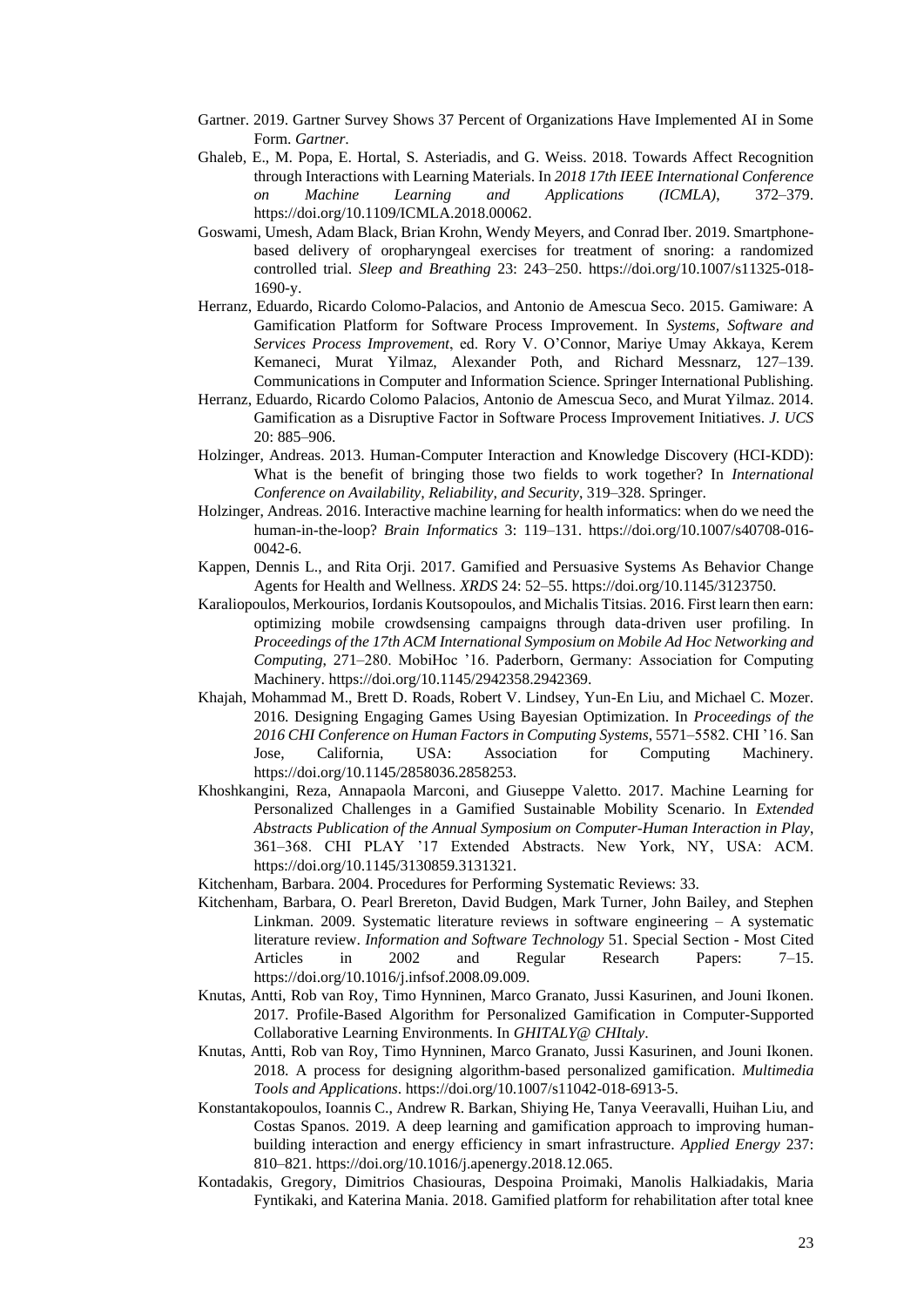replacement surgery employing low cost and portable inertial measurement sensor node. *Multimedia Tools and Applications*. https://doi.org/10.1007/s11042-018-6572-6.

- Korn, Oliver, Raymond Holt, Efstratios Kontopoulos, Astrid M.L. Kappers, Nils-Krister Persson, and Nasrine Olson. 2018. Empowering Persons with Deafblindness: Designing an Intelligent Assistive Wearable in the SUITCEYES Project. In *Proceedings of the 11th PErvasive Technologies Related to Assistive Environments Conference*, 545–551. PETRA '18. Corfu, Greece: Association for Computing Machinery. https://doi.org/10.1145/3197768.3201541.
- Kuhn, Max, and Kjell Johnson. 2013. *Applied Predictive Modeling*. New York, NY: Springer New York. https://doi.org/10.1007/978-1-4614-6849-3.
- Lantz, Brett. 2015. *Machine Learning with R*. 2nd ed. Packt Publishing.
- L'Heureux, A., K. Grolinger, W. A. Higashino, and M. A. M. Capretz. 2017. A Gamification Framework for Sensor Data Analytics. In *2017 IEEE International Congress on Internet of Things (ICIOT)*, 74–81. https://doi.org/10.1109/IEEE.ICIOT.2017.18.
- Li, W., F. Abtahi, C. Tsangouri, and Z. Zhu. 2016. Towards an "In-the-Wild" Emotion Dataset Using a Game-Based Framework. In *2016 IEEE Conference on Computer Vision and Pattern Recognition Workshops (CVPRW)*, 1526–1534. https://doi.org/10.1109/CVPRW.2016.190.
- Lima, R. M. de, A. de Medeiros Santos, F. M. M. Neto, A. F. de Sousa Neto, F. C. P. Leão, F. T. de Macedo, and A. M. de Paula Canuto. 2016. A 3D serious game for medical students training in clinical cases. In *2016 IEEE International Conference on Serious Games and Applications for Health (SeGAH)*, 1–9. https://doi.org/10.1109/SeGAH.2016.7586255.
- Lopez, C., and C. Tucker. 2018. Towards Personalized Adaptive Gamification: A Machine Learning Model for Predicting Performance. *IEEE Transactions on Games*: 1–1. https://doi.org/10.1109/TG.2018.2883661.
- Lungu, Mircea F. 2016. Bootstrapping an ubiquitous monitoring ecosystem for accelerating vocabulary acquisition. In *Proccedings of the 10th European Conference on Software Architecture Workshops*, 1–4. ECSAW '16. Copenhagen, Denmark: Association for Computing Machinery. https://doi.org/10.1145/2993412.3003389.
- Michalski, Ryszard S, Jaime G Carbonell, and Tom M Mitchell. 1983. *Machine Learning: an Artificial Intelligence Approach*. Berlin, Heidelberg: Springer Berlin Heidelberg.
- Monterrat, Baptiste, Elise Lavoué, and Sébastien George. 2014. Motivation for learning: Adaptive gamification for web-based learning environments. In .
- Monterrat, Baptiste, Élise Lavoué, and Sébastien George. 2015. Toward an Adaptive Gamification System for Learning Environments. In *Computer Supported Education*, ed. Susan Zvacek, Maria Teresa Restivo, James Uhomoibhi, and Markus Helfert, 115–129. Communications in Computer and Information Science. Springer International Publishing.
- Mulholland, E., P. Mc Kevitt, T. Lunney, J. Farren, and J. Wilson. 2015. 360-MAM-Affect: Sentiment analysis with the Google prediction API and EmoSenticNet. In *2015 7th International Conference on Intelligent Technologies for Interactive Entertainment (INTETAIN)*, 217–221.
- Murphy, B., A. Aleni, B. Belaoucha, J. Dyer, and H. Nolan. 2018. Quantifying cognitive aging and performance with at-home gamified mobile EEG. In *2018 International Workshop on Pattern Recognition in Neuroimaging (PRNI)*, 1–4. https://doi.org/10.1109/PRNI.2018.8423954.
- Nastis, Stefanos A., and Eirini Grammatiki Pagoni. 2019. Gamification of global climate change: an experimental analysis. *Studies in Nonlinear Dynamics & Econometrics* 0. https://doi.org/10.1515/snde-2017-0105.
- Ortiz-Catalan, Max, Rannveig A Guðmundsdóttir, Morten B Kristoffersen, Alejandra Zepeda-Echavarria, Kerstin Caine-Winterberger, Katarzyna Kulbacka-Ortiz, Cathrine Widehammar, et al. 2016. Phantom motor execution facilitated by machine learning and augmented reality as treatment for phantom limb pain: a single group, clinical trial in patients with chronic intractable phantom limb pain. *The Lancet* 388: 2885–2894. https://doi.org/10.1016/S0140-6736(16)31598-7.
- Palavalli, Bharath M., Harsha Krishna, and Dinesh Jayagopi. 2014. Analyzing gaming-simulations using video based techniques. In *Proceedings of the Second International Conference on Technological Ecosystems for Enhancing Multiculturality*, 235–239. TEEM '14. Salamanca, Spain: Association for Computing Machinery. https://doi.org/10.1145/2669711.2669905.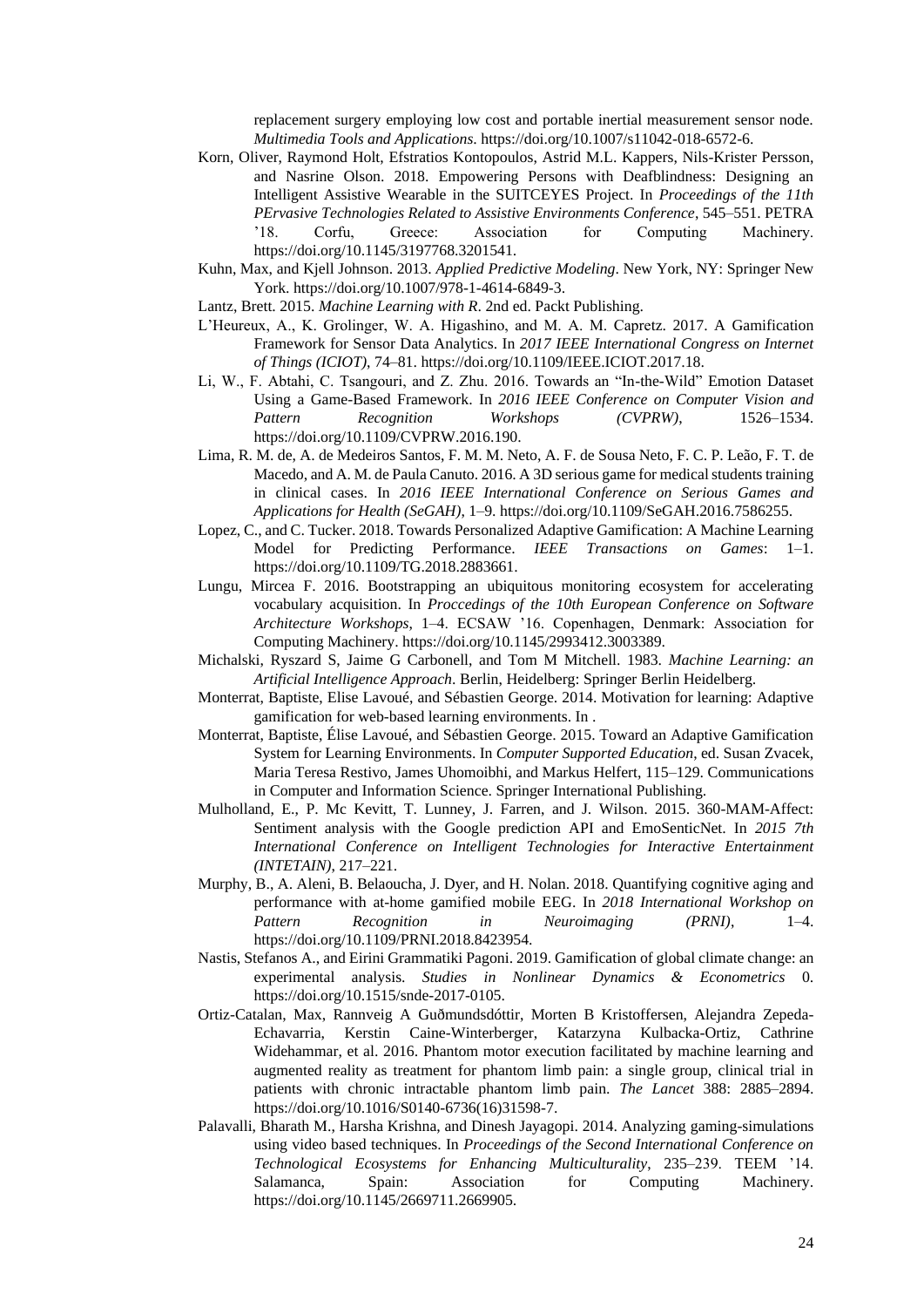- Petersen, K., and C. Gencel. 2013. Worldviews, Research Methods, and their Relationship to Validity in Empirical Software Engineering Research. In *2013 Joint Conference of the 23rd International Workshop on Software Measurement and the 8th International Conference on Software Process and Product Measurement*, 81–89. https://doi.org/10.1109/IWSM-Mensura.2013.22.
- Psaltis, A., K. C. Apostolakis, K. Dimitropoulos, and P. Daras. 2018. Multimodal Student Engagement Recognition in Prosocial Games. *IEEE Transactions on Games* 10: 292–303. https://doi.org/10.1109/TCIAIG.2017.2743341.
- Raptis, Dimitrios, Joakim Iversen, Tobias H. Mølbak, and Mikael B. Skov. 2018. DARA: assisting drivers to reflect on how they hold the steering wheel. In *Proceedings of the 10th Nordic Conference on Human-Computer Interaction*, 1–12. NordiCHI '18. Oslo, Norway: Association for Computing Machinery. https://doi.org/10.1145/3240167.3240186.
- Rattadilok, P., C. Roadknight, and L. Li. 2018. Teaching Students About Machine Learning Through a Gamified Approach. In *2018 IEEE International Conference on Teaching, Assessment, and Learning for Engineering (TALE)*, 1011–1015. https://doi.org/10.1109/TALE.2018.8615279.
- Roth, C., and D. Kesdoğan. 2018. A Privacy Enhanced Crowdsourcing Architecture for Road Information Mining Using Smartphones. In *2018 IEEE 11th Conference on Service-Oriented Computing and Applications (SOCA)*, 17–24. https://doi.org/10.1109/SOCA.2018.00010.
- Sakulkueakulsuk, B., S. Witoon, P. Ngarmkajornwiwat, P. Pataranutapom, W. Surareungchai, P. Pataranutaporn, and P. Subsoontorn. 2018. Kids making AI: Integrating Machine Learning, Gamification, and Social Context in STEM Education. In *2018 IEEE International Conference on Teaching, Assessment, and Learning for Engineering (TALE)*, 1005–1010. https://doi.org/10.1109/TALE.2018.8615249.
- Sánchez-Gordón, Mary, and Ricardo Colomo-Palacios. 2019. Taking the emotional pulse of software engineering — A systematic literature review of empirical studies. *Information and Software Technology* 115: 23–43. https://doi.org/10.1016/j.infsof.2019.08.002.
- Schäfer, Hanna, Joachim Bachner, Sebastian Pretscher, Georg Groh, and Yolanda Demetriou. 2018. Study on Motivating Physical Activity in Children with Personalized Gamified Feedback. In *Adjunct Publication of the 26th Conference on User Modeling, Adaptation and Personalization*, 221–226. UMAP '18. Singapore, Singapore: Association for Computing Machinery. https://doi.org/10.1145/3213586.3225227.
- Seufert, Sabine, Christoph Meier, Matthias Soellner, and Roman Rietsche. 2019. A Pedagogical Perspective on Big Data and Learning Analytics: A Conceptual Model for Digital Learning Support. *Technology, Knowledge and Learning* 24: 599–619. https://doi.org/10.1007/s10758-019-09399-5.
- Sharp, Phillip A, CL Cooney, MA Kastner, J Lees, R Sasisekharan, MB Yaffe, and M Sur. 2011. The Third Revolution: The Convergence of the Life Sciences. *Physical Sciences, and Engineering.[White paper on convergence, Massachusetts Institute of Technology (MIT), Washington, DC]*.
- Silva, Fábio, and Cesar Analide. 2019. Computational sustainability and the PHESS platform: Using affective computing as social indicators. *Future Generation Computer Systems* 92: 329– 341. https://doi.org/10.1016/j.future.2018.10.006.
- Sin, Katrina, and Loganathan Muthu. 2015. APPLICATION OF BIG DATA IN EDUCATION DATA MINING AND LEARNING ANALYTICS–A LITERATURE REVIEW. *ICTACT journal on soft computing* 5.
- de Sousa Borges, Simone, Vinicius H. S. Durelli, Helena Macedo Reis, and Seiji Isotani. 2014. A Systematic Mapping on Gamification Applied to Education. In *Proceedings of the 29th Annual ACM Symposium on Applied Computing*, 216–222. SAC '14. New York, NY, USA: ACM. https://doi.org/10.1145/2554850.2554956.
- Stefanidis, Kiriakos, Athanasios Psaltis, Konstantinos C. Apostolakis, Kosmas Dimitropoulos, and Petros Daras. 2019. Learning prosocial skills through multiadaptive games: a case study. *Journal of Computers in Education* 6: 167–190. https://doi.org/10.1007/s40692-019- 00134-8.
- Suresh, S., V. Nagaraj Rao, and G. Srinivasa. 2018. Gamification of a Visual Question Answer System. In *2018 IEEE Tenth International Conference on Technology for Education (T4E)*, 41–44. https://doi.org/10.1109/T4E.2018.00016.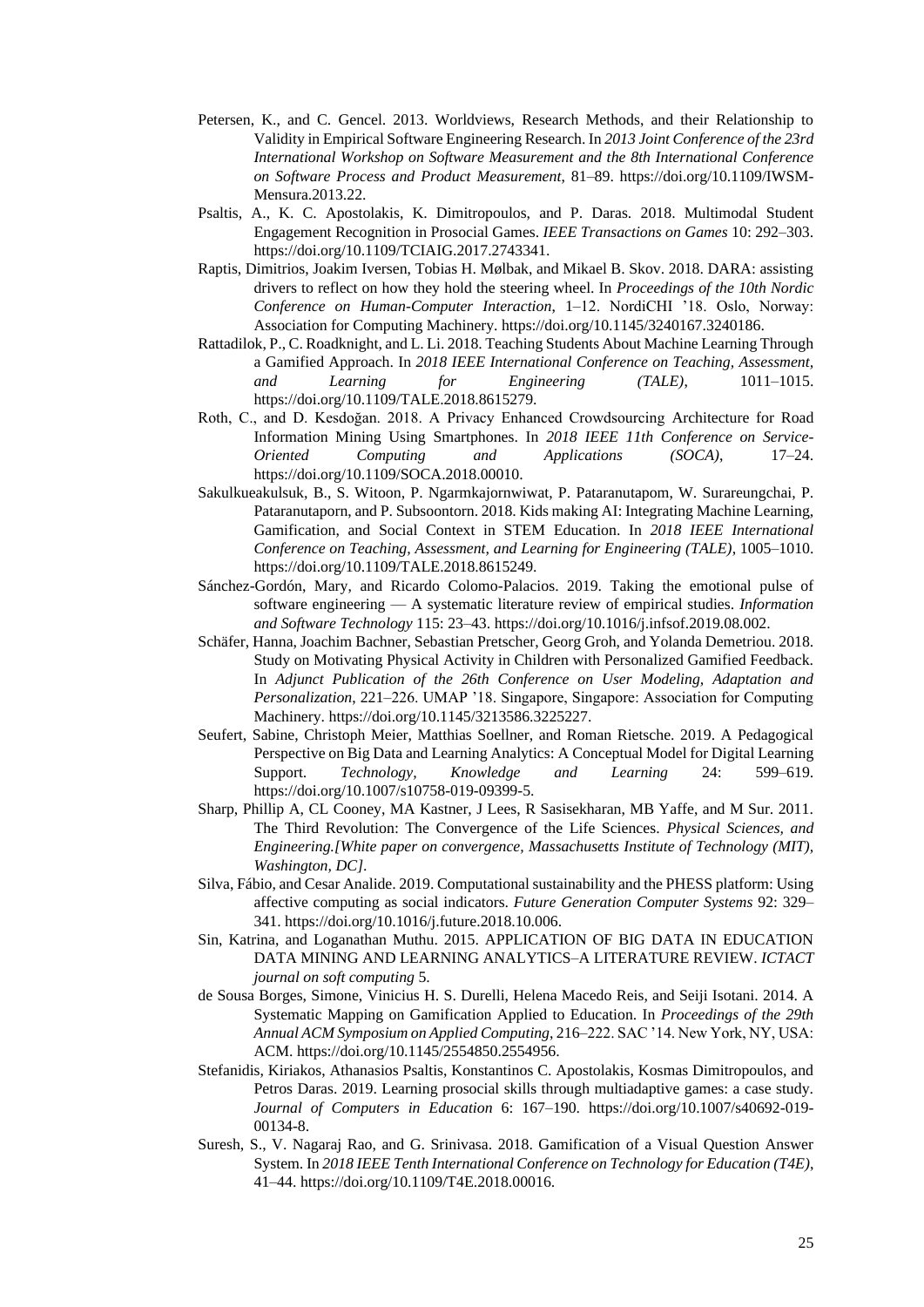- Teasley, Stephanie D. 2017. Student Facing Dashboards: One Size Fits All? *Technology, Knowledge and Learning* 22: 377–384. https://doi.org/10.1007/s10758-017-9314-3.
- Tserstou, A., A. Jonoski, I. Popescu, T. H. Asumpcao, G. Athanasiou, A. Kallioras, and I. Nichersu. 2017. SCENT: Citizen Sourced Data in Support of Environmental Monitoring. In *2017 21st International Conference on Control Systems and Computer Science (CSCS)*, 612– 616. https://doi.org/10.1109/CSCS.2017.93.
- Urh, Gašper, and Veljko Pejović. 2016. TaskyApp: inferring task engagement via smartphone sensing. In *Proceedings of the 2016 ACM International Joint Conference on Pervasive and Ubiquitous Computing: Adjunct*, 1548–1553. UbiComp '16. Heidelberg, Germany: Association for Computing Machinery. https://doi.org/10.1145/2968219.2968547.
- Xi, Nannan, and Juho Hamari. 2019. Does gamification satisfy needs? A study on the relationship between gamification features and intrinsic need satisfaction. *International Journal of Information Management* 46: 210–221. https://doi.org/10.1016/j.ijinfomgt.2018.12.002.
- Xu, Runhua, Remo Manuel Frey, Elgar Fleisch, and Alexander Ilic. 2016. Understanding the impact of personality traits on mobile app adoption – Insights from a large-scale field study. *Computers in Human Behavior* 62: 244–256. https://doi.org/10.1016/j.chb.2016.04.011.
- Zichermann, Gabe, and Christopher Cunningham. 2011. *Gamification by Design: Implementing Game Mechanics in Web and Mobile Apps*. O'Reilly Media, Inc.

# **Appendix A:**

See Table 7.

# **Appendix B:**

See Table 8.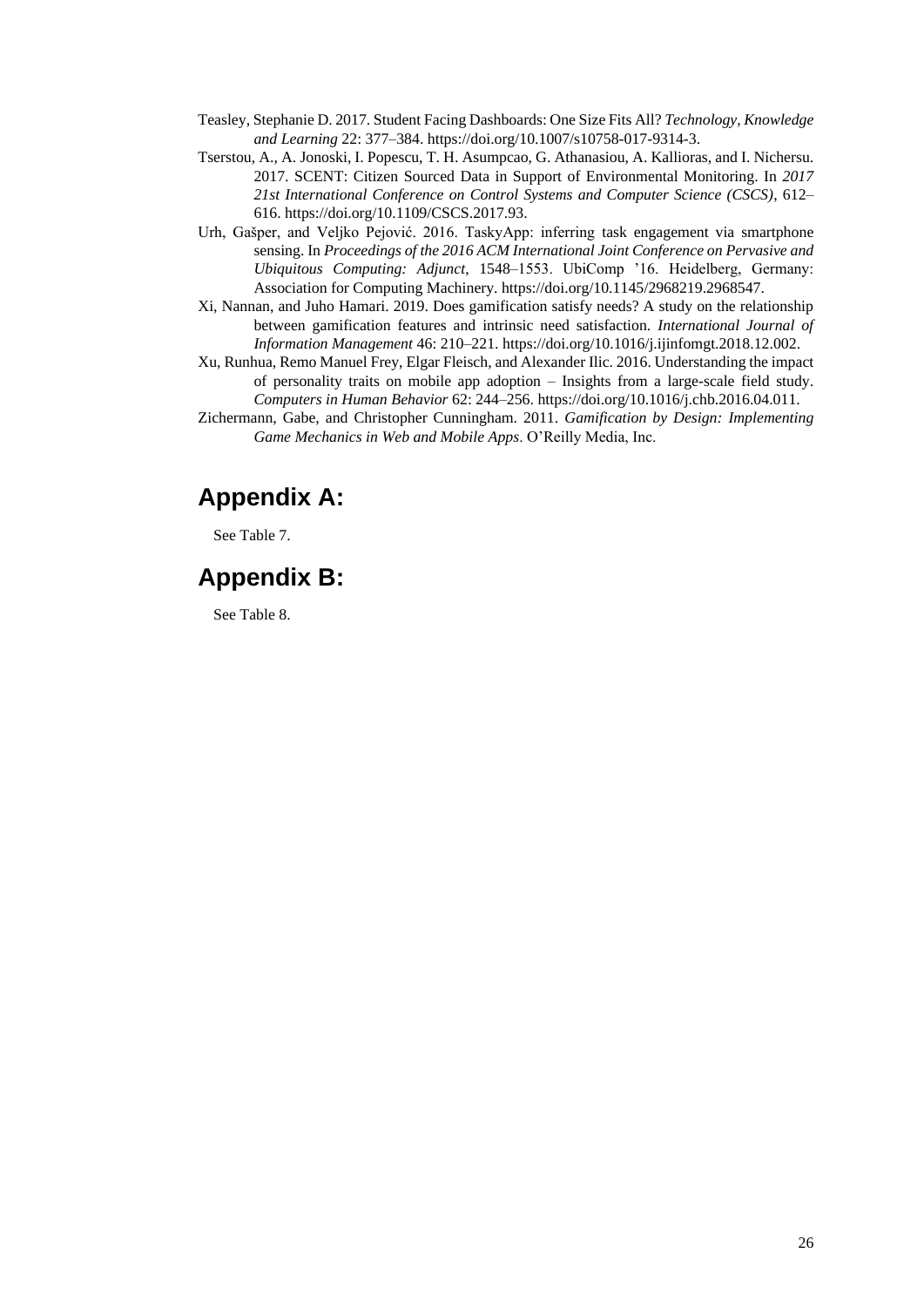| $\sim 100$  |
|-------------|
| l<br>j<br>i |
| ţ           |
| ı           |
|             |

| $\triangle$                   | Reference                           | Title                                                                                                     | Focus                                       |         |   |         |         |         | RQ1 RQ2 RQ3 RQ4 RQ5 Relevancy |
|-------------------------------|-------------------------------------|-----------------------------------------------------------------------------------------------------------|---------------------------------------------|---------|---|---------|---------|---------|-------------------------------|
| $\overline{S}$                | (Baughman et al. 2014)              | Deepqa Jeopardy! Gamification: A Machine-Learning<br>Perspective                                          | <b>Business</b>                             | 0       | 0 | ○       |         | ᅌ       | 0.2                           |
| S <sub>2</sub>                | $(L^{\prime})$ Heureux et al. 2017) | A Gamification Framework for Sensor Data Analytics                                                        | Crowdsourcing, IoT                          | 0       |   | 0       |         | 0       | 0.4                           |
| S <sub>3</sub>                | (Sakulkueakulsuk et al. 2018)       | Gamification, and Social Context in STEM Education<br>ating Machine Learning,<br>Kids making AI: Integr   | Learning                                    | 0       |   | 0       |         |         | 0.6                           |
| S <sub>4</sub>                | (Lopez and Tucker 2018)             | el for Predicting Performance<br>Adaptive Gamification: A<br>Machine Learning Mod<br>Towards Personalized | Personalization, Performance<br>Improvement |         | 0 |         | 0       |         | 0.6                           |
| SS                            | (Rattadilok et al. 2018)            | Teaching Students About Machine Learning Through a<br>Gamified Approach                                   | Learning                                    | $\circ$ |   | $\circ$ | $\circ$ |         | 0.4                           |
| S <sub>6</sub>                | (Anderson et al. 2014)              | An extensible online environment for teaching data<br>science concepts through gamification               | Learning                                    | 0       |   | 0       | 0       | $\circ$ | 0.2                           |
| S <sub>7</sub>                | (Mulholland et al. 2015)            | 360-MAM-Affect: Sentiment analysis with the Google<br>prediction API and EmoSenticNet                     | recommender System<br>Sentiment Analysis,   | $\circ$ | 0 | 0       |         |         | 0.4                           |
| $\overline{\text{S}}\text{8}$ | (Murphy et al. 2018)                | Quantifying cognitive aging and performance with at-<br>EEG<br>home gamified mobile                       | Health                                      | 0       |   | 0       |         |         | 0.6                           |
| S <sub>9</sub>                | $(G.$ Barata et al. $2016$ )        | Early Prediction of Student Profiles Based on<br>Performance and Gaming Preferences                       | Learning                                    | 0       |   | 0       |         |         | 0.6                           |
| $\overline{\text{S}}$ 10      | (Ghaleb et al. 2018)                | Towards Affect Recognition through Interactions with<br>Learning Materials                                | Learning, Personalization                   |         |   |         |         | $\circ$ | 0.8                           |
| S <sub>11</sub>               | (Suresh et al. 2018)                | Gamification of a Visual Question Answer System                                                           | Learning                                    |         | っ | っ       | っ       |         | 0.4                           |
| S12                           | (Lima et al. 2016)                  | medical students training in<br>A 3D serious game for<br>clinical cases                                   | Learning                                    |         | 0 |         | $\circ$ | 0       | 0.4                           |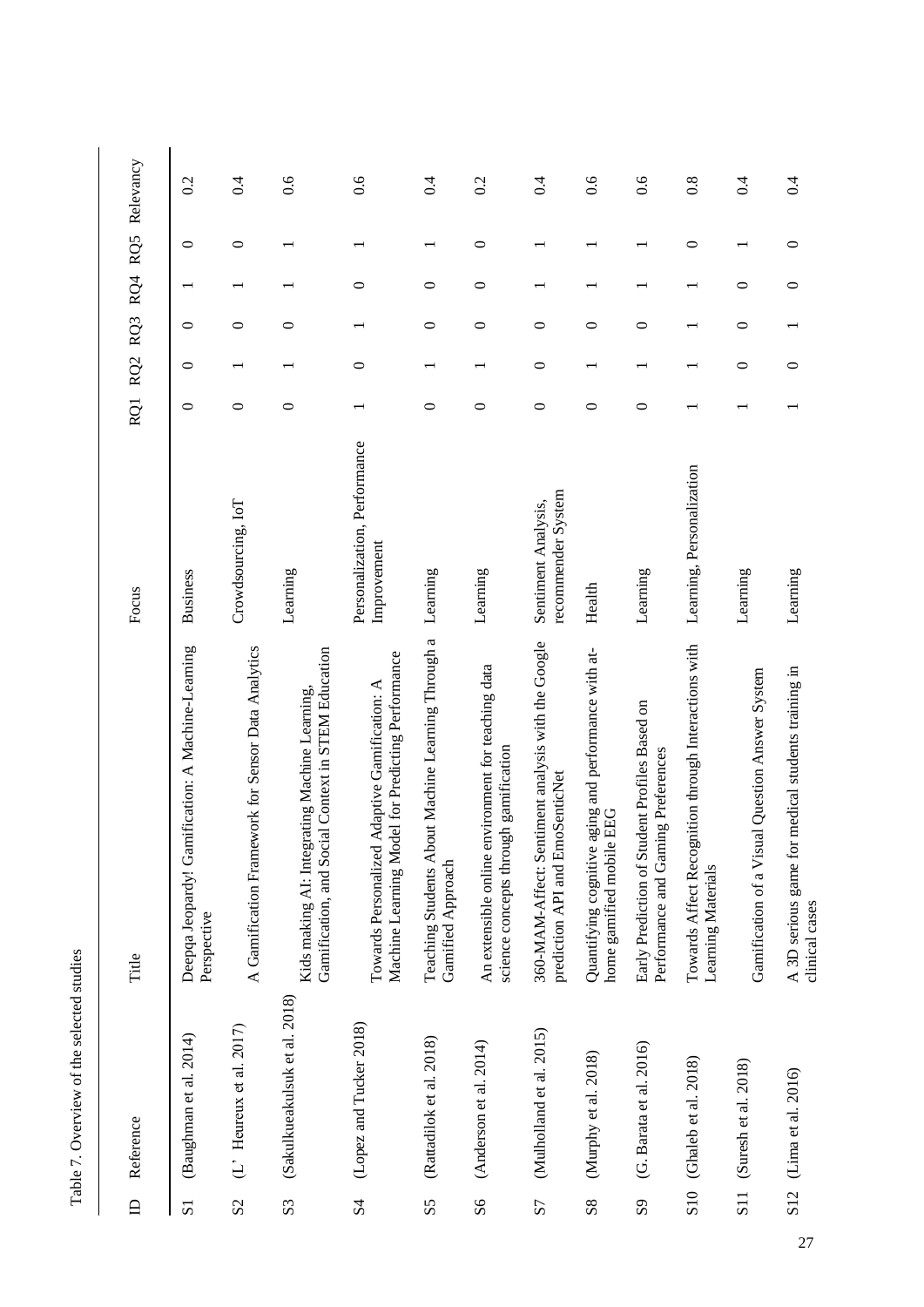| $\mathbf{D}$    | Reference                        | Title                                                                                                                                            | Focus                                              |         |         |                          |         |         | RQ1 RQ2 RQ3 RQ4 RQ5 Relevancy |
|-----------------|----------------------------------|--------------------------------------------------------------------------------------------------------------------------------------------------|----------------------------------------------------|---------|---------|--------------------------|---------|---------|-------------------------------|
| S <sub>13</sub> | (Falah et al. 2018)              | Purpose Systems to Measure Hacking Skills<br>A Quantitative Approach to Design Special                                                           | Learning                                           | 0       |         | ○                        |         |         | 0.6                           |
| S <sub>14</sub> | (Tserstou et al. $2017$ )        | SCENT: Citizen Sourced Data in Support of<br>Environmental Monitoring                                                                            | Crowdsourcing, IoT                                 |         | ᅌ       |                          | 0       |         | 0.6                           |
| S15             | (Li et al. 2016)                 | Using a Game-Based Framework<br>Towards an "In-the-Wild"                                                                                         | Emotion Dataset Crowdsourcing, Affective Computing |         |         | 0                        |         |         | 0.8                           |
| S16             | (Psaltis et al. 2018)            | Multimodal Student Engagement Recognition<br>in Prosocial Games                                                                                  | Learning, Engagement                               |         |         | $\circ$                  |         |         | 0.8                           |
|                 | S17 (Akasiadis et al. 2015)      | electricity consumption to promote renewable<br>Incentives for rescheduling residential<br>energy usage                                          | Energy, Behavioral Change                          |         | $\circ$ |                          | $\circ$ | $\circ$ | 0.4                           |
| S <sub>18</sub> | (Roth and Kesdoğan 2018)         | Architecture for Road Information Mining<br>A Privacy Enhanced Crowdsourcing<br>Using Smartphones                                                | Crowdsourcing, IoT, Engagement                     | $\circ$ |         | $\circ$                  | 0       |         | 0.4                           |
| S <sub>19</sub> | (Knutas et al. 2018)             | A process for designing algorithm-based<br>personalized gamification                                                                             | Learning, Personalization                          |         | 0       | 0                        | 0       |         | 0.4                           |
|                 | S20 (Gabriel Barata et al. 2015) | Gamification for smarter learning: tales from<br>the trenches                                                                                    | Learning, Personalization, Engagement              |         | $\circ$ | $\overline{\phantom{0}}$ | 0       | $\circ$ | 0.4                           |
| S <sub>21</sub> | (Stefanidis et al. 2019)         | Learning prosocial skills through multiadaptive Learning, Personalization, Engagement<br>games: a case study                                     |                                                    |         | っ       | $\circ$                  | っ       |         | 0.4                           |
| S <sub>22</sub> | (Ciman et al. 2016)              | Stairstep recognition and counting in a serious<br>physical activity<br>Game for increasing users'                                               | Behavioral Change, Activity Recognition            |         | 0       |                          | 0       | 0       | 0.4                           |
| S <sub>23</sub> | (Kontadakis et al. 2018)         | and portable inertial measurement sensor node<br>Gamified platform for rehabilitation after total<br>knee replacement surgery employing low cost | Engagement, Rehabilitation, Medical                |         | $\circ$ | $\circ$                  | $\circ$ | $\circ$ | 0.2                           |

Table 7. Continued Table 7. Continued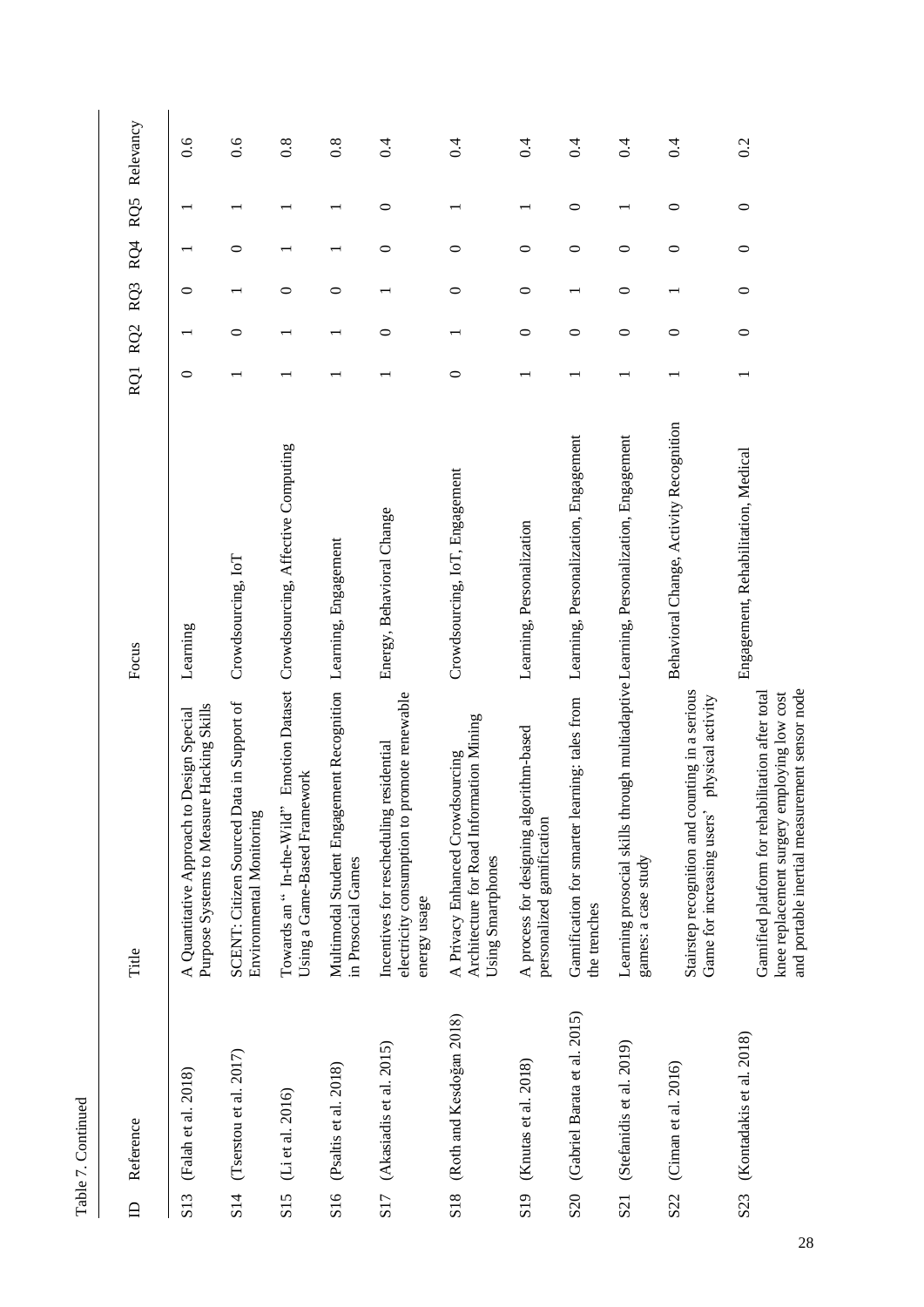| ١ |  |
|---|--|
|   |  |
|   |  |
| t |  |
|   |  |

| $\triangle$ | Reference                       | Title                                                                                                                                                                                                                     | Focus                                           |         |   |         |         |         | RQ1 RQ2 RQ3 RQ4 RQ5 Relevancy |
|-------------|---------------------------------|---------------------------------------------------------------------------------------------------------------------------------------------------------------------------------------------------------------------------|-------------------------------------------------|---------|---|---------|---------|---------|-------------------------------|
|             |                                 |                                                                                                                                                                                                                           |                                                 |         |   |         |         |         |                               |
| S24         | (Goswami et al. 2019)           | Smartphone-based delivery of oropharyngeal<br>snoring: a<br>randomized controlled trial<br>exercises for treatment of                                                                                                     | Behavioral Change, Medical                      |         | 0 | 0       | 0       | 0       | 0.2                           |
|             | S25 (Ortiz-Catalan et al. 2016) | group, clinical trial in patients with chronic<br>machine learning and augmented reality as<br>treatment for phantom limb pain: a single<br>facilitated by<br>pain<br>Phantom motor execution<br>intractable phantom limb | Medical                                         | $\circ$ | 0 | $\circ$ | $\circ$ | $\circ$ | $\circ$                       |
|             |                                 | S26 (Konstantakopoulos et al. 2019)A deep learning and gamification approach to Energy, Behavioral Change, IoT<br>improving human-building interaction and<br>energy efficiency in smart infrastructure                   |                                                 |         | 0 |         | 0       | 0       | $\ddot{0}$                    |
| S27         | (Xu et al. 2016)                | Understanding the impact of personality traits Affective Computing<br>Insights from a<br>on mobile app adoption<br>large-scale field study                                                                                |                                                 |         | 0 | 0       | 0       |         | $\ddot{0}$                    |
| S28         | (Silva and Analide 2019)        | platform: Using affective computing as social<br>Computational sustainability and the PHESS<br>indicators                                                                                                                 | Affective Computing, IoT                        | $\circ$ | 0 | 0       | $\circ$ | $\circ$ | 0                             |
| S29         | (Di Lena et al. 2017)           | Approach to Enhance Eco-Driving Behaviors<br>In-vehicle Human Machine Interface: An                                                                                                                                       | Personalization, Behavioral Change              |         |   | $\circ$ | $\circ$ | $\circ$ | 0.4                           |
| S30         | (Khoshkangini et al. 2017)      | Machine Learning for Personalized ChallengesPersonalization, Recommender Systems<br>Mobility Scenario<br>in a Gamified Sustainable                                                                                        |                                                 |         | 0 | 0       | $\circ$ | $\circ$ | 0.2                           |
| S31         |                                 | (Dalmazzo and Ramirez 2017) Air Violin: A Machine Learning Approach to Learning<br>Fingering Gesture Recognition                                                                                                          |                                                 |         |   | 0       | $\circ$ | $\circ$ | 0.4                           |
| S32         | (Di Nunzio et al. 2018)         | Classification: A Case Study for Newswires<br>A Gamified Approach to NaïVe Bayes<br>and Systematic Medical Reviews                                                                                                        | Crowdsourcing, eHealth, Learning,<br>Engagement | $\circ$ |   | $\circ$ | $\circ$ | $\circ$ | 0.2                           |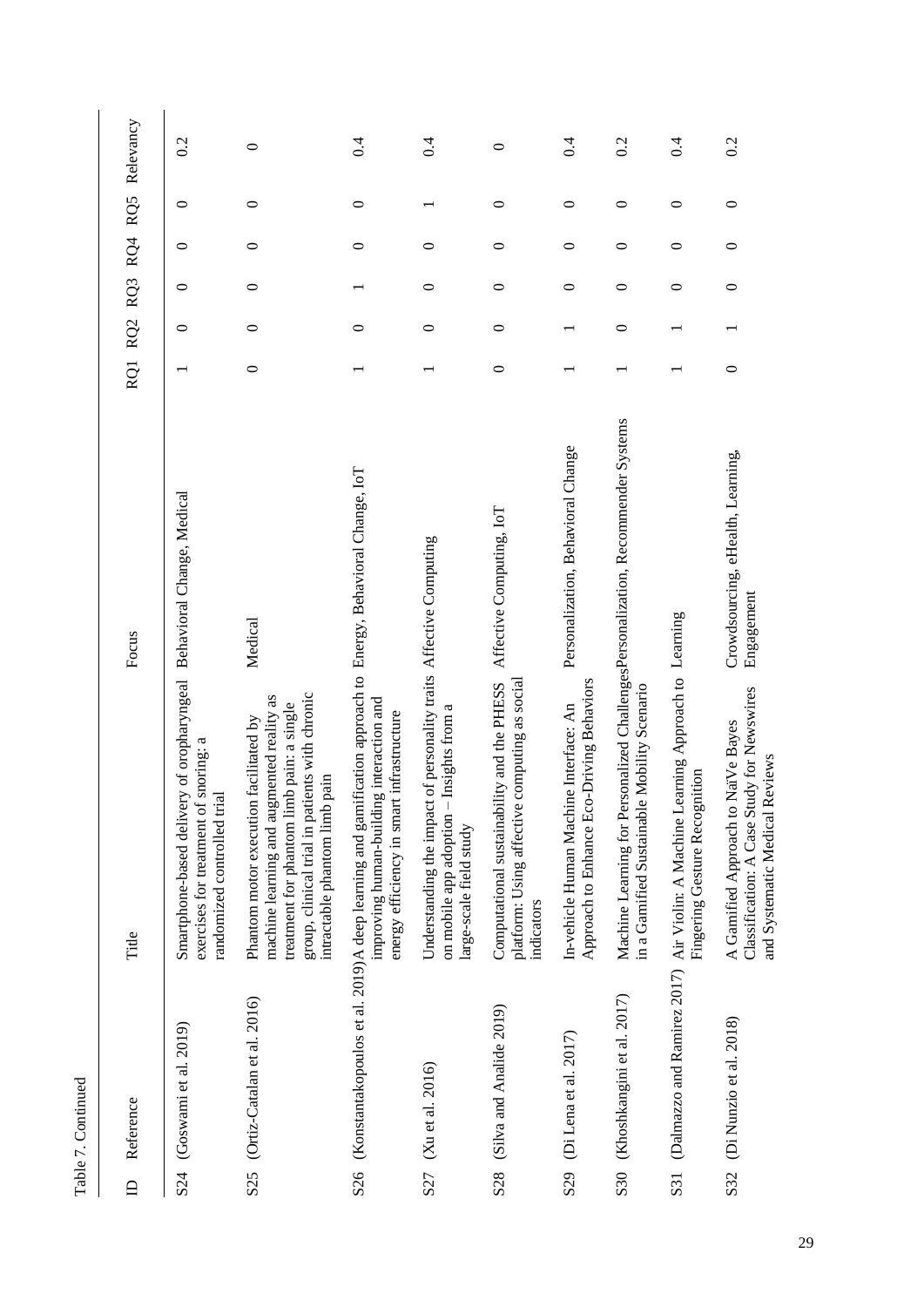| ŕ |  |
|---|--|
| t |  |
|   |  |

| $\triangle$ | Reference                   | Title                                                                                                 | Focus                    |         |         |         |         |         | RQ1 RQ2 RQ3 RQ4 RQ5 Relevancy |  |
|-------------|-----------------------------|-------------------------------------------------------------------------------------------------------|--------------------------|---------|---------|---------|---------|---------|-------------------------------|--|
| S33         | (Karaliopoulos et al. 2016) | First learn then earn: optimizing mobile crowdsensing<br>campaigns through data-driven user profiling | Personalization          |         | $\circ$ | $\circ$ | $\circ$ | $\circ$ | 0.2                           |  |
| S34         | (Urh and Pejović 2016)      | gagement via smartphone sensing<br>TaskyApp: inferring task er                                        | Crowdsourcing            | $\circ$ |         | $\circ$ |         | $\circ$ | 0.4                           |  |
| S35         | (Doran et al. 2015)         | Stay Awhile and Listen: User Interactions in a Crowdsourced<br>Platform Offering Emotional Support    | Crowdsourcing            | $\circ$ | 0       | $\circ$ | 0       |         | 0.2                           |  |
| S36         | (Palavalli et al. 2014)     | Analyzing gaming-simulations using video based techniques                                             | Learning                 |         | $\circ$ |         | $\circ$ | $\circ$ | 0.4                           |  |
| S37         | (Khajah et al. 2016)        | Using Bayesian Optimization<br>Designing Engaging Games                                               | Other                    |         | $\circ$ |         | $\circ$ | $\circ$ | 0.4                           |  |
| S38         | (Anparasanesan et al. 2019) | Child's Brain Development<br>Smart Monitor for Tracking                                               | Learning                 |         | $\circ$ | $\circ$ | $\circ$ | $\circ$ | 0.2                           |  |
| S39         | (Raptis et al. 2018)        | reflect on how they hold the<br>DARA: assisting drivers to<br>steering wheel                          | <b>Behavioral Change</b> |         | $\circ$ | $\circ$ | $\circ$ | $\circ$ | 0.2                           |  |
| S40         | (Acharya et al. 2019)       | Gamification of Wearable Data Collection: A Tool for both<br>Friend and Foe                           | Other                    | $\circ$ |         | $\circ$ | $\circ$ | $\circ$ | 0.2                           |  |
| S43         | (Lungu 2016)                | Bootstrapping an ubiquitous monitoring ecosystem for<br>accelerating vocabulary acquisition           | Personalization          |         | $\circ$ | $\circ$ | $\circ$ | $\circ$ | 0.2                           |  |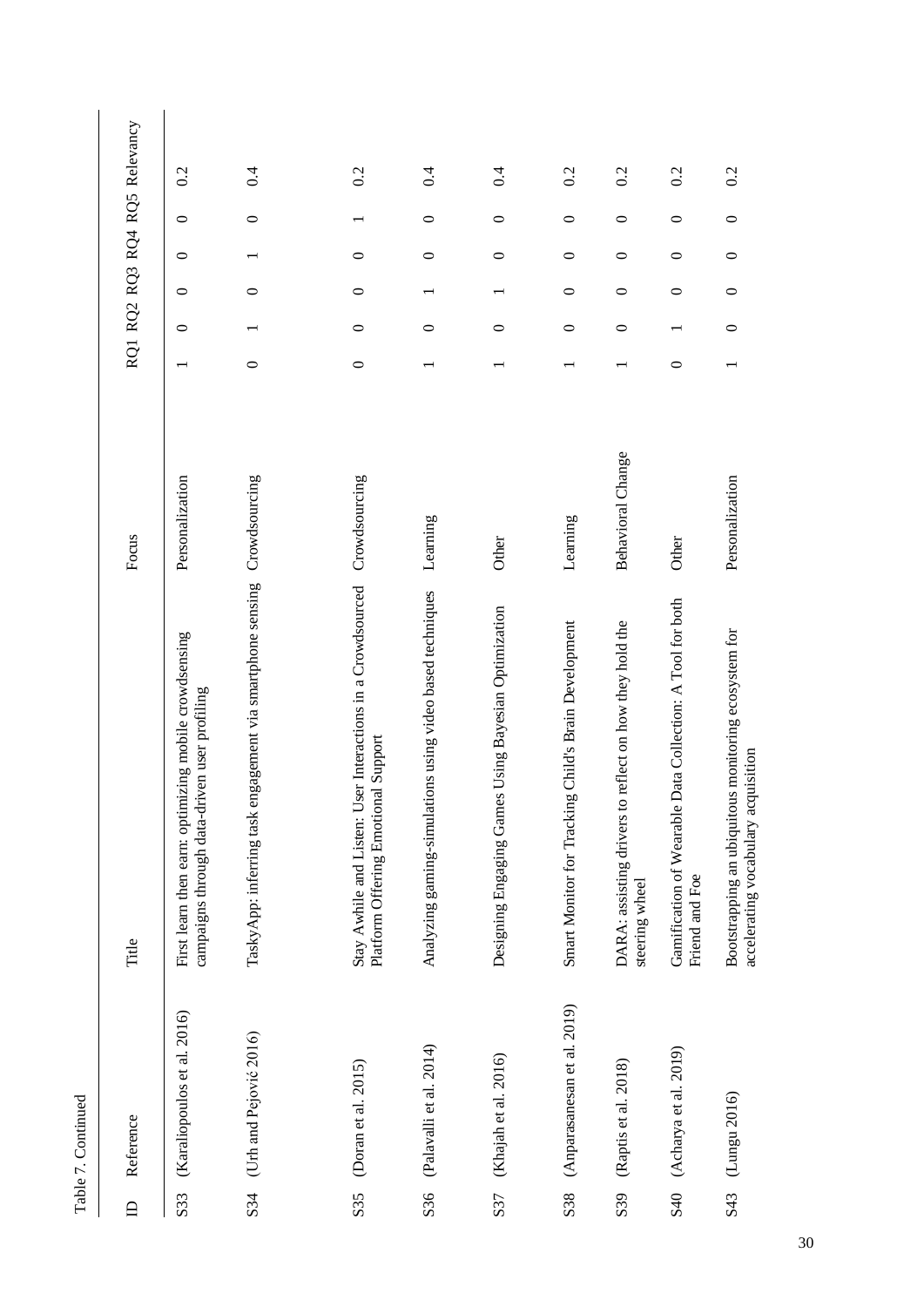|                         |                               |                                                                                                                                                                                                                                                                                                                                                                                  | Bias                                                                                                    | Validity                              |                                                                |                                                           | Generalizability                                                              |                                                            |
|-------------------------|-------------------------------|----------------------------------------------------------------------------------------------------------------------------------------------------------------------------------------------------------------------------------------------------------------------------------------------------------------------------------------------------------------------------------|---------------------------------------------------------------------------------------------------------|---------------------------------------|----------------------------------------------------------------|-----------------------------------------------------------|-------------------------------------------------------------------------------|------------------------------------------------------------|
| $\mathbf{D}$            | Reference                     | Does the study<br>subjects under<br>choose the<br>randomly?<br>study                                                                                                                                                                                                                                                                                                             | Are the outcomes of the study carried<br>based on the subjects<br>study interpreted not<br>under study? | out with a scientific<br>methodology? | defined and<br>verifiable?<br>used well-<br>methods<br>Are the | the results?<br>proper use-<br>case to test<br>Is there a | general enough to<br>be expandable to<br>other situations?<br>Are the results | Study quality<br>(CRD Study<br>Hierarchy<br>$[{\rm Type}]$ |
| $\overline{\mathbf{s}}$ | (Baughman et al. 2014)        | $\overline{1}$                                                                                                                                                                                                                                                                                                                                                                   | $\overline{\phantom{a}}$                                                                                | Yes                                   | $\mathbf{Yes}$                                                 | $\overline{1}$                                            | Yes                                                                           | 5                                                          |
| S <sub>2</sub>          | $(L'$ Heureux et al. 2017)    | $\stackrel{\circ}{\mathbf{Z}}$                                                                                                                                                                                                                                                                                                                                                   | Yes                                                                                                     | Yes                                   | Yes                                                            | Yes                                                       | Yes                                                                           | $3-1$                                                      |
| S <sub>3</sub>          | (Sakulkueakulsuk et al. 2018) | Yes                                                                                                                                                                                                                                                                                                                                                                              | Yes                                                                                                     | Yes                                   | $\overline{\mathsf{x}}$                                        | Yes                                                       | Yes                                                                           | $4-2$                                                      |
| <b>S4</b>               | (Lopez and Tucker 2018)       | $\stackrel{\circ}{\mathbf{Z}}$                                                                                                                                                                                                                                                                                                                                                   | Yes                                                                                                     | Yes                                   | $\mathbf{Yes}$                                                 | Yes                                                       | Yes                                                                           | $\mathbf{C}$                                               |
| $\overline{S}5$         | (Rattadilok et al. 2018)      | $\begin{array}{c} \rule{0pt}{2.5ex} \rule{0pt}{2.5ex} \rule{0pt}{2.5ex} \rule{0pt}{2.5ex} \rule{0pt}{2.5ex} \rule{0pt}{2.5ex} \rule{0pt}{2.5ex} \rule{0pt}{2.5ex} \rule{0pt}{2.5ex} \rule{0pt}{2.5ex} \rule{0pt}{2.5ex} \rule{0pt}{2.5ex} \rule{0pt}{2.5ex} \rule{0pt}{2.5ex} \rule{0pt}{2.5ex} \rule{0pt}{2.5ex} \rule{0pt}{2.5ex} \rule{0pt}{2.5ex} \rule{0pt}{2.5ex} \rule{0$ | $\overline{1}$                                                                                          | Yes                                   | Yes                                                            | $\mathop{\mathsf{S}}\nolimits$                            | $\mathop{\mathsf{S}}\nolimits$                                                | $\mathbf{I}$                                               |
| S6                      | (Anderson et al. $2014$ )     | $\mathsf{S}^{\mathsf{o}}$                                                                                                                                                                                                                                                                                                                                                        | $\mathbf{Y}\mathbf{es}$                                                                                 | Yes                                   | $\mathbf{Yes}$                                                 | Yes                                                       | Yes                                                                           | $\sigma$                                                   |
| S7                      | (Mulholland et al. 2015)      | $\mathsf I$                                                                                                                                                                                                                                                                                                                                                                      | $\overline{1}$                                                                                          | Yes                                   | $\overline{\mathsf{x}}$                                        | $\mathop{\mathsf{S}}\nolimits$                            | $\mathop{\mathsf{S}}\nolimits$                                                | T                                                          |
| S8                      | (Murphy et al. 2018)          | Yes                                                                                                                                                                                                                                                                                                                                                                              | Yes                                                                                                     | Yes                                   | $\mathbf{Yes}$                                                 | Yes                                                       | Yes                                                                           |                                                            |
| S <sub>9</sub>          | (G. Barata et al. 2016)       | $\stackrel{\circ}{\mathbf{Z}}$                                                                                                                                                                                                                                                                                                                                                   | Yes                                                                                                     | Yes                                   | Yes                                                            | Yes                                                       | Yes                                                                           | $3-1$                                                      |
|                         | S10 (Ghaleb et al. 2018)      | $\mathsf{S}^{\mathsf{o}}$                                                                                                                                                                                                                                                                                                                                                        | $\mathbf{Yes}$                                                                                          | Yes                                   | Yes                                                            | Yes                                                       | Yes                                                                           | $\mathcal{L}$                                              |
|                         | S11 (Suresh et al. 2018)      | $\mathsf I$                                                                                                                                                                                                                                                                                                                                                                      | $\overline{\phantom{a}}$                                                                                | Yes                                   | $\frac{1}{2}$                                                  | $\mathsf{S}^{\mathsf{o}}$                                 | $\mathsf{S}^{\mathsf{o}}$                                                     | $\overline{\phantom{a}}$                                   |
|                         | S12 (Lima et al. 2016)        |                                                                                                                                                                                                                                                                                                                                                                                  |                                                                                                         | Yes                                   | Yes                                                            | $\mathsf{S}^{\mathsf{o}}$                                 | Yes                                                                           | I                                                          |

Table 8. Quality of the papers checklist 8. Quality of the papers checklist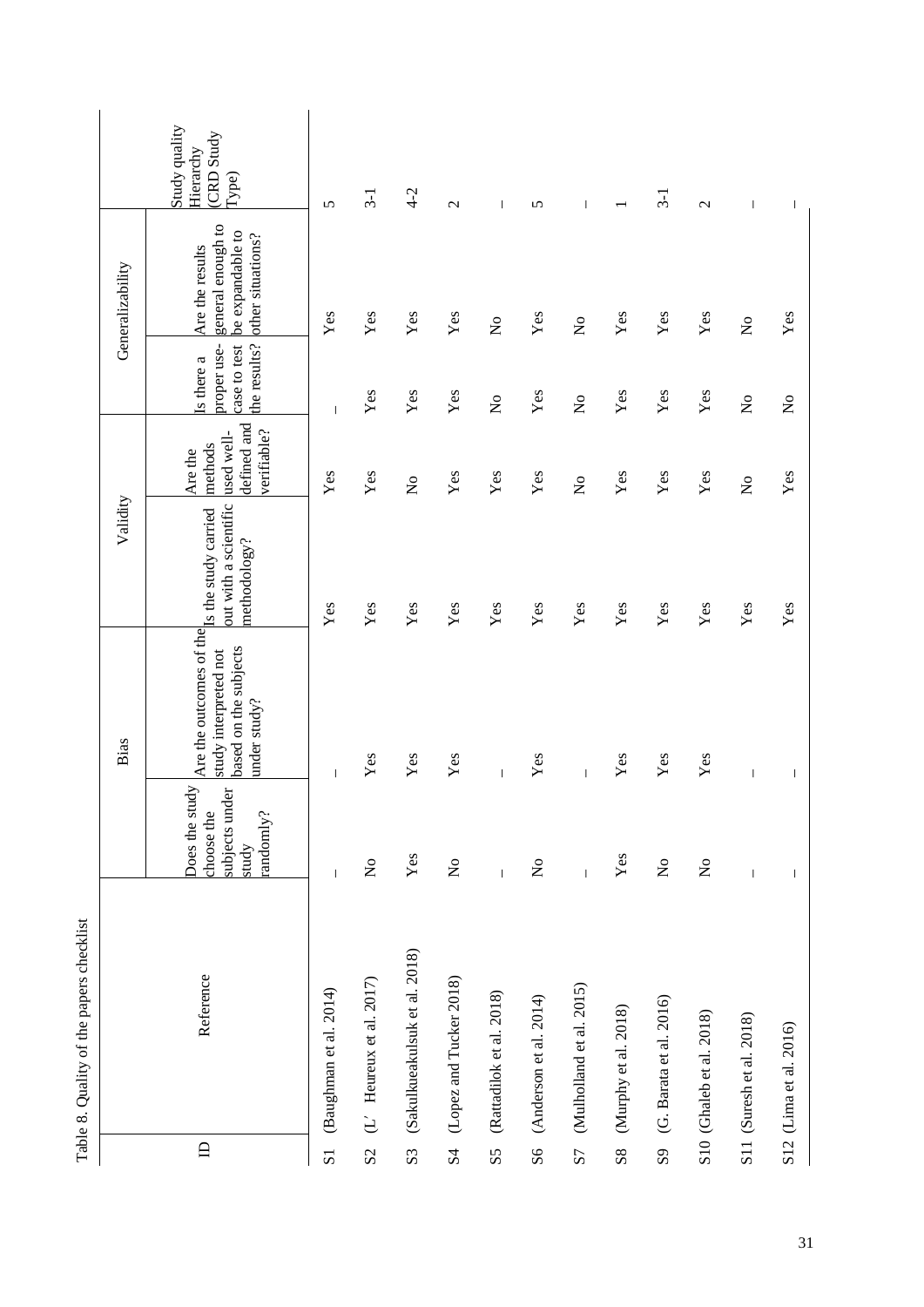|                  |                                 |                                                   | Bias                                                                                                  | Validity                                                         |                                                                        |                                                   | Generalizability                                                        |                                                            |
|------------------|---------------------------------|---------------------------------------------------|-------------------------------------------------------------------------------------------------------|------------------------------------------------------------------|------------------------------------------------------------------------|---------------------------------------------------|-------------------------------------------------------------------------|------------------------------------------------------------|
| $\Box$           | Reference                       | study<br>subjects under<br>choose the<br>Does the | study interpreted<br>study randomly? not based on the<br>outcomes of the<br>anhiects under<br>Are the | carried out with a<br>methodology?<br>Is the study<br>scientific | Are the methods Is there a<br>defined and<br>verifiable?<br>used well- | case to test the to be<br>proper use-<br>results? | other situations?<br>general enough<br>Are the results<br>expandable to | Study quality<br>(CRD Study<br>Hierarchy<br>$_{\rm Type)}$ |
| S <sub>13</sub>  | (Falah et al. 2018)             | $\mathsf{S}^{\mathsf{o}}$                         | Yes                                                                                                   | Yes                                                              | Yes                                                                    | Yes                                               | Yes                                                                     | $\mathcal{L}$                                              |
| S <sub>14</sub>  | (Tserstou et al. 2017)          | $\overline{\phantom{a}}$                          | $\overline{\phantom{a}}$                                                                              | I                                                                | I                                                                      | $\mathsf{S}^{\mathsf{o}}$                         | I                                                                       | $\overline{1}$                                             |
| S15              | (Li et al. 2016)                | Yes                                               | Yes                                                                                                   | Yes                                                              | $\mathbf{Yes}$                                                         | Yes                                               | Yes                                                                     | $3-1$                                                      |
| S <sub>16</sub>  | (Psaltis et al. 2018)           | Yes                                               | Yes                                                                                                   | $\mathbf{Yes}$                                                   | $\mathbf{Yes}$                                                         | Yes                                               | Yes                                                                     |                                                            |
| S17              | (Akasiadis et al. 2015)         | $\mathbf{Yes}$                                    | Yes                                                                                                   | Yes                                                              | Yes                                                                    | Yes                                               | Yes                                                                     | $4-1, 1$                                                   |
| S <sub>18</sub>  | (Roth and Kesdoğan 2018)        | $\stackrel{\circ}{\mathbf{Z}}$                    | Yes                                                                                                   | Yes                                                              | Yes                                                                    | Yes                                               | $\mathsf{S}^{\mathsf{o}}$                                               | $4 - 3$                                                    |
| S <sub>19</sub>  | (Knutas et al. 2018)            | $\mathbf{I}$                                      | $\mathbf{I}$                                                                                          | Yes                                                              | Yes                                                                    | Ť                                                 | Yes                                                                     | 5                                                          |
| S <sub>20</sub>  | (Gabriel Barata et al. 2015)    | $\stackrel{\circ}{\mathbf{Z}}$                    | Yes                                                                                                   | Yes                                                              | Yes                                                                    | Yes                                               | $\mathbf{Yes}$                                                          | $\mathbf{\Omega}$                                          |
| S <sub>21</sub>  | (Stefanidis et al. 2019)        | $\mathsf{S}^{\mathsf{o}}$                         | Yes                                                                                                   | Yes                                                              | Yes                                                                    | Yes                                               | Yes                                                                     | $\mathcal{C}$                                              |
| S <sub>2</sub> 2 | (Ciman et al. 2016)             | $\stackrel{\mathtt{o}}{\mathsf{z}}$               | Yes                                                                                                   | Yes                                                              | Yes                                                                    | Yes                                               | Yes                                                                     | $\mathbf{\sim}$                                            |
| S <sub>23</sub>  | (Kontadakis et al. 2018)        | $\mathbf{Yes}$                                    | Yes                                                                                                   | Yes                                                              | $\mathbf{Yes}$                                                         | Yes                                               | Yes                                                                     |                                                            |
| S24              | (Goswami et al. 2019)           | Yes                                               | Yes                                                                                                   | Yes                                                              | $\mathbf{Yes}$                                                         | Yes                                               | Yes                                                                     |                                                            |
| S25              | (Ortiz-Catalan et al. 2016)     | $\stackrel{\mathtt{o}}{\mathsf{z}}$               | Yes                                                                                                   | $\mathop{\mathsf{S}}\nolimits$                                   | $\mathsf{S}^{\mathsf{O}}$                                              | Yes                                               | Yes                                                                     | $\mathcal{L}$                                              |
| S26              | (Konstantakopoulos et al. 2019) | Yes                                               | Yes                                                                                                   | $\stackrel{\mathtt{o}}{\mathtt{x}}$                              | Yes                                                                    | Yes                                               | Yes                                                                     |                                                            |
| S <sub>27</sub>  | (Xu et al. 2016)                | Yes                                               | Yes                                                                                                   | Yes                                                              | $\mathbf{Yes}$                                                         | Yes                                               | Yes                                                                     | $\mathcal{L}$                                              |

Table 8. Continued Table 8. Continued

32